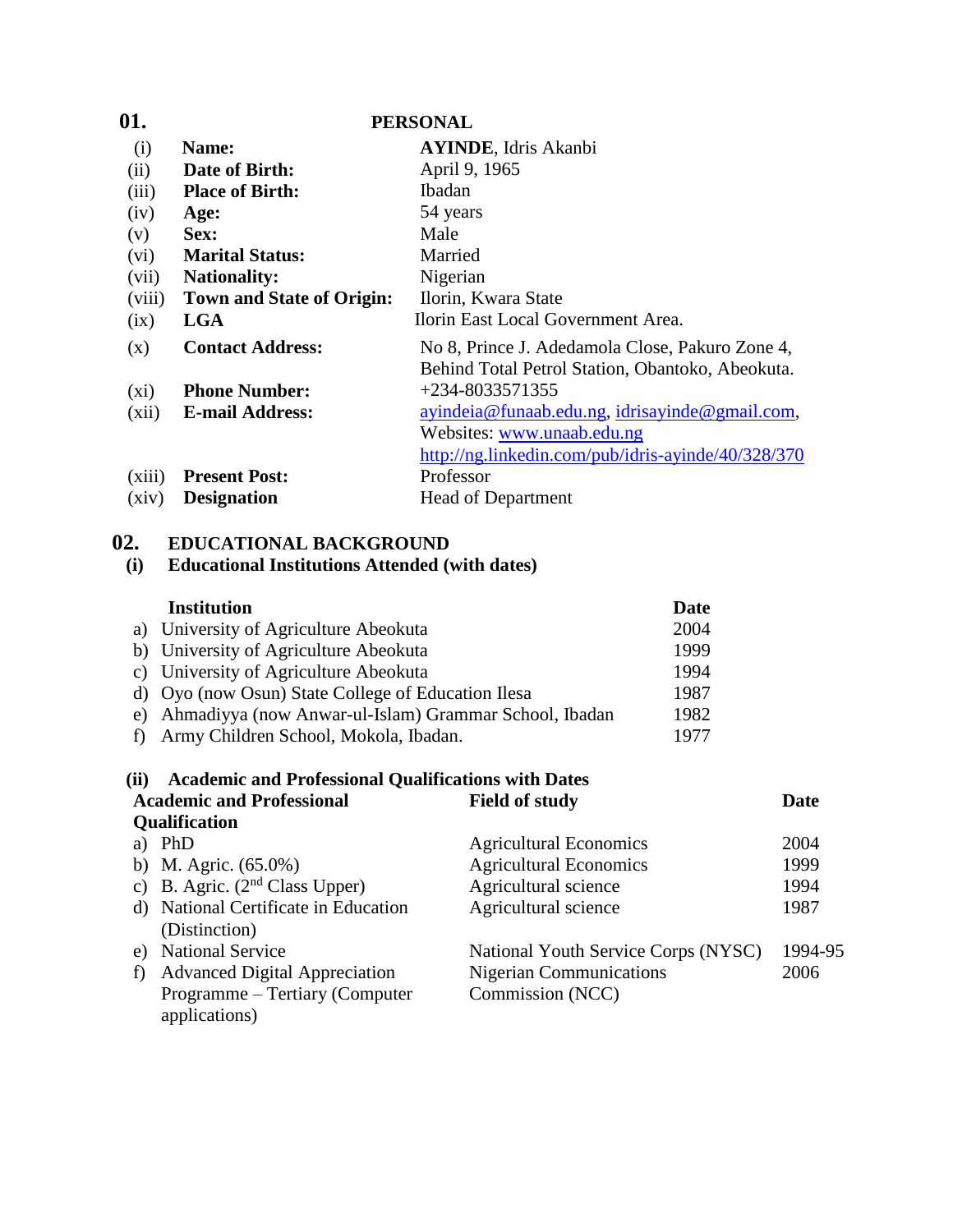# **(iii) Prizes, Honours, Scholarship, National and International Recognition**

| 1.<br>2. | <b>Consultant:</b> Review of the "Environmental and Social Management Plan (ESMP)<br>Report for Agro Processing Clusters Upgrading/New Development in Ogun State,<br>Nigeria. Funded by the Federal Republic of Nigeria and International Fund for<br>Agricultural Development/Value Chain Development Programme (IFAD/VCDP),<br>Abuja, December 17.<br>Fellow: Nigerian Association of Agricultural Economists, October 17. | 2017<br>2017     |
|----------|------------------------------------------------------------------------------------------------------------------------------------------------------------------------------------------------------------------------------------------------------------------------------------------------------------------------------------------------------------------------------------------------------------------------------|------------------|
| 3.       | <b>Resource Person: "Catalysing the diversification of the Nigerian economy through</b><br>effective agricultural finance" Nigerian Agri-finance Conference (for all African<br>Central Banks) sponsored by the Federal Government of Nigeria, Central Bank of<br>Nigeria and Union Bank of Nigeria. Held at the Sheraton Hotel and Towers, Abuja,<br>April 11 to 12, 2016                                                   | 2016             |
| 4.       | <b>Consultant:</b> Evaluation Surveys for C: AVA in Nigeria (Project No B0291x5).<br>Project sponsored by Bill and Melinda Gates Foundation in collaboration with the<br>Natural Resources Institute, University of Greenwich, Chattam Maritime, Kent, ME4<br>4TB, United Kingdom. 2014.                                                                                                                                     | 2014             |
| 5.       | <b>International Panelist/Judge:</b> Syngenta and Enactus Agribusiness and<br>Communications competition (June 23-26)                                                                                                                                                                                                                                                                                                        | 2014             |
| 6.       | Agricultural Economist Expert: Cassava: Adding Value for Africa Phase II (C:<br>AVA II). Sponsored by the Bill and Melinda Gates Foundation (2013-2019)                                                                                                                                                                                                                                                                      | 2014<br>to date  |
| 7.       | <b>Regional Consultant (Agricultural Economist):</b> Upscaling the Nigerian flash<br>drying experience for sustainable regional trade and Income Generation in West<br>Africa - UDESWA for Benin, Ghana, Nigeria and Sierra Leone. Sponsored by the<br>World Bank (2013 - 2014)                                                                                                                                              | 2013-<br>2015    |
| 8.       | Agricultural Economist: Mitigating the impact of pastoral grazing on the natural<br>ecosystem and rural livelihoods in Yewa Division of Ogun State, Nigeria. A multi-<br>disciplinary project sponsored by IFSERAR, UNAAB (2012 to date)                                                                                                                                                                                     | $2012 -$<br>2015 |
| 9.       | World Bank Scholarship: Using cassava waste to feed goats in Nigeria. Project<br>4345. Global Development Marketplace Sustainable Agriculture for Development<br>(DM 2008). Anchored at SLIDEN-AFRICA. Sponsored by the World Bank. 2008-<br>2011                                                                                                                                                                            | 2008-<br>2012    |
| 10.      | Chinese Scholarship: To attend "Seminar on Economics and Business for Teachers<br>of African countries. Sponsored by the People's Republic of China and organised by<br>the Hebei University of Economics and Business. Held at the World Trade Plaza<br>Hotel, Shijiazhuang, China from September 7 - 28, 2009.                                                                                                             | 2009             |
| 11.      | Agric. Economist/Monitoring and Evaluation Assistant: Cassava: Adding Value<br>to Africa. Project sponsored by Bill and Melinda Gates Foundation, in collaboration<br>with the Natural Resources Institute, University of Greenwich, Kent, United<br>Kingdom (2008-2012)                                                                                                                                                     | 2008-<br>2012    |
| 12.      | <b>Research Grant</b> by Department for International Development to carry out a study<br>on Investigations on building a food marketing policy evidence base in Nigeria.<br>CNTR 04 5785.                                                                                                                                                                                                                                   | 2005             |
| 13.      | Grant by CIAT: (International Centre for Tropical Agriculture) Colombia, to attend<br>an International Scientific meeting on Cassava Biotechnology in Cali, Colombia                                                                                                                                                                                                                                                         | 2004             |
| 14.      | Research Grant by the European Union, in collaboration with the Natural<br>Resources Institute, University of Greenwich, Kent, United Kingdom; University of<br>Ghana, Legon, Ghana; Foods and Flour limited, Ghana; Institute of Advanced                                                                                                                                                                                   | 2002-<br>2006    |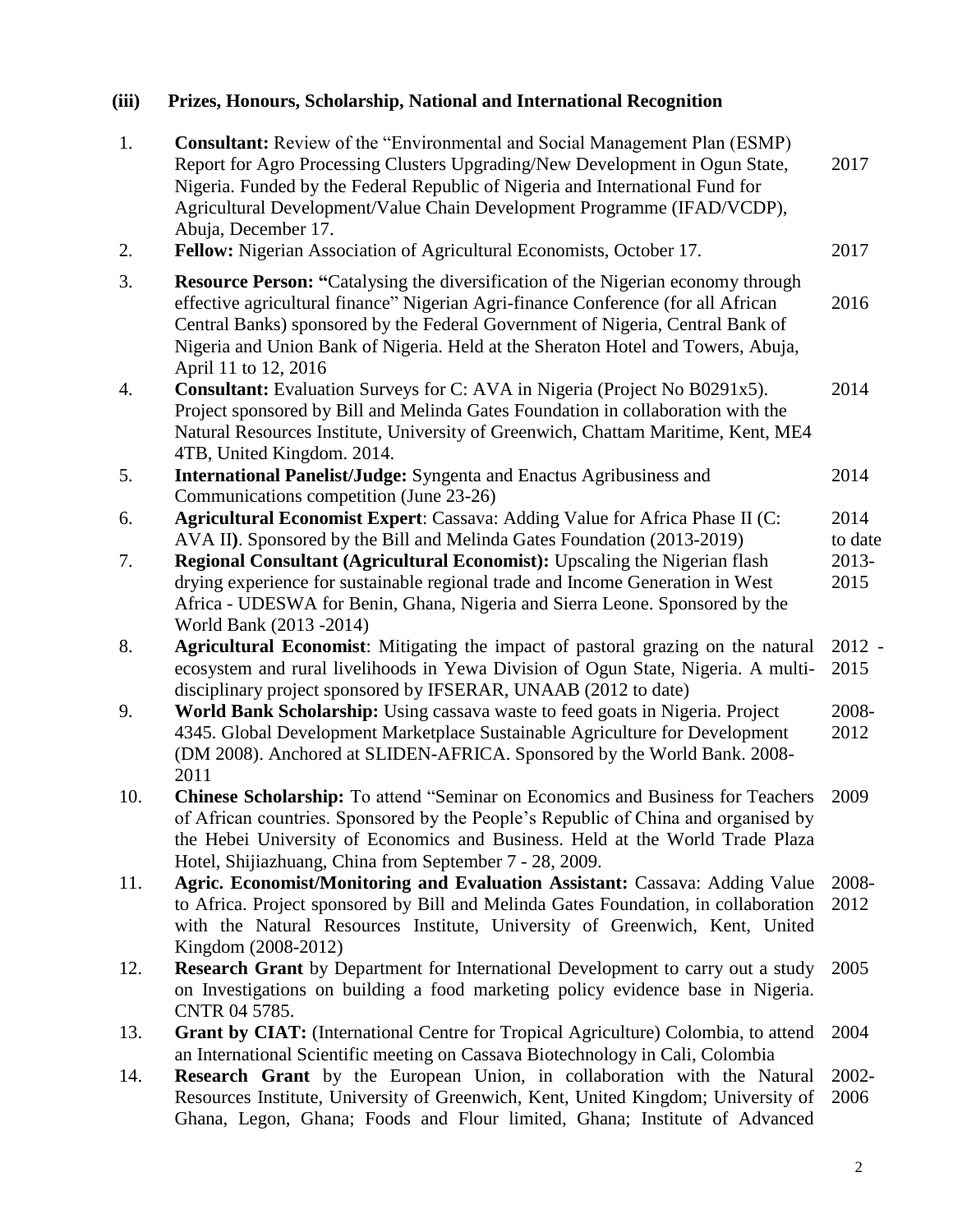Research, Vienna, Austria; Food Research Institute, Accra, Ghana

15. **Federal Government of Nigeria Scholarship**: For Ph.D. programme 2002

- 16. **Grant by the Department for International Development (DFID), UK**: to carry out a research on commercialisation of cassava fufu processing in West Africa, in collaboration with the Natural Resources Institute, University of Greenwich, Kent, United Kingdom (2000 to 2002). 2000
- 17. **University scholarship**: For M. Agric. Programme 1996
- 18. **Chief O. Osunkeye Prize:** Best Final Year Project in AE&FM Dept., UNAAB 1994
- 19. **Best All-round Graduating Student:** School of Agriculture, Oyo (now Osun) State College of Education, Ilesa (Distinction in Agricultural Science and a cumulative 14 points on a scale of 15 points)1986/87 Session. 1987

| <b>Designation</b><br>and Area of<br><b>Specialisation</b> | <b>No of Courses</b>                               | Unit<br>and<br>contact<br>hours | No of<br>students<br>(Cumulative) | No of<br>lecturers | <b>Individual</b><br>contribution | Year        |
|------------------------------------------------------------|----------------------------------------------------|---------------------------------|-----------------------------------|--------------------|-----------------------------------|-------------|
| <b>Professor</b>                                           | <b>AEM 810</b>                                     | 3(3hrs)                         | 15                                | $\,1$              | 100%                              | 2014        |
| (2018/2019)                                                | <b>AEM 806</b>                                     | 3(3hrs)                         | 12                                | $\mathbf{1}$       | 100%                              | to          |
|                                                            | <b>AEM 508</b>                                     | 3(3hrs)                         | 130                               | $\mathbf{1}$       | 100%                              | <b>Date</b> |
|                                                            | <b>AGP 597</b>                                     | 3(3hrs)                         | 103                               | 12                 | 10%                               |             |
|                                                            | <b>AGP 598</b>                                     | 3(3hrs)                         | 103                               | 12                 | 10%                               |             |
|                                                            | <b>AGP 599</b>                                     | 3(3hrs)                         | 103                               | 12                 | 10%                               |             |
| (2016/2017)                                                |                                                    |                                 |                                   |                    |                                   |             |
| (Production                                                | <b>AEM 806</b>                                     | 3(3hrs)                         | 12                                | $\mathbf{1}$       | 100%                              |             |
| and                                                        | <b>AGP 597</b>                                     | 3(3hrs)                         | 103                               | 12                 | 10%                               |             |
| Environmental                                              | <b>AGP 598</b>                                     | 3(3hrs)                         | 103                               | 12                 | 10%                               |             |
| Economics)                                                 | <b>AGP 599</b>                                     | 3(3hrs)                         | 103                               | 12                 | 10%                               |             |
| <b>Professor</b><br>(2015/2016)<br>(Production             |                                                    |                                 |                                   |                    |                                   |             |
| and                                                        | <b>AEM 806</b>                                     | 3(3hrs)                         | 12                                | $\mathbf{1}$       | 100%                              |             |
| Environmental                                              | <b>AEM505</b>                                      | 3(3hrs)                         | 196                               | 3                  | 33.33%                            |             |
| Economics)                                                 | AGP597                                             | 1(1hr                           | 103                               | 12                 | 10%                               |             |
|                                                            | <b>AGP598</b>                                      | 3(3hrs)                         | 103                               | 12                 | 10%                               |             |
|                                                            | AGP599                                             | 3(3hrs)                         | 103                               | 12                 | 10%                               |             |
| <b>Professor</b>                                           | <b>AEM806</b>                                      | 3(3hrs)                         | 21                                | $\mathbf{1}$       | 100%                              |             |
| (2013/2014)<br>(Production                                 | <b>AEM706</b>                                      | 3(3hrs)                         | 27                                | $\mathbf{1}$       | 100%                              |             |
| and                                                        | <b>AEM 505</b>                                     | 3(3hrs)                         | 100                               | 12                 | 10%                               |             |
| Environmental                                              | <b>AGP 597</b>                                     | 1(1hr)                          | 100                               | 12                 | 10%                               |             |
| Economics)                                                 | <b>AGP 598</b>                                     | 1(1hr)                          | 100                               | 12                 | 10%                               |             |
| <b>Reader</b>                                              | <b>AGP 599</b>                                     | 4(4hrs                          | 100                               | 12                 | 10%                               |             |
| (2012/2013)<br>(Production                                 |                                                    |                                 |                                   |                    |                                   | 2011<br>to  |
| and                                                        | <b>AEM 508</b>                                     | 2(2hrs)                         | 163                               | $\boldsymbol{2}$   | 50%                               | date        |
| Environmental                                              | <b>AEM 808</b>                                     | 3(3hrs)                         | 35                                | $\mathbf{1}$       | 100%                              |             |
| Economics)                                                 | <b>AGP 597</b>                                     | 1(1hr)                          | 75                                | 12                 | 10%                               |             |
|                                                            | <b>AGP 597</b>                                     | 1(1hr)                          | 75                                | 12                 | 10%                               |             |
| <b>Reader</b>                                              | <b>ECO 415</b>                                     | 3(3)                            | 16                                | $\overline{2}$     | 80%                               |             |
| (Production<br>and                                         | (Environmental<br>Economics)                       | hours)                          |                                   |                    |                                   |             |
| Environmental<br>Economics)                                | <b>ECO 215</b><br>(History and<br>Structure of the | 2(2)<br>hours)                  | 74                                | $\mathbf{1}$       | 100%                              |             |

### **03. WORK EXPERIENCE**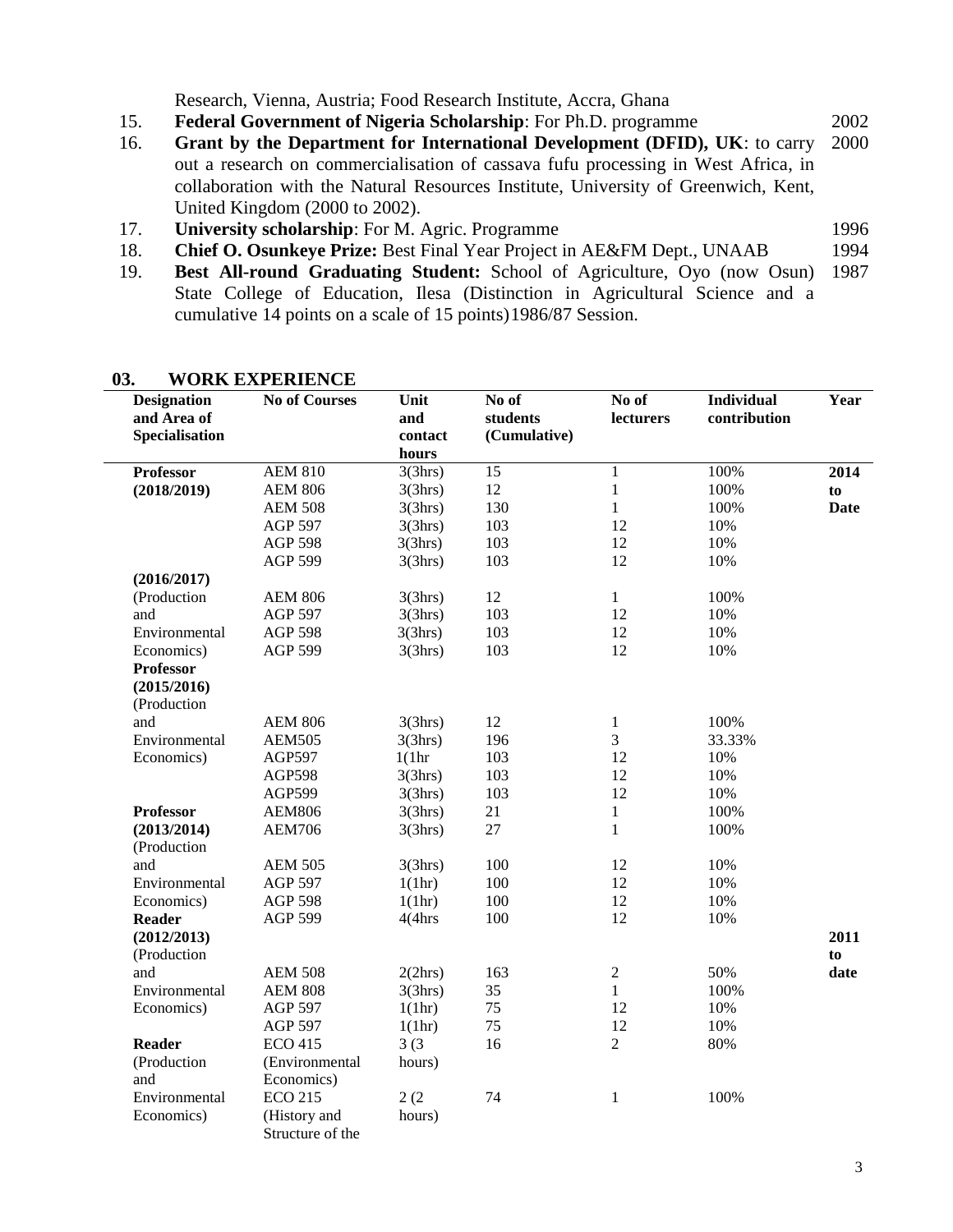| Sabbatical at     | Nigerian                     |        |       |                |      |      |
|-------------------|------------------------------|--------|-------|----------------|------|------|
| <b>Crescent</b>   | Economy I)                   |        |       |                |      |      |
| University,       | <b>ECO 204</b>               | 2(2)   | 82    | $\mathbf{1}$   | 100% |      |
| Abeokuta          | (History and                 | hours) |       |                |      |      |
| (2011/2012)       | Structure of the             |        |       |                |      |      |
| session)          | Nigerian                     |        |       |                |      |      |
|                   | Economy II)                  |        |       |                |      |      |
|                   | <b>ECO315</b>                | 2(2)   | 12    | $\mathbf{1}$   | 100% |      |
|                   | (Project                     | hours) |       |                |      |      |
|                   | Evaluation I)                |        |       |                |      |      |
|                   | ECO316                       | 2(2)   | 22    | $\,1$          | 100% |      |
|                   | (Project                     | hours) |       |                |      |      |
|                   | Evaluation II)               |        |       |                |      |      |
|                   | <b>ECO318</b>                | 2(2)   | 60    | $\mathbf{1}$   | 100% |      |
|                   | (Research                    | hours) |       |                |      |      |
|                   | Methodology)                 |        |       |                |      |      |
|                   | <b>ECO 418</b>               | 2(2)   | 12    | $\mathbf{1}$   | 100% |      |
|                   | (Comparative                 | hours) |       |                |      |      |
|                   | Economic                     |        |       |                |      |      |
|                   | System)                      |        |       |                |      |      |
|                   | <b>AEM 808</b>               | 3(3)   | 35    | $\mathbf{1}$   | 100% |      |
|                   | (Agric.                      | hours) |       |                |      |      |
|                   | Development                  |        |       |                |      |      |
|                   | and                          |        |       |                |      |      |
|                   | Policy/Dev.                  |        |       |                |      |      |
|                   | Economics)                   |        | XX    | $\mathfrak{2}$ | 50%  |      |
|                   | <b>AEM508</b>                | 2(2)   |       |                |      |      |
|                   | (Agric.                      | hours) |       |                |      |      |
|                   | Finance)                     |        |       |                |      |      |
| <b>Senior</b>     | <b>AEM 710</b>               | 3(3)   | 14    | $\mathbf{1}$   | 100% | 2008 |
| Lecturer          | (Project                     | hours) |       |                |      | to   |
| (Production       | management                   |        |       |                |      | 2011 |
| Economics         | and Analysis)                |        |       |                |      |      |
| and Farm          | <b>AEM 706</b>               | 3(3)   | 21    | $\mathbf{1}$   | 100% |      |
| Management)       | (Advance Farm                | hours) |       |                |      |      |
|                   | Management)                  |        |       |                |      |      |
|                   | <b>AEM 403</b>               |        |       |                |      |      |
|                   | (Principles of               | 3(3)   | 3,950 | $\overline{c}$ | 50%  |      |
|                   | Production                   |        |       |                |      |      |
|                   |                              | hours) |       |                |      |      |
|                   | Economics)<br><b>AEM 302</b> | 3(3)   |       |                |      |      |
|                   | (Principles of               | hours) | 870   | $\mathfrak{2}$ | 50%  |      |
|                   | Farm                         |        |       |                |      |      |
|                   | Management)                  |        |       |                |      |      |
| <b>Lecturer I</b> | <b>AEM 703</b>               |        | 35    | $\sqrt{2}$     | 65\$ | 2005 |
|                   |                              | 3(3)   |       |                |      |      |
| (Farm             |                              | hours) | 34    |                |      | to   |
| Management        | <b>AEM 706</b>               | 3(3)   |       | $\mathbf{1}$   | 100% | 2008 |
| and               |                              | hours) |       |                |      |      |
| Production        | <b>AEM 102</b>               | 2(2)   | 5,970 | $\sqrt{2}$     | 50%  |      |
| Economics)        | (Principles of               | hours) |       |                |      |      |
|                   | Economics)                   |        |       |                |      |      |
|                   |                              |        |       |                |      |      |
|                   | FPY 408 (Farm                | 2(2)   | 940   | $\sqrt{2}$     | 50%  |      |
|                   | Record                       | hours) |       |                |      |      |
|                   | Keeping and                  |        |       |                |      |      |
|                   | Report                       |        |       |                |      |      |
|                   | Writing)                     |        |       |                |      |      |
|                   | <b>AEM 505</b>               | 3(3)   | 748   | $\sqrt{2}$     | 65%  |      |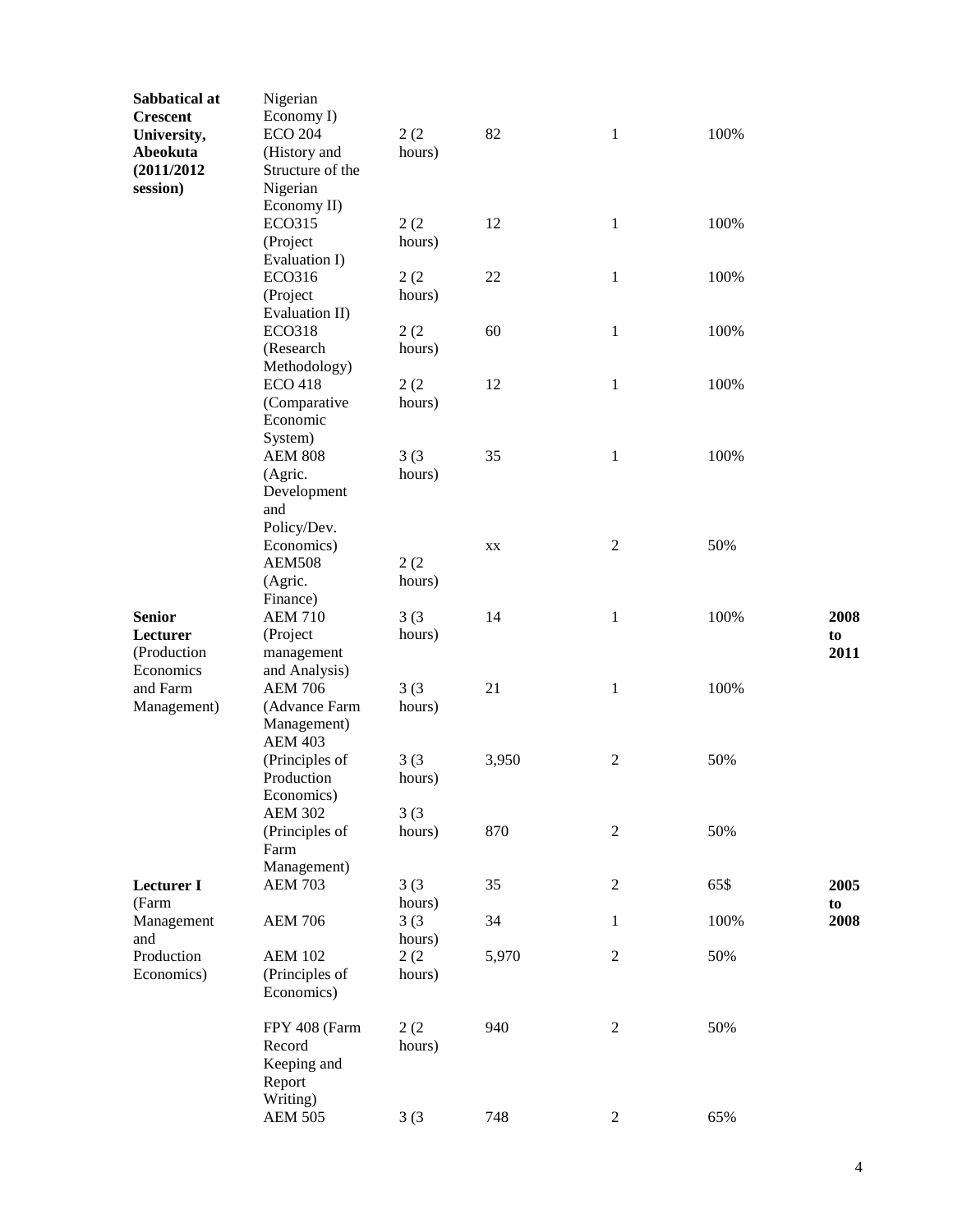|                             | (Research<br>Methodology) | hours) |       |                |      |       |
|-----------------------------|---------------------------|--------|-------|----------------|------|-------|
| <b>Lecturer II</b>          | <b>AEM102</b>             | 2(2)   | 4,251 | $\overline{c}$ | 50%  | 2002- |
| (Farm                       |                           | hours) |       |                |      | 2005  |
| Management                  | <b>FPY 408</b>            | 2(2)   | 1350  | $\overline{2}$ | 50%  |       |
| and                         |                           | hours) |       |                |      |       |
| Production                  | <b>AEM 505</b>            | 3(3)   | 850   | $\,1\,$        | 100% |       |
| Economics)                  |                           | hours) |       |                |      |       |
|                             | <b>AEM 706</b>            | 3(3)   | 24    | $\mathbf{1}$   | 100% |       |
|                             |                           | hours) |       |                |      |       |
| <b>Assistant</b>            | <b>AEM 709</b>            | 3(3)   | 7     | 2              | 40%  | 1999  |
| Lecturer                    |                           | hours) |       |                |      | to    |
| (Agricultural               | <b>AEM 102</b>            | 2(2)   | 950   | $\overline{2}$ | 50%  | 2002  |
| Development                 |                           | hours) |       |                |      |       |
| and Policy)                 | <b>FPY 408</b>            | 2(2)   | 650   | $\overline{2}$ | 50%  |       |
|                             |                           | hours) |       |                |      |       |
| <b>Graduate</b>             | <b>AEM 507</b>            | 2(2)   | 187   | $\overline{2}$ | 20%  | 1995- |
| <b>Assistant</b>            |                           | hours) |       |                |      | 1999  |
|                             |                           |        |       |                |      |       |
| (b) Professional Experience |                           |        |       |                |      |       |
| (NYSC)                      | Agricultural              | 8      | 200   | $\mathbf{1}$   | 100% | 1994- |
| Classroom                   | science,                  | hrs/wk |       |                |      | 95    |
| Teacher                     | Biology and               | 12     | 420   | 1              | 100% |       |
|                             | Integrated                | hrs/wk |       |                |      |       |
|                             | Science                   |        |       |                |      |       |

### **04. SPECIAL ASSIGNMENTS/COMMUNITY SERVICE**

- 1. **Member:** Appointment and Promotion Committee for Academic Staff **2019 – 2021** (**APCAS**)
- 2. **Head of Department:** Department of Agricultural Economics and Farm Management, FUNAAB. **2018-2021**
- 3. **External Assessor:** Professorial Position**:** Departments of Agricultural Economics, OOU and TASUED. **2018-2021**
- 4. **External Examiner:** Department of Agricultural Economics and Farm Management (Cooperative Management and Rural Development Programe), Olabisi Onabanjo University, Ago Iwoye, Ogun State. **2017-2018**
- 5. **Consultant:** Ninth Mission of the World Bank's Third National *Fadama* Development Project Additional Financing (FADAMA III AF 1). Credit **2018** No: IDA52930 UNI, ID: P130788, Federal Ministry of Agriculture, Nigeria. March 21-June 6.
- 6. **Editor:** Journal of Humanities, Social Sciences and Creative Arts (JHSSCA), Federal University of Agriculture, Abeokuta **2018-2020**
- 7. **Lead Editor:** *Agribusiness Development: Panacea to Economic Recession*. Edited by Ayinde, I. A., Obayelu, A. E., Okojie, L.O., Sanusi, R. A. and Okuneye, P. A.; Proceedings of the18<sup>th</sup> National Conference of the Nigeria Association of Agricultural Economists, held at the Federal University of Agriculture, Abeokuta, Nigeria from October 16-19, 2017 **2017**
- 8. **Assistant Editor-in-Chief:** Nigerian Journal of Agricultural Economics **2016 to date**
- 9. **External Examiner:** Postgraduate dissertation defence, Department of Agricultural Economics, Obafemi Awolowo University, Ile Ife **2016-2017**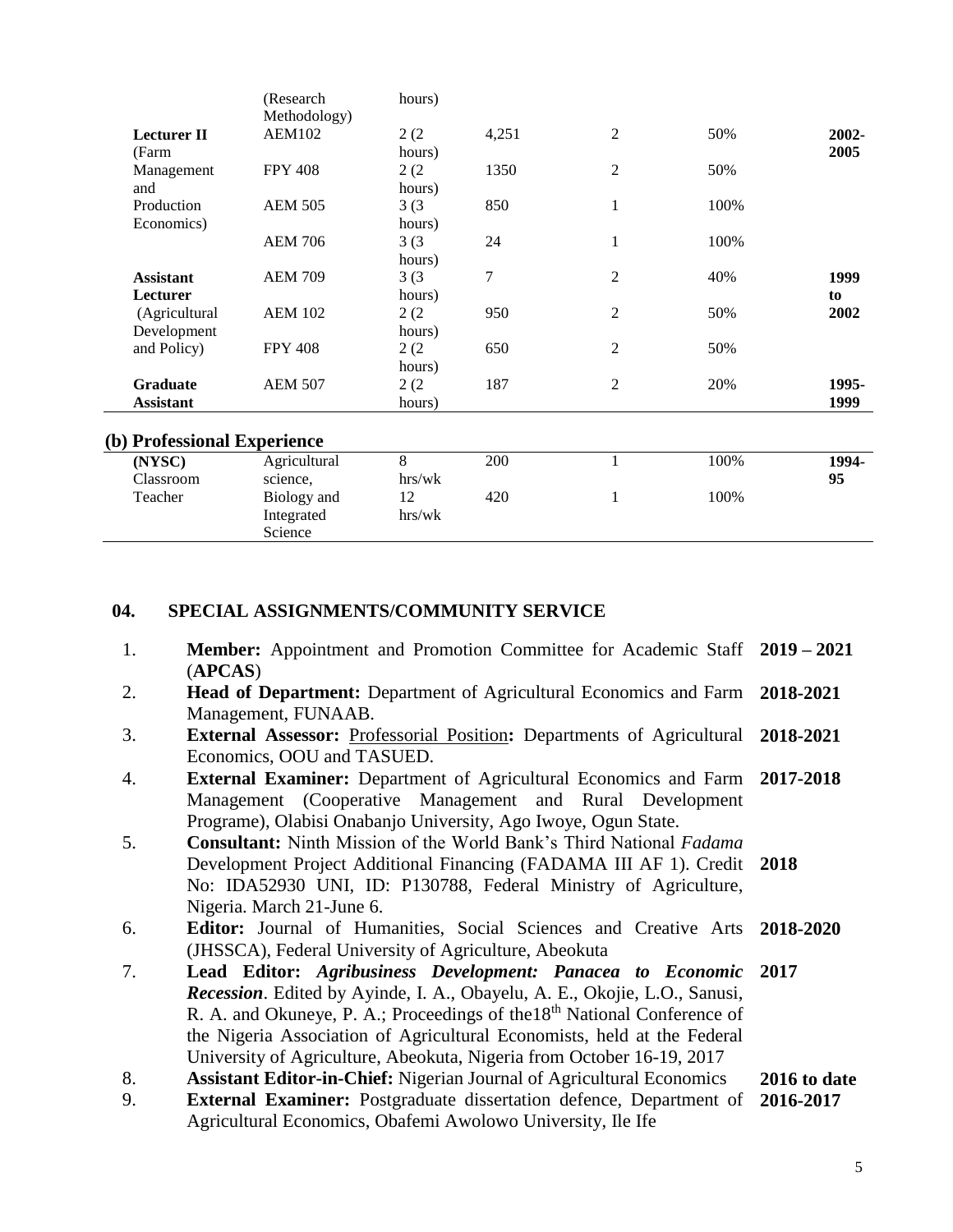| 10.               | External Assessor: Professorial Position: Departments of Agricultural<br>Economics, OOU, TASUED                                                                                                                                                                | 2017 to date                                             |
|-------------------|----------------------------------------------------------------------------------------------------------------------------------------------------------------------------------------------------------------------------------------------------------------|----------------------------------------------------------|
| 11.               | Consultant: Annual project review meeting, Upscaling the Nigerian<br>Flash Drying Experience for Sustainable Regional Trade and Income<br>Generation in West Africa (UDESWA).                                                                                  | June 16-18,<br>2014                                      |
| 12.               | Participant: Commercialisation of Profitable Projects Section; FUNAAB<br>Strategic Planning Workshop: Strategic Issues for Discussions.                                                                                                                        | May 2, 2014                                              |
| 13.               | Agricultural Economist Expert: Cassava: Adding Value for Africa<br>Phase II (C: AVA II) Project Launch and Business Meeting held at Lagos<br>Airport Hotel, Lagos,                                                                                             | 2014 to 2019                                             |
| 14.               | <b>College Representative:</b> College Board of College of Plant Science and<br>Crop Production (COLPLANT)                                                                                                                                                     | 2014 to date                                             |
| 15.<br>16.<br>17. | <b>Acting Head of Department:</b> Department of Agricultural Economics and<br>Farm Management, Federal University of Agriculture, Abeokuta<br><b>Chairman: Departmental Postgraduate Committee</b><br><b>Member: COLAMRUD Journal Classification Committee</b> | (April 2,<br>2014 - 2015<br>2014 to date<br>2014 to date |
| 18.<br>19.        | <b>Member: Promotion Assessment Panel, COLPANT</b><br>Member: Community Advisory Board (Faith-based): Stroke Investigative<br>Research and Education Network (SIREN). Federal Medical Centre, Abeokuta<br>$(2013$ to date)                                     | 2014 to date<br>2013 to date                             |
| 20.               | <b>Chairman and Postgraduate School Representative:</b> Oral examination                                                                                                                                                                                       | 2014 to 205                                              |
| 21.               | panel for M.Agric. dissertation at various times<br><b>Reviewer:</b> National and International journals including:<br>a) Nigerian Agricultural Journal (published by Agricultural<br>Society of Nigeria).                                                     | 2012 to date                                             |
|                   | b) Nigeria Journal of Agricultural Economics (published by<br>Nigeria Association of Agricultural Economists),<br>c) Agrosearch: A Journal of Agriculture, Food and Development<br>(published by Faculty of Agriculture, University of Ilorin,<br>Kwara State) |                                                          |
|                   | d) International Journal of Vegetable Science (Published by<br>Emerald Group Publishers, Bingley BD16 1WA, United<br>Kingdom.<br>e) African Journal of Agricultural Research. (Academic                                                                        |                                                          |
| 22.               | Publishers, 73023 Victoria Island, Lagos, Nigeria)<br><b>Resource Person:</b> Training on survey data coding and analysis for non-<br>social scientist, organised by UDESWA Project, sponsored by the World<br>Bank.                                           | February 17,<br>2014                                     |
| 23.               | <b>Resource Person:</b> Business Management Training for SME Owners<br>organised by Cassava: Adding Value for Africa (C: AVA) held at the<br>Federal University of Agriculture,<br>International Scholars Centre,<br>Abeokuta                                  | <b>February</b><br>18-19, 2014                           |
| 24.               | <b>Editor:</b> Proceedings of the 16th Triennial Symposium of the International<br>Society for Tropical Root Crops, which held at the Federal University of<br>Agriculture, Abeokuta                                                                           | $23rd$ to 28th<br>September.<br>2012                     |
| 25.               | <b>Member: COLAMRUD College Board of Studies (CBS),</b>                                                                                                                                                                                                        | 2011 to date                                             |
| 26.<br>27.        | <b>Member: COLAMRUD Promotion Assessment Panel.</b><br>Chief Examiner: 2012/2013 Screening Exercise (Batch 3 and 5) for New<br>Students, Crescent University, Abeokuta, Nigeria.                                                                               | 2011 to date<br>2012                                     |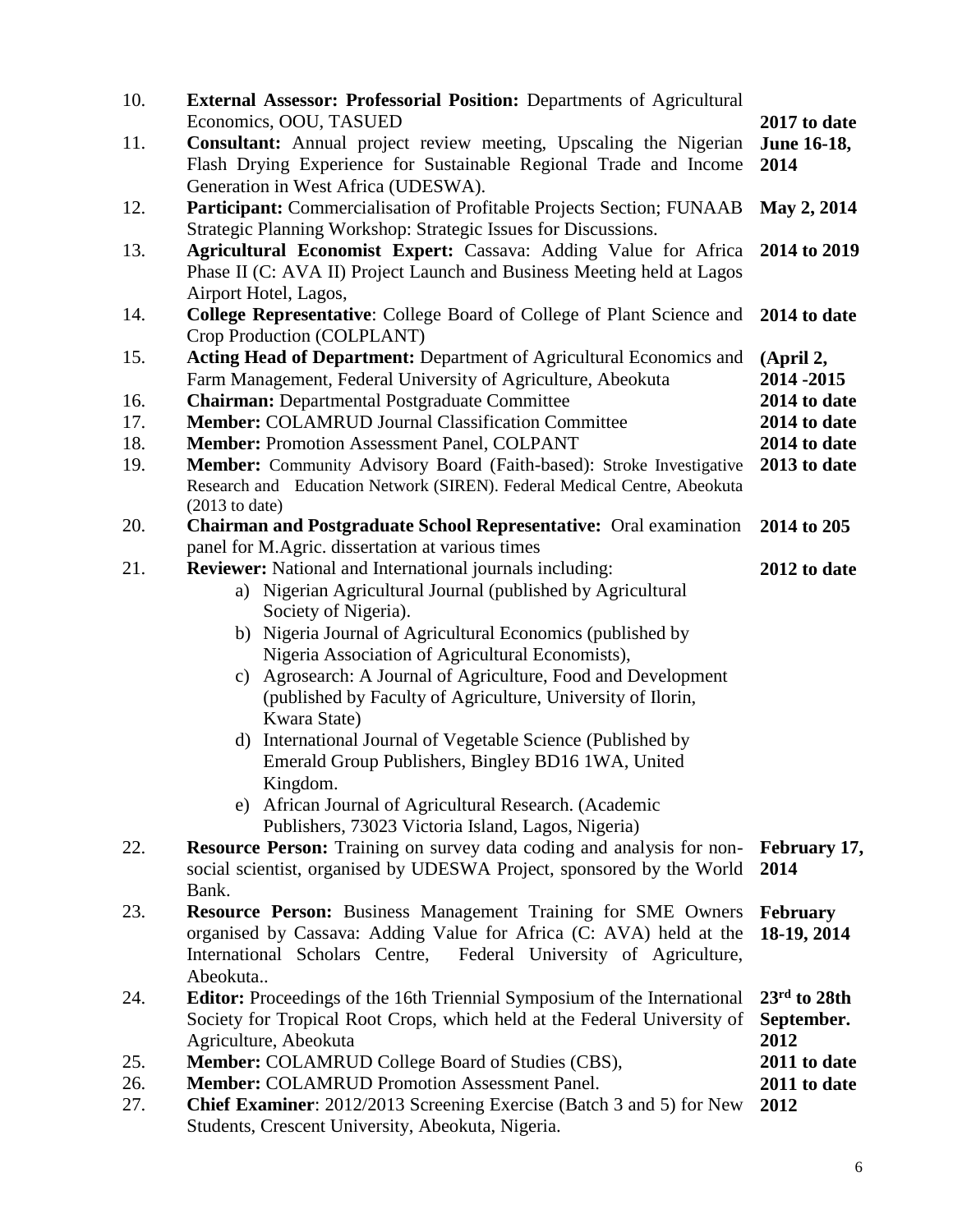| 28.        | Postgraduate Curriculum Development Committee, 2012<br><b>Chairman:</b><br>Department of Economics and Actuarial Sciences, Crescent University,<br>Abeokuta, Nigeria                                                                                                                         |                                    |
|------------|----------------------------------------------------------------------------------------------------------------------------------------------------------------------------------------------------------------------------------------------------------------------------------------------|------------------------------------|
| 29.        | Member: Certificate Screening Committee, Crescent<br>University,<br>Abeokuta, Nigeria                                                                                                                                                                                                        | 2012                               |
| 30.        | <b>Member:</b> Editorial Committee, 16 <sup>th</sup> Triennial Symposium of the<br>International Society for Tropical Root Crops held at the Federal<br>University of Agriculture, Abeokuta, Nigeria.                                                                                        | <b>September</b><br>23-28, 2012.   |
| 31.<br>32. | Member: Electoral Committee, ASUU, FUNAAB Branch<br><b>Technical Specialist:</b> Validation of the Strategic Plan for the<br>Development and Transformation of the Livestock Sector in the<br>ECOWAS Region; organised by the Economic Commission of West<br>African States in Bamako, Mali. | 2012 to date<br>May 9 -11,<br>2011 |
| 33.        | <b>JAMB Supervisor:</b> 2011 Unified Tertiary Matriculation Examination<br>(UTME).                                                                                                                                                                                                           | <b>June, 2011</b>                  |
| 34.        | <b>Collation Officer:</b> Election for the post Presidential, Gubernatorial,<br>National and State Houses of Assembly and Representative, organised by<br>the Independent National Electoral Commission (INEC).                                                                              | 2011                               |
| 35.<br>36. | <b>Invited Lecturer:</b> Annual Development Lecture of the Nigerian Society<br>for Engineering, Osogbo Chapter.<br><b>Member:</b> Users Committee on the Construction of Pro Chancellor and                                                                                                  | <b>May 15,</b><br>2011<br>2011     |
|            | Vice Chancellor Lodges UNAAB.                                                                                                                                                                                                                                                                |                                    |
| 37.<br>38. | <b>Alumni Representative: UNAAB Convocation Committee</b><br><b>Auditor:</b> Ifesowapo Community Development Association, Pakuro Zone<br>4, Obantoko, Abeokuta.                                                                                                                              | 2010 to date<br>2010 to date       |
| 39.        | <b>Member:</b> Senate Committee on Unification of UNAAB Academic                                                                                                                                                                                                                             | 2010                               |
|            |                                                                                                                                                                                                                                                                                              |                                    |
| 40.        | Certificate.<br><b>Chairman: COLAMRUD Seminar Committee.</b>                                                                                                                                                                                                                                 | 2010-2012                          |
| 41.        | <b>Chairman: COLAMRUD Postgraduate Committee</b>                                                                                                                                                                                                                                             | 2010-2012                          |
| 42.        | <b>Chairman: COLAMRUD Internally Generated Revenue Committee</b>                                                                                                                                                                                                                             | 2010 - 2012                        |
| 43.<br>44. | <b>COLAMRUD Representative: Students' Disciplinary Committee</b><br>Member: Post-UME Screening Committee (2009/2010 and 2010/2011                                                                                                                                                            | 2010<br>2009-2012                  |
| 45.        | sessions),<br><b>Chairman:</b> Board of Survey (University Council Committee), University 2009-2012                                                                                                                                                                                          |                                    |
| 46.        | of Agriculture, Abeokuta.<br>Deputy Dean: College of Agricultural Management and Rural                                                                                                                                                                                                       | 2009-2012                          |
| 47.        | Development, University of Agriculture, Abeokuta.<br><b>COLAMRUD Representative:</b> Senate, University of Agriculture, 2009 – 2012<br>Abeokuta.                                                                                                                                             |                                    |
| 48.        | <b>Member: COLAMRUD College Board of Studies (CBS).</b>                                                                                                                                                                                                                                      | $2014 - Date$                      |
| 49.        | <b>Member: COLAMRUD Promotion Assessment Panel.</b>                                                                                                                                                                                                                                          | $2009 - Date$                      |
| 50.        | <b>External Examiner:</b> Department of Economics and Actuarial Science,                                                                                                                                                                                                                     | 2009-2010                          |
|            | Crescent University, Abeokuta.                                                                                                                                                                                                                                                               |                                    |
| 51.        | Congregation Representative: Senate, University of Agriculture,<br>Abeokuta                                                                                                                                                                                                                  | 2009-2010                          |
| 52.<br>53. | Chairman: 'Comfort Zone' Committee, University of Agriculture,<br>Abeokuta<br>Postgraduate Coordinator: AE&FM Department, UNAAB                                                                                                                                                              | 2009<br>2009                       |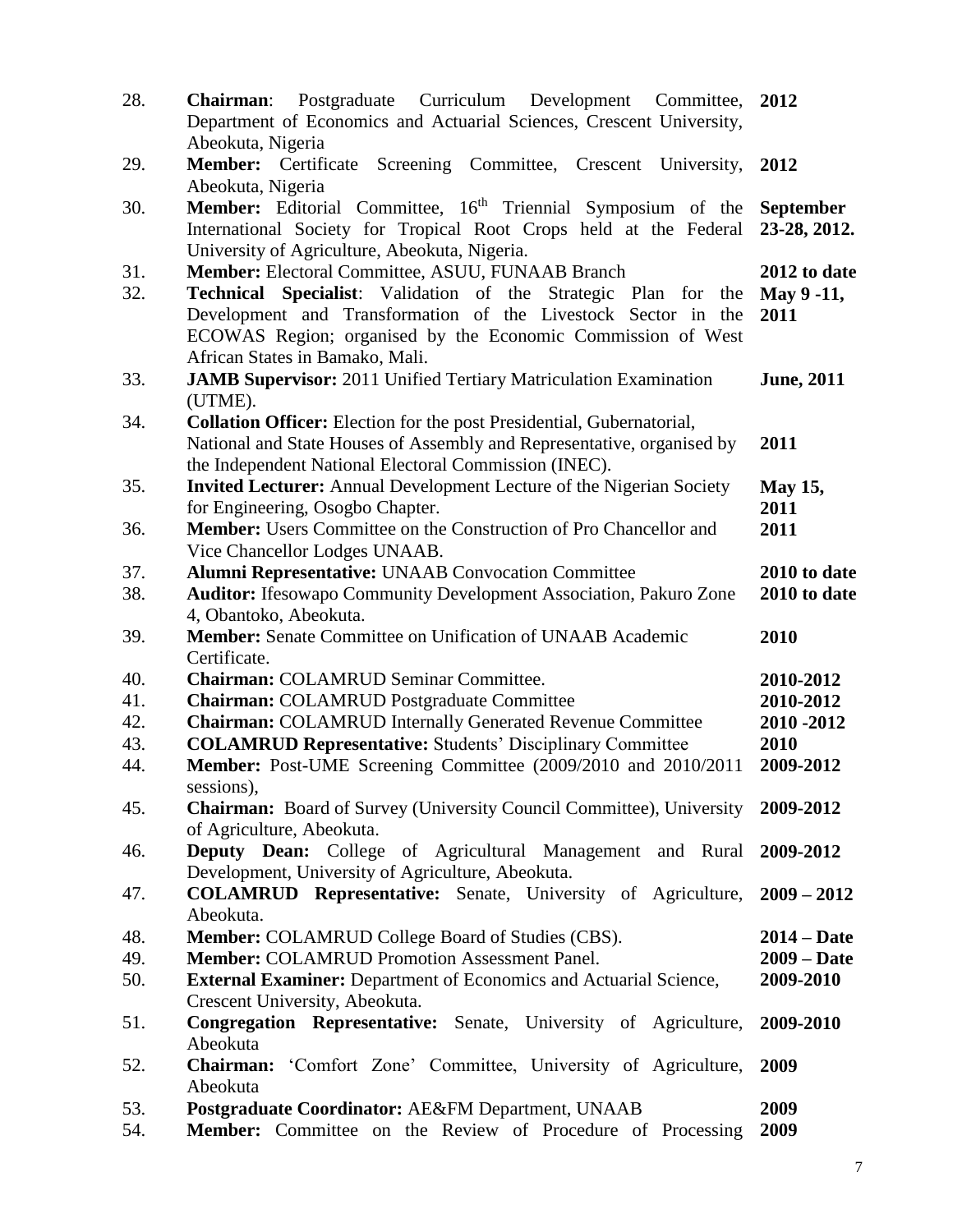Academic Transcript

| 55. | <b>Technical Specialist:</b> Adding value to waste in the cassava processing<br>goat keeping systems of Nigeria. Delivered at the Monthly Technology<br>Review Meeting (MTRM) of the Ogun State Agricultural Development | April 27<br>2010   |
|-----|--------------------------------------------------------------------------------------------------------------------------------------------------------------------------------------------------------------------------|--------------------|
| 56. | Programme (OGADEP),<br>Member: Management Committee on Revitalisation of the <i>Fufu</i> Project                                                                                                                         | 2008               |
| 57. | <b>Staff Adviser: Oasis Campus Journalist, UNAAB</b>                                                                                                                                                                     | 2008 to date       |
| 58. | Assistant Director of Programme (COLAMRUD): Part-time Degree                                                                                                                                                             | 2008-2010          |
|     | Programme, UNAAB                                                                                                                                                                                                         |                    |
| 59. | <b>Member:</b> Committee on the Commercial Cultivation of Snails, FUNAAB                                                                                                                                                 | 2008               |
| 60. | Socio-economist: Review of the Environmental Impact Assessment                                                                                                                                                           |                    |
|     | Report of the Proposed Power Plant at Ewekoro/LaFarge Cement Works,                                                                                                                                                      | 2008               |
|     | Ewekoro, Ogun State.                                                                                                                                                                                                     |                    |
| 61. | Socio-economist: Review of the Environmental Impact Assessment<br>Report of the proposed National Integrated Power Project-451mw Sapele<br><b>Power Station</b>                                                          | 2008               |
| 62. | Socio-economist: Review of the environmental impact assessment of                                                                                                                                                        | 2008               |
|     | report of the proposed "Main One" submarine cable system                                                                                                                                                                 |                    |
|     |                                                                                                                                                                                                                          |                    |
| 63. | Member: Editorial Committee: The Nigerian Journal of Agricultural<br>Economics. Journal of the Nigerian Association of Agricultural                                                                                      | 2008 to date       |
|     | Economists.                                                                                                                                                                                                              |                    |
| 64. | Marketing Economist: Establishment of agro-based medium scale                                                                                                                                                            | 2008               |
|     | enterprises (cassava processing plants) and sugarcane processing plants                                                                                                                                                  |                    |
|     | for Delta State Oil Producing Areas Development Commission                                                                                                                                                               |                    |
|     | (DESOPADEC) towards Sustainable Development in Delta State. 2008                                                                                                                                                         |                    |
|     | till date                                                                                                                                                                                                                |                    |
| 65. | Chief Imam: Federal University of Agriculture Mosque, FUNAAB.                                                                                                                                                            | 2007 to date       |
| 66. | <b>Consultant/Agricultural Economist: Development of Cash Crop Policy</b>                                                                                                                                                | <b>August 2007</b> |
|     | for Ogun State                                                                                                                                                                                                           |                    |
| 67. | <b>Business Manager:</b> Nigeria Association of Agricultural Economics                                                                                                                                                   | 2007 to date       |
|     | (NAAE)                                                                                                                                                                                                                   |                    |
| 68. | <b>Consultant/Marketing Economist: Establishment of Agro-Based</b>                                                                                                                                                       | 2007               |
|     | Medium Scale Enterprises (Cassava Processing Plants) and Sugarcane<br>Processing Plants for Delta State Oil Producing Area Development                                                                                   |                    |
|     | Commission (DESOPADEC) towards Sustainable Development In Delta                                                                                                                                                          |                    |
|     | <b>State</b>                                                                                                                                                                                                             |                    |
| 69. | Socio-economist: Review of the report on EIA of the proposed                                                                                                                                                             | 2007               |
|     | Opugbene-West (Tologbene) exploratory drilling project by SPDC.                                                                                                                                                          |                    |
| 70. | Secretary: Manual Committee, AE&FM Department, UNAAB                                                                                                                                                                     | 2006               |
| 71. | Chairman: Sub-Committee on Postgraduate Matters, Department of                                                                                                                                                           | 2006               |
|     | Agricultural Economics and Farm Management (AE&FM)                                                                                                                                                                       |                    |
| 72. | <b>Secretary: COLAMRUCS College Seminar Committee</b>                                                                                                                                                                    | 2006-2009          |
| 73. | 2006Socio-economist: Review of environmental impact assessment                                                                                                                                                           |                    |
|     | report (s-0515) of Tebidaba East-A exploratory well drilling project for                                                                                                                                                 |                    |
|     | the Nigerian AGIP Oil Company Limited, Port Harcourt, River State,                                                                                                                                                       |                    |
| 74. | Nigeria<br><b>Staff Adviser: Road Safety Club, UNAAB</b>                                                                                                                                                                 | 2005 to date       |
| 75. | College Representative: College Board of College of Plant Science and                                                                                                                                                    | 2005-2007          |
|     |                                                                                                                                                                                                                          |                    |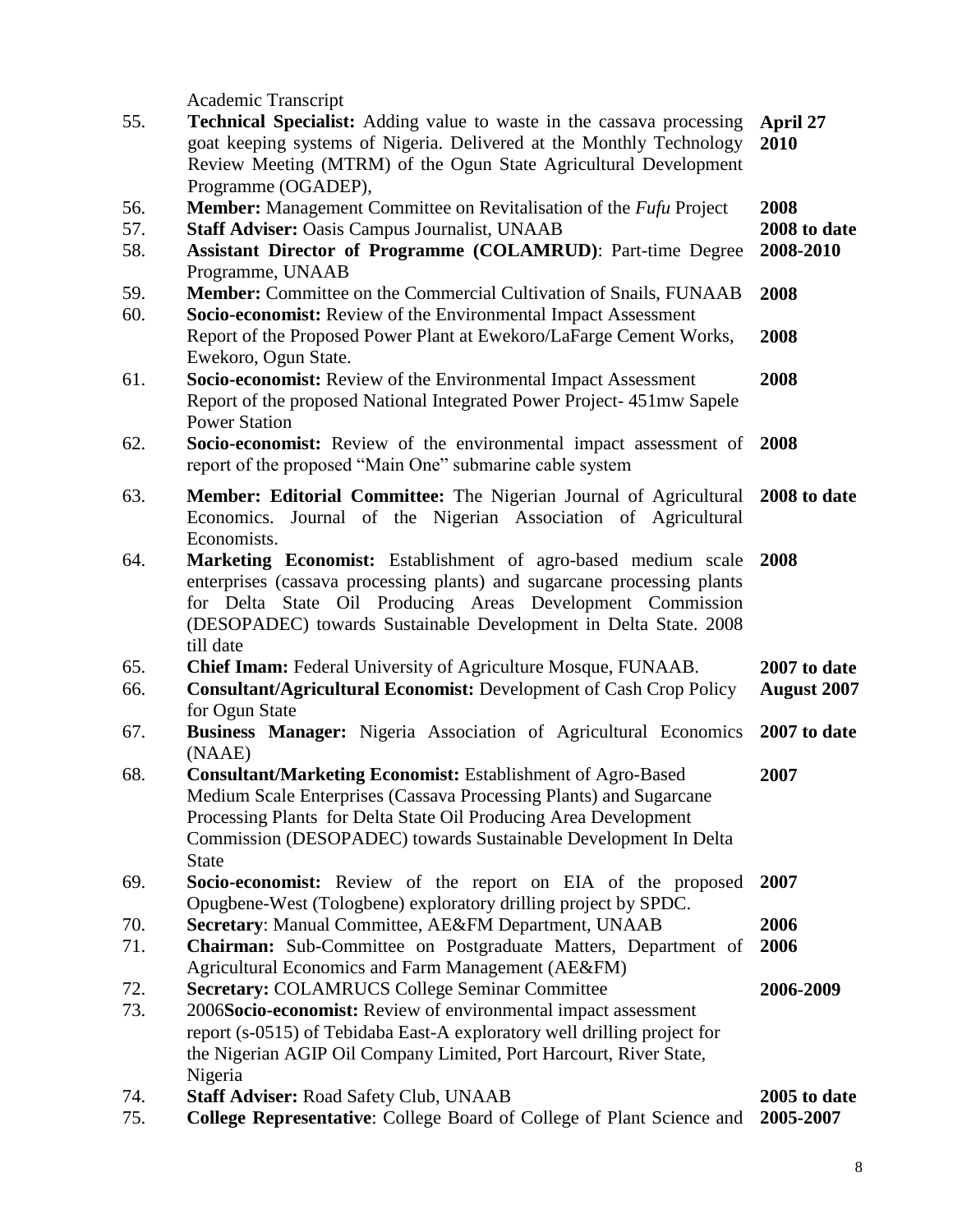Crop Production (COLPLANT)

|     | $100 + 100$ and $100 + 100$ and $111$                                         |              |
|-----|-------------------------------------------------------------------------------|--------------|
| 76. | Postgraduate Coordinator: Masters in Business Administration 2005-2009        |              |
|     | Programme                                                                     |              |
| 77. | <b>Resource Person:</b> FAO sponsored Development of Land Use policy for      | 2005-2006    |
|     | Nigeria                                                                       |              |
| 78. | <b>Consulting Editor:</b> American Biographical Association.                  | 2004 to date |
| 79. | Member, Academic Brief Committee: Crescent University, Abeokuta,              | 2003         |
|     | Ogun State                                                                    |              |
| 80. | <b>Staff Adviser:</b> Man O' War Club                                         | 2002 to date |
| 81. | <b>Departmental Coordinator: FPY 408 (Farm Record Keeping and</b>             | 2002-2008    |
|     | <b>Report Writing</b> )                                                       |              |
| 82. | <b>College Representative: University Sports Committee</b>                    | 2000-2009    |
| 83. | <b>Assistant Economist:</b> Environmental Impact of the Trade Liberalisation: | 2000-2001    |
|     | A Case Study of the Nigerian Export Sector. United Nations Environment        |              |
|     | Programme (UNEP), Geneva, Switzerland                                         |              |
| 84. | <b>Member:</b> University Management Committee<br>Transportation<br>on        | 1999-2009    |
|     | (MANCOT)                                                                      |              |
| 85. | <b>President:</b> University of Agriculture, Abeokuta Alumni Association      | 2004         |
| 86. | Vice President: University of Agriculture, Abeokuta Alumni Association        | 2001-2004    |
| 87. | National Secretary: University of Agriculture, Abeokuta Alumni                | 1998-2001    |
|     | Association                                                                   |              |
| 88. | <b>Secretary Facilitating Committee: UNAAB Alumni Association</b>             | 1996-1998    |
| 89. | <b>Staff Adviser:</b> Agricultural Economics Students Association.            | 1996-date    |
| 90. | <b>Member:</b> Management Committee on Transportation, MANCOT                 | 1996-2009    |
| 91. | <b>Departmental Representative: Teaching Farms Management</b>                 | 1995-2001    |
|     | Committee.                                                                    |              |

# **05. TRAINING PROGRAMMES ATTENDED WITH DATES**

| $\overline{1}$ | Business Management Training for SME Owners organised by Cassava: Adding           | 2014 |
|----------------|------------------------------------------------------------------------------------|------|
|                | Value for Africa (C: AVA) held at the International Scholars Centre, Federal       |      |
|                | University of Agriculture, Abeokuta. February 18-19, 2014.                         |      |
| 2              | Training on survey data coding and analysis for non-social scientist, organised by | 2014 |
|                | UDESWA Project, sponsored by the World Bank. February 17, 2014                     |      |
| 3              | Seminar on Economics and Business for Teachers of African countries. Sponsored     | 2009 |
|                | by the People's Republic of China and organised by the Hebei University of         |      |
|                | Economics and Business, which held at the World Trade Plaza Hotel, Shijiazhuang,   |      |
|                | China from September 7-28, 2009.                                                   |      |
| $\overline{4}$ | Workshop on Sustaining capacity for supplying evidence for agricultural and rural  | 2008 |
|                | development policies and strategies. Organised by FMAWR, UI, CIDA, UNAAB           |      |
|                | and IFPRI; held at University of Ibadan on April 28, 2008                          |      |
| 5 <sup>5</sup> | A One Day National Cassava Stakeholders' Forum on Cassava Inclusion Policy in      | 2010 |
|                | Nigeria: Experience, Challenge and Way Forward. Held at the Conference Hall,       |      |
|                | NICON Luxury Hotel, Abuja. November 30, 2011                                       |      |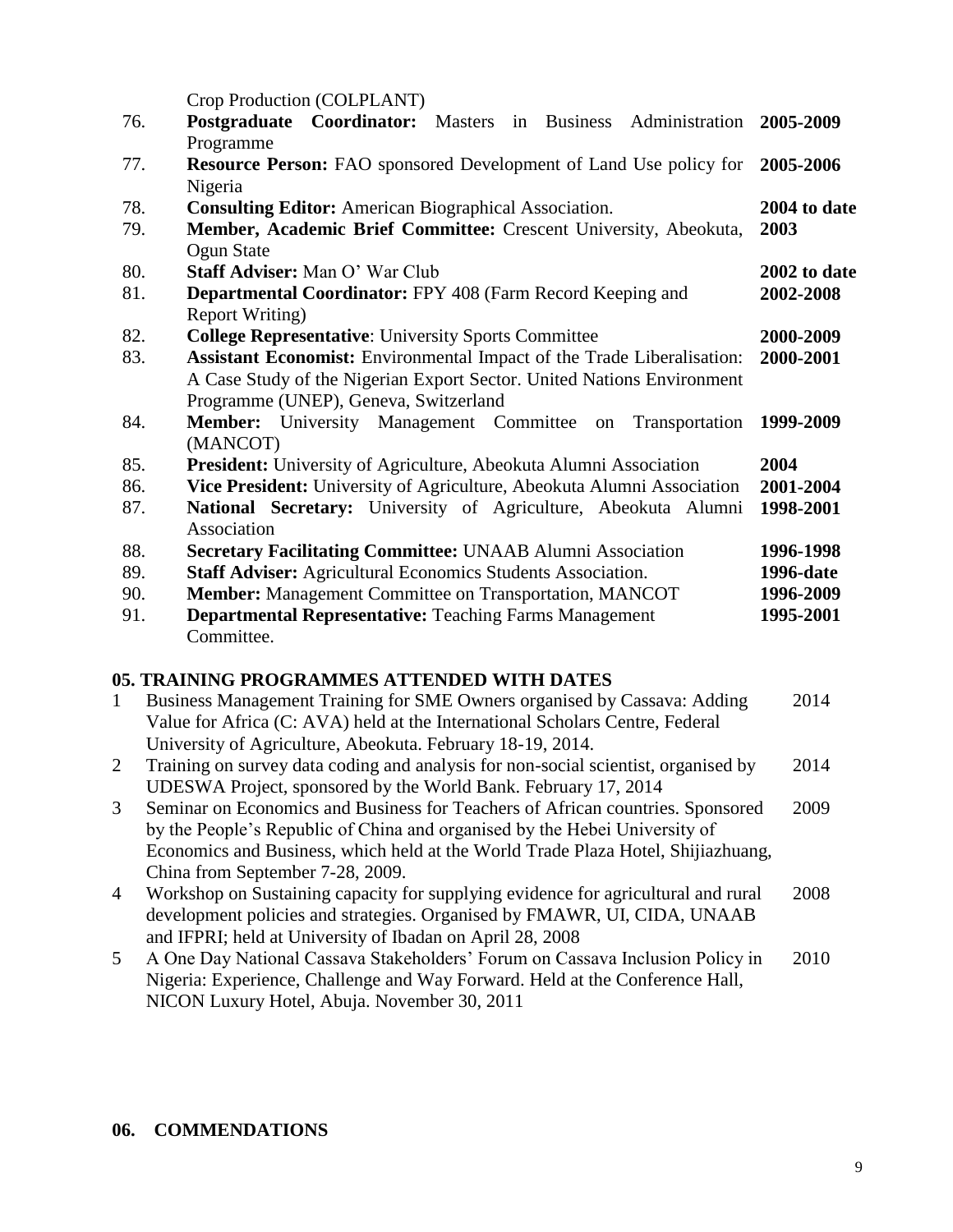| 1.  | Vice Chancellor's Appreciation/Commendation for excellent performance,<br>dedication to duty, dynamism and selfless service, as member of Senate  | 2018 |
|-----|---------------------------------------------------------------------------------------------------------------------------------------------------|------|
|     | Committee on the Outstanding Reports of Student Disciplinary Committee (SDC)                                                                      |      |
| 2.  | [FUNAAB/REG.141/VOL.II/372 of May 30)<br>Vice Chancellor's Appreciation/Commendation for excellent performance,                                   | 2018 |
|     | dedication to duty, dynamism and selfless service, as member of Ad-Hoc                                                                            |      |
|     | Committee on the Consolidation of the Commercial Enterprises of the University                                                                    |      |
|     | into a Registered Limited Liability Company (FUNAAB/REG.141/VOL.II/377 of                                                                         |      |
|     | June $5)$                                                                                                                                         |      |
| 3.  | Commendation/Appreciation by Dean COLAMRUD's for dedication to duty and                                                                           | 2018 |
|     | contribution as College Representative in various University committees                                                                           |      |
|     | (FUNAAB/CB/DN/38 of May 16)                                                                                                                       |      |
| 4.  | Vice Chancellor's appreciation for excellent performance, selfless service,                                                                       | 2015 |
|     | dedication to duty and dynamism as Ag. Head of Department, Department of                                                                          |      |
|     | Agricultural Economics and Farm Management, FUNAAB (FUNAAB                                                                                        |      |
|     | $/R/SP531/II/11$ of July 14).                                                                                                                     |      |
| 5.  | Commendation by the University Governing Council as Chairman, Board of                                                                            | 2012 |
|     | Survey, for satisfaction of Council with the activities of the Board, transparency of                                                             |      |
|     | the Board's activities and invaluable contribution as Chairman of the Council                                                                     |      |
|     | Committee (FUNAAB/REG.182/I of April 23).                                                                                                         |      |
| 6.  | Commendation/Appreciation Letter by the Dean, COLAMRUD as Deputy Dean,                                                                            | 2012 |
|     | COLAMRUD for tremendous progress made in the College in the area of                                                                               |      |
|     | organisation of two College Seminars, increased IGR and prompt attention<br>postgraduate abstracts and general assistance to the Dean. (March 14) |      |
| 7.  | Commendation/Appreciation Letter by the Vice Chancellor for painstaking,                                                                          | 2011 |
|     | comprehensive and objective execution of the assignment as member, Committee                                                                      |      |
|     | on Inconsistencies in Staff Salary Placement on Appointment, Promotion and                                                                        |      |
|     | Upgrading (REF:FUNAAB/R/ESTAB.37/I of December 22)                                                                                                |      |
| 8.  | Commendation Letter by Chairman MANCOT for selfless service to MANCOT                                                                             |      |
|     | activities (REF: UNAAB/MANCOT/1/I of January 27).                                                                                                 | 2011 |
| 9.  | Commendation/Appreciation Letter by the Chairman, MANCOT for selfless                                                                             |      |
|     | service and maintaining hitch-free transportation system for students' convenience                                                                | 2010 |
|     | as a member of MANCOT (REF:UNAAB/MANCOT/1/I of December 27)                                                                                       |      |
| 10. | Commendation Letter by the Dean Students' Affairs for commitment, dynamism                                                                        |      |
|     | and selfless effort which contributed to the success of the 2004 Inter-Collegiate                                                                 | 2004 |
|     | Sports Competition. (REF UNAAB/VC/SA.87 of March 2 <sup>nd</sup> )                                                                                |      |
| 11. | Letter of commendation to MANCOT for good performance in MANCOT Duties                                                                            |      |
|     | (REF: UNAAB/REG/CEA.18/VOL 1 of October 15)                                                                                                       | 2003 |
| 12. | Letter of commendation to MANCOT for effective and efficient management of                                                                        |      |
|     | the transportation system of the University (REF: UNAAB/REG/CEA.18/VOL 1                                                                          | 2002 |
|     | of September 24)                                                                                                                                  |      |
| 13. | Vice Chancellor's Commendation on the successful conduct of Students' Union                                                                       | 2002 |
|     | Election (UNAAB/REG.56/VOL. 1 of December 10)                                                                                                     |      |

# **07. MEMBERSHIP OF PROFESSIONAL BODIES**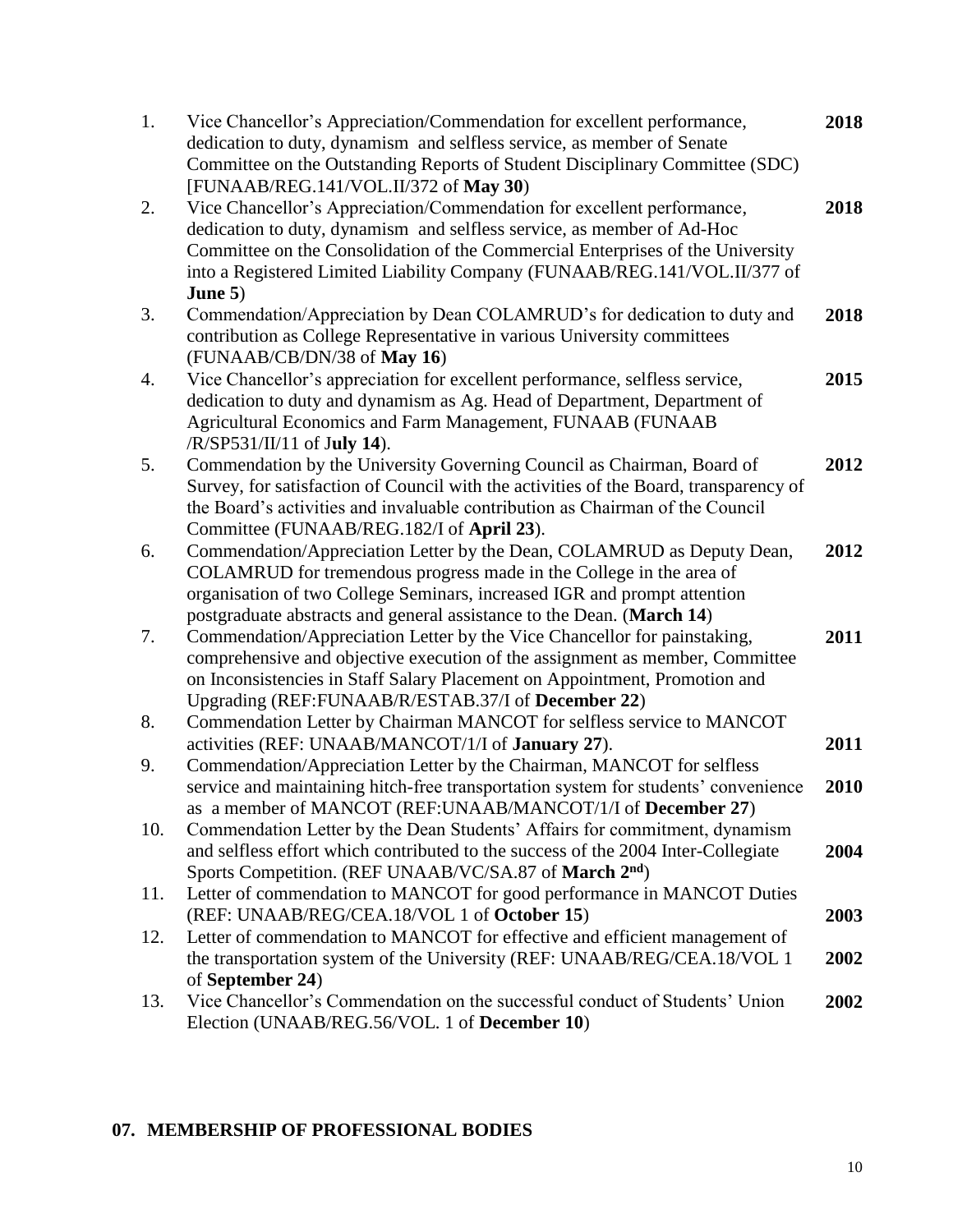- (i) **Fellow:** Nigeria Association of Agricultural Economists (October, 2017)
- (ii) **Life member:** Nigeria Association of Agricultural Economists
- (iii) **National Business Manager and Assistant Editor-in-Chief:** Nigerian Association of Agricultural Economists
- (iv) **Member:** Social Science Research Network, USA <http://hq.ssrn.com/Participant.cfm?rectype=edit&partid=1851076&perinf=y>
- (v) **Member:** Nigerian Food Marketing Network [www.dur.ac.uk/nigerian.marketing.](http://www.dur.ac.uk/nigerian.marketing)
- (vi) **Member:** Academia Edu. <https://independent.academia.edu/IAYINDE>
- (vii) **Member:** Global Cassava Partnership for the 21st Century (GCP21) <http://members.gcp21.org/LoginLanding.aspx>
- (viii) **Member:** Forest, Trees and People Network, Sweden.
- (ix) **Member:** Farm Management Association of Nigeria

## **08 RESEARCH INTEREST OR COMMISSIONED PROJECTS**

- **(i) Research Completed**
	- a. **Monitoring and Evaluation Assistant:** Cassava: Adding Value to Africa. A Bill and Melinda Gates sponsored project in collaboration with the Natural Resources Institute, University of Greenwich, Kent, United Kingdom (2008-2012)
	- b. **Deputy Team Leader:** DM 2008-Using cassava waste to feed goats in Nigeria. Project 4345. Global Development Marketplace Sustainable Agriculture for Development, sponsored by the World Bank. 2008-2011
	- c. **Assistant Economist: "**Development of Small and Medium Scale Enterprise Sector Producing Cassava-based Products to meet Emerging Urban Demand in West Africa." Project sponsored by the European Union in collaboration with the Natural Resources Institute, University of Greenwich, Kent, United Kingdom; University of Ghana, Legon, Ghana; Foods and Flour limited, Ghana; Institute of Advanced Research, Vienna, Austria; Food Research Institute, Accra, Ghana (2002-2006)
	- d. **Principal Investigator/Agricultural Economist:** Study on Investigations on building a food marketing policy evidence base in Nigeria. Sponsored by the Department for International Development (Project No CNTR 04 5785). 2005
	- e. **Regional Consultant (Agricultural Economist):** Upscaling the Nigerian flash drying experience for sustainable regional trade and Income Generation in West Africa-UDESWA, sponsored by the World Bank (2013 to date)
	- f. **Consultant:** Evaluation Surveys for C: AVA in Nigeria (Project No B0291x5). Project sponsored by Bill and Melinda Gates Foundation in collaboration with the Natural Resources Institute, University of Greenwich, Chatam Maritime, Kent, ME4 4TB, United Kingdom. 2014
	- g. **Agricultural Economist**: Mitigating the impact of pastoral grazing on the natural ecosystem and rural livelihoods in Yewa Division of Ogun State, Nigeria. A multidisciplinary project sponsored by IFSERAR, UNAAB (2012 to 2015)

# **(ii) Research in Progress**

a. **Agricultural Economist Expert**: Cassava: Adding Value for Africa Phase II (C: AVA II**)**. Sponsored by the Bill and Melinda Gates Foundation; 2013-2019

# **09. PUBLICATIONS**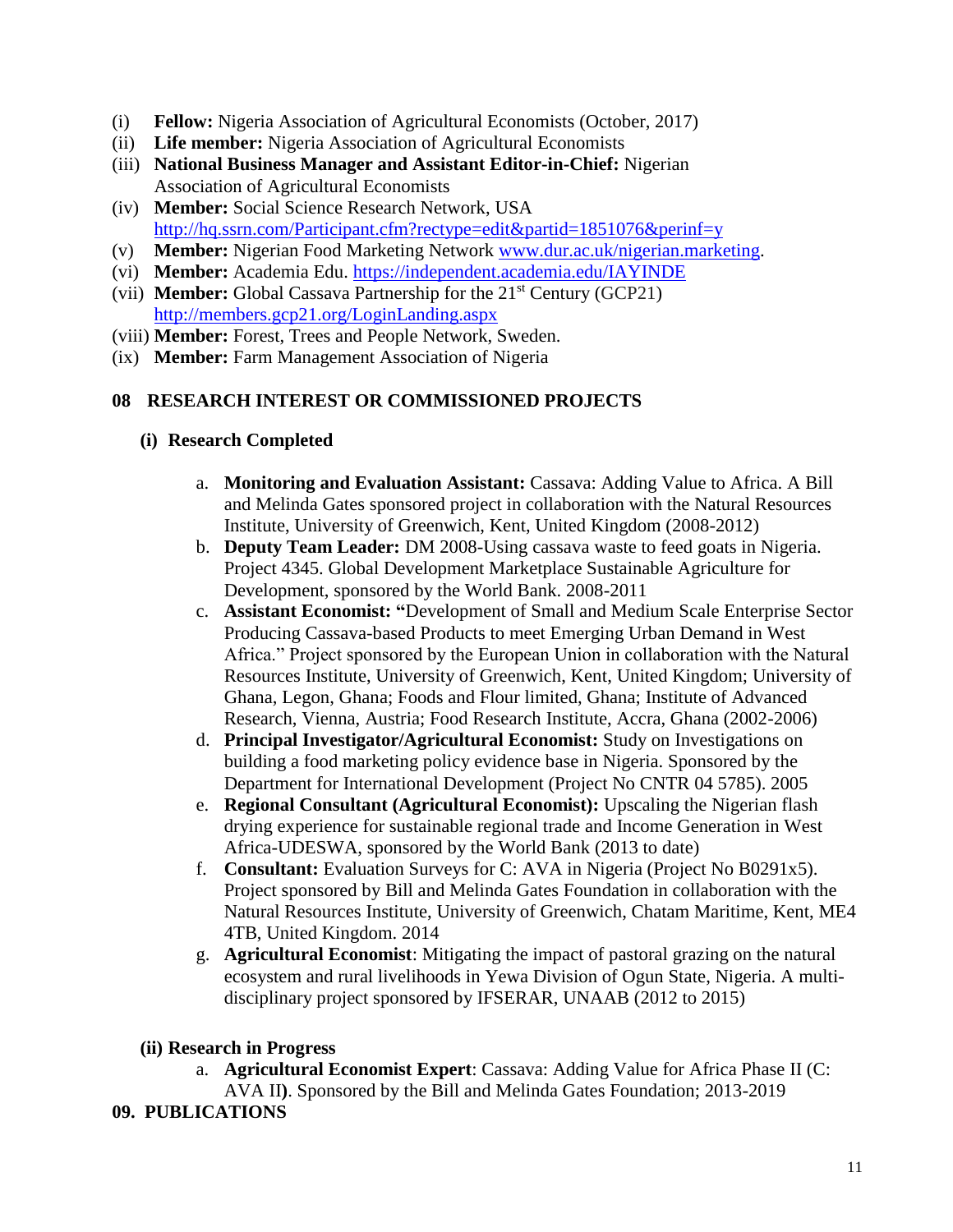# **a) Dissertations /Thesis**

- 1) Socio-economic and health effects of insecticide use in cowpea (*Vigna unguiculata* L. Walp) production in Kano and Ogun states, Nigeria: PhD Dissertation, Department of Agricultural Economics and Farm Management, University of Agriculture, Abeokuta. (2004).
- 2) An assessment of poverty levels among rural Farmers in Ogun State, Nigeria. M. Agric. Project, Department of Agricultural Economics and Farm Management, University of Agriculture, Abeokuta (1999)
- 3) Economics of Rabbit Production in Abeokuta South Local Government Area of Ogun State B.Agric. Project, University of Agriculture, Abeokuta (1994).
- 4) Economic analysis of the operations of Oyo State Cocoa Development Unit. A case study of Ilesa Local Government of Oyo (now Osun) State. NCE Project (1987).

# **b) Articles in Learned Journals**

1) Aminu, F. O., Ayinde, I. A., Sanusi, R. A. and Olaiya, A. O. (2019). Determinants of pesticide use in cocoa production in Nigeria. *Canadian Journal of Agriculture and Crops,* 4(2), 101- 110. [http://www.onlinesciencepublishing.com/assets/journal/JOU0016/ART00370/1569325553\\_CJ](http://www.onlinesciencepublishing.com/assets/journal/JOU0016/ART00370/1569325553_CJAC-2019-4(2)-101-110.pdf)

[AC-2019-4\(2\)-101-110.pdf](http://www.onlinesciencepublishing.com/assets/journal/JOU0016/ART00370/1569325553_CJAC-2019-4(2)-101-110.pdf)

- 2) Olutosin A. Otekunrin, Siaka Momoh, **Idris A. Ayinde** and Oluwaseun A. Otekunrin (2019). How far has Africa gone in achieving Sustainable Development Goals? Exploring African dataset. **Data in Brief.** In press, Journal Reproof<https://doi.org/10.1016/j.dib.2019.104647> <https://www.sciencedirect.com/science/article/pii/S2352340919310029?via%3Dihub>
- 3) A. I. Oseghale, **I. A. Ayinde,** A. M. Shittu and C. O. Adeofun (2019). Effect of agrochemical related illness on technical efficiency of lowland rice farmers in Niger and Ogun states Nigeria. *Agro-Science,* 18(1), 1-6. Journal of Tropical Agriculture, Food, Environment & Extension**,** African Journals Online.<http://dx.doi.org/10.4314/as.v18i1.1> [http://www.agriculturejournal.org/volume6number3/effect-of-avian-influenza-on-household](http://www.agriculturejournal.org/volume6number3/effect-of-avian-influenza-on-household-consumption-of-poultry-products-evidence-from-first-outbreak-in-ogun-state-nigeria/)[consumption-of-poultry-products-evidence-from-first-outbreak-in-ogun-state-nigeria/](http://www.agriculturejournal.org/volume6number3/effect-of-avian-influenza-on-household-consumption-of-poultry-products-evidence-from-first-outbreak-in-ogun-state-nigeria/)  <http://dx.doi.org/10.4314/as.v18i1.1>
- 4) Olutosin A. Otekunrin, Siaka Momoh, **Idris A. Ayinde** (2019). Smallholder farmers' market participation: Concepts and methodological approaches from sub-Saharan Africa. Current Agriculture Research Journal. 7(2), 139-157. ISSN: 2347-4688. DOI: <http://dx.doi.org/10.12944/CARJ.7.2.02> [https://www.agriculturejournal.org/volume7number2/smallholder-farmers-market](https://www.agriculturejournal.org/volume7number2/smallholder-farmers-market-participation-concepts-and-methodological-approach-from-sub-saharan-africa/)[participation-concepts-and-methodological-approach-from-sub-saharan-africa/](https://www.agriculturejournal.org/volume7number2/smallholder-farmers-market-participation-concepts-and-methodological-approach-from-sub-saharan-africa/)
- 5) Olutosin A. Otekunrin, Oluwaseun A. Otekunrin, S. Momoh, **Idris A. Ayinde** (2019). How far has Africa gone in achieving the zero hunger target? Evidence from Nigeria? *Global Food Security*, 22, 1-22. ElSevier. <https://doi.org/10.1016/j.gfs.2019.08.001> <https://www.sciencedirect.com/science/article/pii/S2211912419300069?dgcid=coauthor>
- 6) Olutosin A. Otekunrin, **Idris A. Ayinde,** Oluwaseun A. Otekunrin, John S. De Campos (2018). Effect of Avian Influenza on Household Consumption of Poultry Products: Evidence from First Outbreak in Ogun State, Nigeria. *Current Agriculture Research Journal* 6(3), December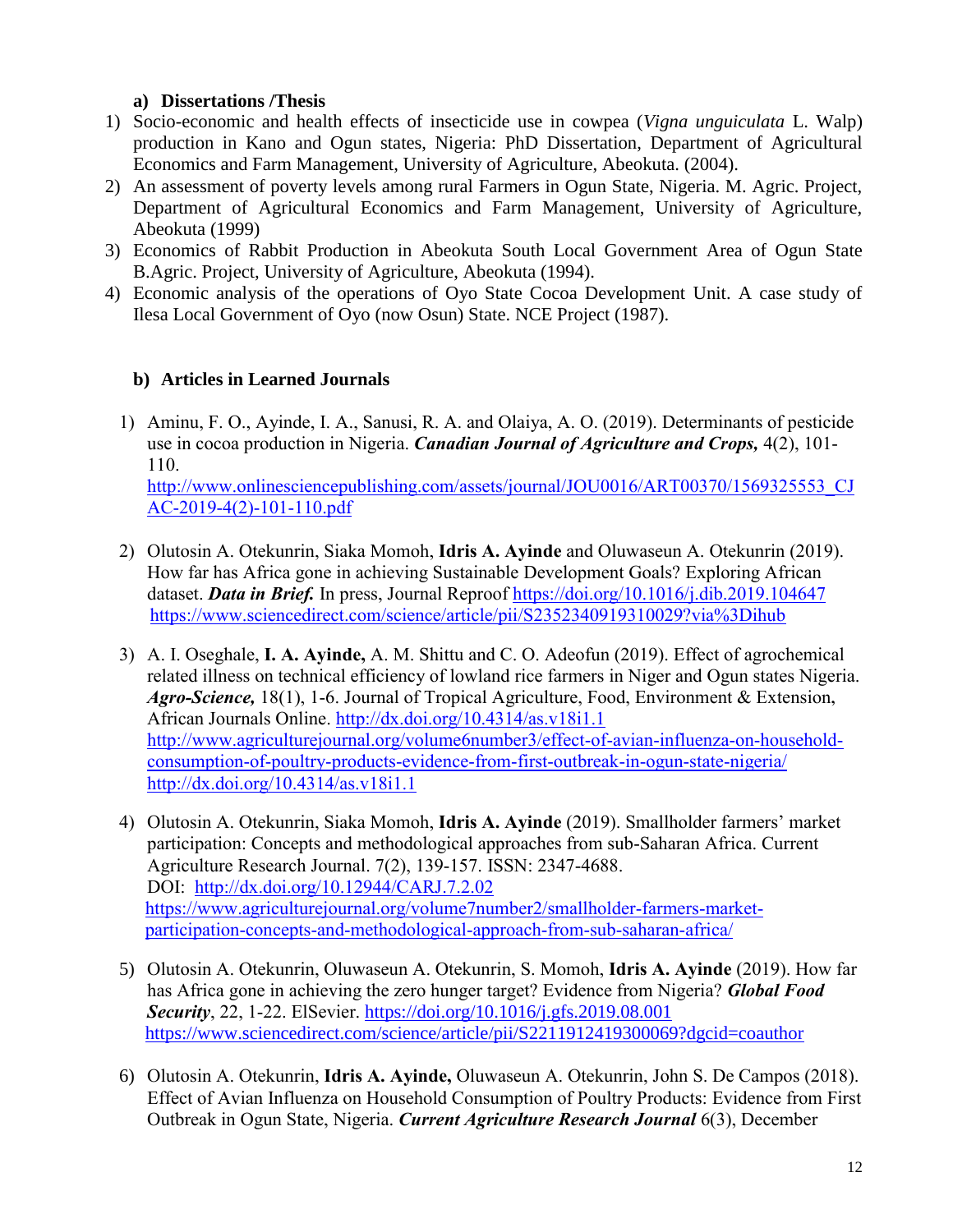2008. **DOI:** <http://dx.doi.org/10.12944/CARJ.6.3.11> [http://www.agriculturejournal.org/volume6number3/effect-of-avian-influenza-on-household](http://www.agriculturejournal.org/volume6number3/effect-of-avian-influenza-on-household-consumption-of-poultry-products-evidence-from-first-outbreak-in-ogun-state-nigeria/)[consumption-of-poultry-products-evidence-from-first-outbreak-in-ogun-state-nigeria/](http://www.agriculturejournal.org/volume6number3/effect-of-avian-influenza-on-household-consumption-of-poultry-products-evidence-from-first-outbreak-in-ogun-state-nigeria/)

- 7) Dare, A.M., **Ayinde, I. A.,** Shittu, A. M. Akerele, D and Sam-Wobo, S. O. (2018): Determinants of the Factors affecting Willingness to Pay for Improved Sanitation among Rural Households in Oyo. *Nigerian Journal of Agricultural Economics*. 8 (1), 72-80.
- 8) O. A. Lawal-Adebowale, **I. A. Ayinde**, J. A. Olanite, V. O. A. Ojo, O. S. Onifade, A. O. Jolaoso and O. M. Arigbede (2018). "Pastoralists' grazing systems and eco-related outcomes in Yewa Division of Ogun State, Nigeria-Sistemas de pastoreo y su impacto en el ecosistema en Yewa Division, Estado de Ogun, Nigeria". *Tropical Grasslands-Forrajes Tropicales,* 6(1):93– 103. [https://doi.org/10.17138/TGFT\(6\)93-103](https://doi.org/10.17138/TGFT(6)93-103)
- 9) Ayegbokiki, A. O., Arigbede, H. O., Okuneye, P. A., **Ayinde, I. A.** and Adeoye, S. O. (2016). "Effects of Agricultural Sector Reforms on the Performance of Some Quoted Agric-Based Companies on Nigerian Stock Exchange." *Applied Tropical Agriculture.* 21 (2). 67 – 73. School of Agriculture and Agricultural Technology, Federal University of Technology, Akure, Nigeria.
- 10) Adeuyi, O. O., Abdulsalam-Saghir, P. B., Adamu, C. O., and **Ayinde, I.A.** (2016). "Gender Analysis of Value Addition to Yam and Cassava Peels among Rural Households in Southwest Nigeria". *African Journal of Gender and Development,* 3 (1). Centre for Gender and Social Policy Studies, Obafemi Awolowo University, Ile-Ife, Nigeria.
- 11) **Ayinde, I. A.,** Aminu, R. A. and Ibrahim, S. B. (2015). "Technical Efficiency of Maize Production in Ogun State, Nigeria". *Journal of Development and Agricultural Economics.* 7 Academic Journals. [http://www.academicjournals.org/journal/JDAE/article-full-text](http://www.academicjournals.org/journal/JDAE/article-full-text-pdf/A50593849830)[pdf/A50593849830](http://www.academicjournals.org/journal/JDAE/article-full-text-pdf/A50593849830) DOI: 10.5897/JDAE2014.0579 . Ebène, Mauritius
- 12) Dare, A. M., **Ayinde, I. A.** and Shittu, A. M. (2015). "Urban Trees Forest Management in Abeokuta Metropolis, Ogun State, Nigeria: An application of contingent valuation method", *Management of Environmental Quality: An International Journal,* 26 (1). Page 72 – 83. Emerald Publishers, United Kingdom (UK). <http://www.emeraldinsight.com/doi/full/10.1108/MEQ-06-2014-0094> DOI:<http://dx.doi.org/10.1108/MEQ-06-2014-0094>
- 13) Ibrahim, S. B., **[I. A. Ayinde](http://www.emeraldinsight.com/action/doSearch?ContribStored=Ayinde%2C+I+A)** and [Arowolo,](http://www.emeraldinsight.com/action/doSearch?ContribStored=Arowolo%2C+A+O) A. O. (2015) "Analysis of Arable Crop Farmers' Awareness to Causes and Effects of Climate Change in South Western Nigeria", *International Journal of Social Economics*, Vol. 42 Iss: 7, pp.614 – 628. Emerald Publishers, United Kingdom (UK). <http://www.emeraldinsight.com/doi/abs/10.1108/IJSE-09-2013-0201>DOI: <http://dx.doi.org/10.1108/IJSE-09-2013-0201>
- 14) **Ayinde, I. A.,** Kareem, R. O. and Lasisi, K. (2014). Economic Assessment of the Effect of the Nigerian Technology Incubation Programme on Agro-Allied Small and Medium Scale Enterprises. *Nigerian Journal of Agricultural Economics*. 4 (1). Page 80-92. Published by the Nigerian Association of Agricultural Economists.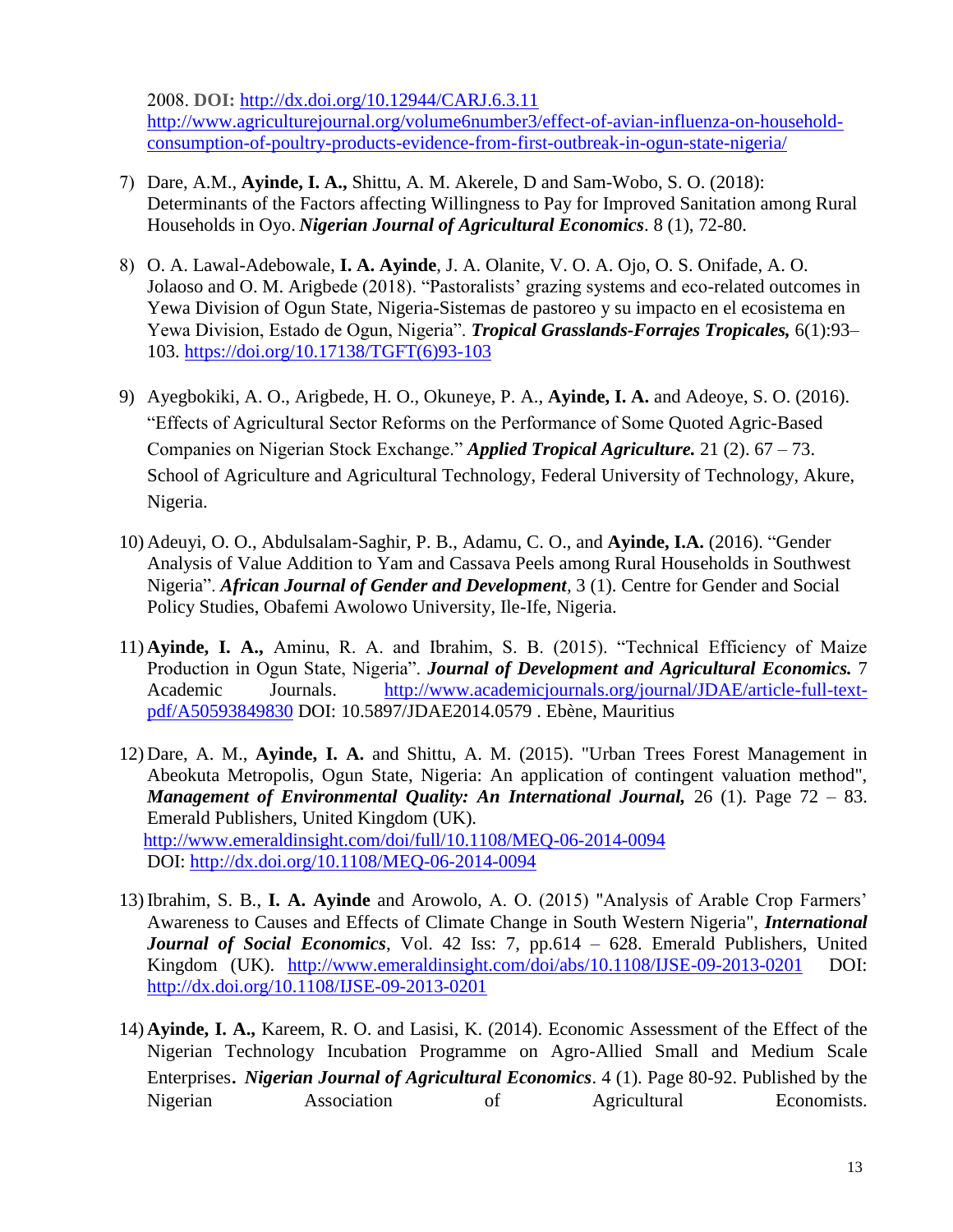[http://ageconsearch.umn.edu/record/267887/files/Economic%20Assessment%20of%20the%20](http://ageconsearch.umn.edu/record/267887/files/Economic%20Assessment%20of%20the%20Effect%20of%20the%20Nigerian%20Technology%20Incubation%20Programme.pdf) [Effect%20of%20the%20Nigerian%20Technology%20Incubation%20Programme.pdf](http://ageconsearch.umn.edu/record/267887/files/Economic%20Assessment%20of%20the%20Effect%20of%20the%20Nigerian%20Technology%20Incubation%20Programme.pdf)

- 15) **Ayinde Idris,** Kareem Rasaki, Hodefe, O. J. and Bakare Hakeem (2013). "Consumption Pattern of Ofada Rice among Civil Servants in Abeokuta Metropolis of Ogun State, Nigeria". *Journal of Biology, Agriculture and Healthcare.* International Institute for Science and Technology Education (IISTE), P.O. Box 5934, New York, United States, 10016 Vol. 3 (6): Page 1-9 <http://www.iiste.org/Journals/index.php/JBAH/article/view/5690>
- 16) Kareem, R. O., **Ayinde, I. A.,** Bakare, H. A. and Bashir, N. O. (2014). Determinants of Aggregate Agricultural Supply Response in Nigeria (1960-2010). *Nigerian Journal of Agricultural Economics*. 4 (1). Page 44-57. Published by the Nigerian Association of Agricultural Economists. <http://ageconsearch.umn.edu/record/267888> and [https://ageconsearch.umn.edu/bitstream/170347/2/ANALYSIS%20OF%20SUPPLY%20RESP](https://ageconsearch.umn.edu/bitstream/170347/2/ANALYSIS%20OF%20SUPPLY%20RESPONSE%20AND%20PRICE%20RISK%20ON%20RICE%20PRODUCTION%20IN%20NIGERIA%20PAPER.pdf) [ONSE%20AND%20PRICE%20RISK%20ON%20RICE%20PRODUCTION%20IN%20NIGE](https://ageconsearch.umn.edu/bitstream/170347/2/ANALYSIS%20OF%20SUPPLY%20RESPONSE%20AND%20PRICE%20RISK%20ON%20RICE%20PRODUCTION%20IN%20NIGERIA%20PAPER.pdf) [RIA%20PAPER.pdf](https://ageconsearch.umn.edu/bitstream/170347/2/ANALYSIS%20OF%20SUPPLY%20RESPONSE%20AND%20PRICE%20RISK%20ON%20RICE%20PRODUCTION%20IN%20NIGERIA%20PAPER.pdf)
- 17) Aminu, F. O., **Ayinde I. A.** (2014). "Effect of Disease burden on Catch Efficiency among Small Scale Fisher folks Households in Lagos State, Nigeria". *Tropical Agriculture*. 91 (1). Page 37. Journal of the Faculty of Food and Agriculture, the University of the West Indies, Trinidad and Tobago. [https://sta.uwi.edu/tropicalagriculture/documents/Vol91/volume%2091%20issue%201%20pape](https://sta.uwi.edu/tropicalagriculture/documents/Vol91/volume%2091%20issue%201%20paper%204.pdf) [r%204.pdf](https://sta.uwi.edu/tropicalagriculture/documents/Vol91/volume%2091%20issue%201%20paper%204.pdf)
- 18) Aminu, F. O., **Ayinde I. A.,** and C. A. Afolami (2014). "Technical Efficiency of Artisanal Fish Production in Lower Ogun River Basin Areas of Lagos State, Nigeria". *Journal of Applied Agricultural Research.* 6 (2). Page 6-15. Agricultural Research Council of Nigeria, Wuse, Abuja, Nigeria. [http://jaar-ng.org/index.php/download/JAAR-Vol-6-No-1-e-Edition/Agric-](http://jaar-ng.org/index.php/download/JAAR-Vol-6-No-1-e-Edition/Agric-Econs-and-Extension/)[Econs-and-Extension/](http://jaar-ng.org/index.php/download/JAAR-Vol-6-No-1-e-Edition/Agric-Econs-and-Extension/)
- 19) Ibrahim, S. B., Afolami, C. A., **Ayinde, I. A.** and Adeofun, C. O (2013). "Attitude and Adaptation Pattern of Crop Farmers to Climate Change in Ogun State, Nigeria." *Journal of Agricultural Management and Rural Development (JAMARD)*. 4 (1). Page 154-163. College of Agricultural Sciences, Olabisi Onabanjo University, Ogun State.
- 20) Adegbuyi, O. A., **Ayinde, I. A.** and Odularu, G. O. A (2013). "Assessment of E-marketing Strategies among Agribusiness Firms in Ota Metropolis, Ogun State, Nigeria" *International Journal of Strategic Organization and Behavioural Science* 3 (1). Spring 2013. Page 3-14. Universal Publisher Inc., 23331Water Circle, BocaRaton, F.L., 33486-8540, United State of America (USA). <http://www.bookpump.com/bwp/pdf-b/233718Xb.pdf>
- 21) F. O. Aminu, **Ayinde I. A.,** and Ambali O. I. (2013). "Effect of Ill Health on Technical Efficiency of Dry Season Vegetable Farmers in Ojo Local Government Area of Lagos State Nigeria." *World Journal of Agricultural Research* 1 (6). Page 108-113. Science and Education Publishing 10 Cheswold Blvd., #1D, Newark, De, 19713, United States. <http://pubs.sciepub.com/wjar/1/6/3/>
- 22) **Ayinde Idris,** Kareem Rasaki, Thomas Folake, and Bakare Hakeem (2013). "Analysis of Pesticide Use in Cocoa Production in Obafemi Owode Local Government Area of Ogun State,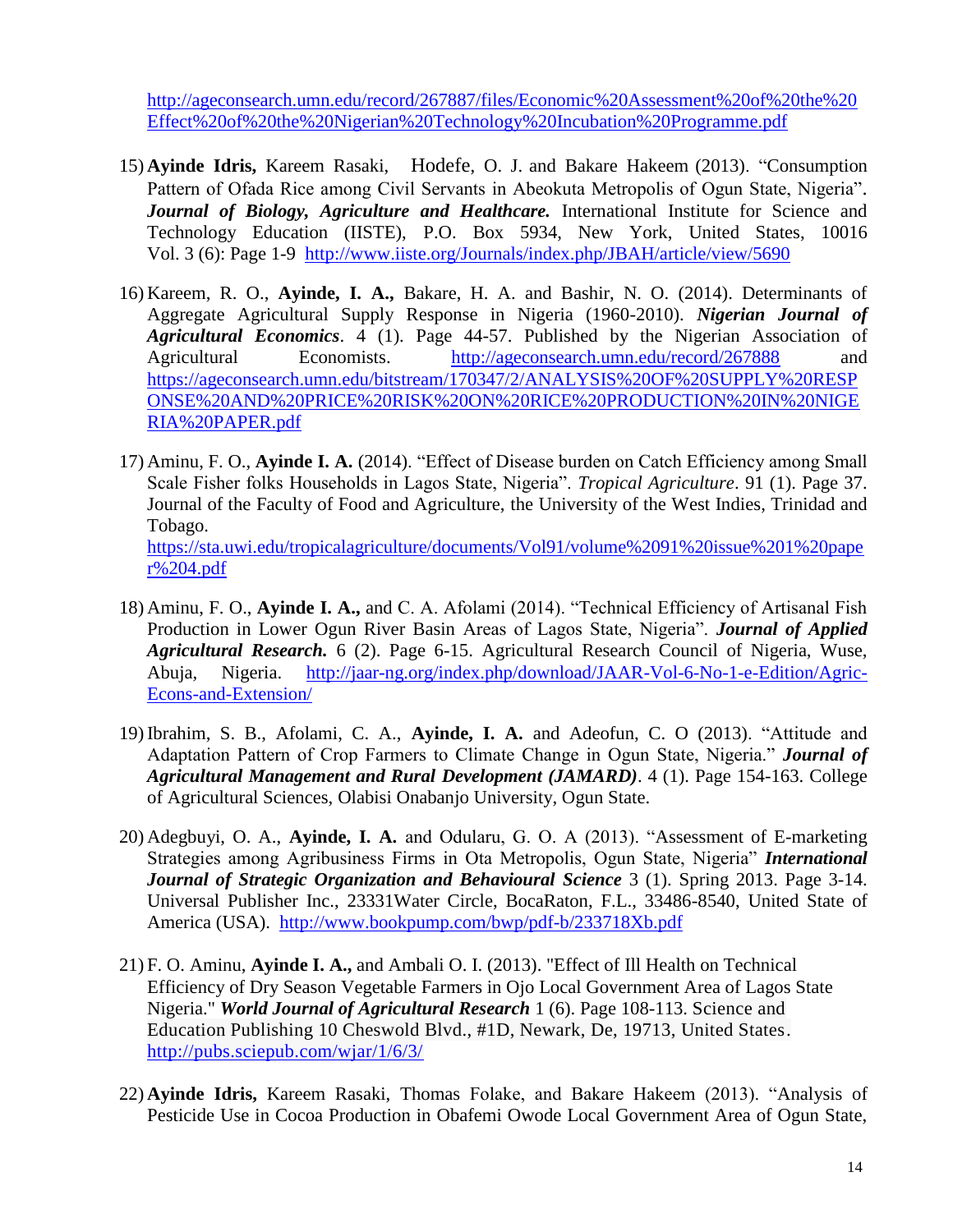Nigeria"**.** *Journal of Biology, Agriculture and Healthcare.* Vol. 3 (6). Page 1-9. International Institute for Science and Technology Education (IISTE), P.O. Box 5934, New York, 10016. United States. <http://www.iiste.org/Journals/index.php/JBAH/article/view/5675>

- 23) Tijani, I. A., Rahji, M. A. Y., Momoh, S., Dipeolu, A. O. and **I. A. Ayinde** (2013). "Microcredit and Food Crops Production in Selected Local Government Areas of Ogun State: A Restricted Normalised Profit Function Analysis". *Journal of Applied Agricultural Research***.** 5 (2). Page 11-20. Agricultural Research Council of Nigeria (ARCN). Federal Ministry of Agriculture, Abuja Nigeria.<http://www.jaar-ng.org/>
- 24) Omofonmwan, E. I., Ashaolu, O. F., **Ayinde, I. A.,** Fakoya, E. O., Nwawe, C. N., Iguodala, E. A. (2013). "Structural and Behavioural Characteristics of Palm Wine Marketing in Edo State, Nigeria". *Benin International Journal of Agricultural Economics and Extension Services*. Vol. 3 (1). 2012 &2013. Page 40-49. Department of Agricultural Economics and Extension Services, Faculty of Agriculture, University of Benin, Benin City, Nigeria
- 25)**I. A. Ayinde,** Ayanwale, Abiodun; Shittu, Musediku and Kareem, Razak (2013): Analysis of the Performance of Agro-Based Companies in the Nigerian Stock Exchange. *Journal of Agribusiness in Developing and Emerging Economies.* 3 (2). Page 119 – 130. Emerald Group Publishing Limited**,** Howard House, Bingley BD161WA, United Kingdom**.**  <http://www.emeraldinsight.com/journals.htm?articleid=17100542>DOI: [10.1108/JADEE-02-](http://dx.doi.org/10.1108/JADEE-02-2013-0004) [2013-0004](http://dx.doi.org/10.1108/JADEE-02-2013-0004) ISSN: 2044-0839
- 26) Lategan, F. S., Yusuf, S. F. G., and **Ayinde, I. A.** (2013). Profitability and Adoption of Watermelon Technologies by Farmers in Moro Local Government of Kwara State, Nigeria. *Journal of Agricultural Science*. 5 (5) Page 91-99. Canadian Centre of Science and Education. Canada DOI:10.5539/jas.v5n5p91 [http://ccsenet.org/journal/index.php/jas/article/view/22613.](http://ccsenet.org/journal/index.php/jas/article/view/22613)
- 27) Kareem, R. O., **Ayinde, I. A.,** Badmus, M. A., Bakare, A. H. and Alawode, O. O. (2013). Technical Efficiency of Artisanal Fisheries in Ijebu Waterside of Ogun State, Nigeria. *Journal of Agricultural Economics and Development.* Vol. 2 (1), pp. 035-043, January 2013. Landover, MD 20785, USA. [https://globaljournals.org/GJSFR\\_Volume12/4-Economic-Efficiency-of-Freshwater-Artis.pdf](https://globaljournals.org/GJSFR_Volume12/4-Economic-Efficiency-of-Freshwater-Artis.pdf)
- 28) Ashaolu, O. F., Agbonlahor, M. U., Adewuyi, S. A., **Ayinde, I. A.**, Fakoya, E. O. and A. Akinyo (2013). "Economics of yam flour marketing in Ibadan metropolis of Oyo State, Nigeria." *Ife Journal of Agriculture*, 26. Page 23-33. Published by the Faculty of Agriculture, Obafemi Awolowo University, Ile-Ife, Osun State, Nigeria.
- 29) Kareem, R. O., Idowu, E. O., Williams, S. B., **Ayinde, I. A.** and Bashir, N. O. (2013). "Comparative Analysis of Motorized and Manually Propelled Technologies of Technologies of Artisanal Fisheries in Ijebu Waterside of Ogun State." *Sustainable Agricultural Research*. 2 (1). Page133-142. Canadian Center for Science and Education. ISSN 1927-050X E-ISSN 1927- 0518. Canada. [http://www.cabdirect.org/abstracts/20133133452.html;jsessionid=3F142D001C2E369026188B](http://www.cabdirect.org/abstracts/20133133452.html;jsessionid=3F142D001C2E369026188B647CB7FDD7) [647CB7FDD7](http://www.cabdirect.org/abstracts/20133133452.html;jsessionid=3F142D001C2E369026188B647CB7FDD7)
- 30) Sanusi, M. M. and **Ayinde, I. A.** (2013). Profitability of Pepper Production in Derived Savannah Zone of Ogun State, Nigeria. *International Journal of Agriculture and Food*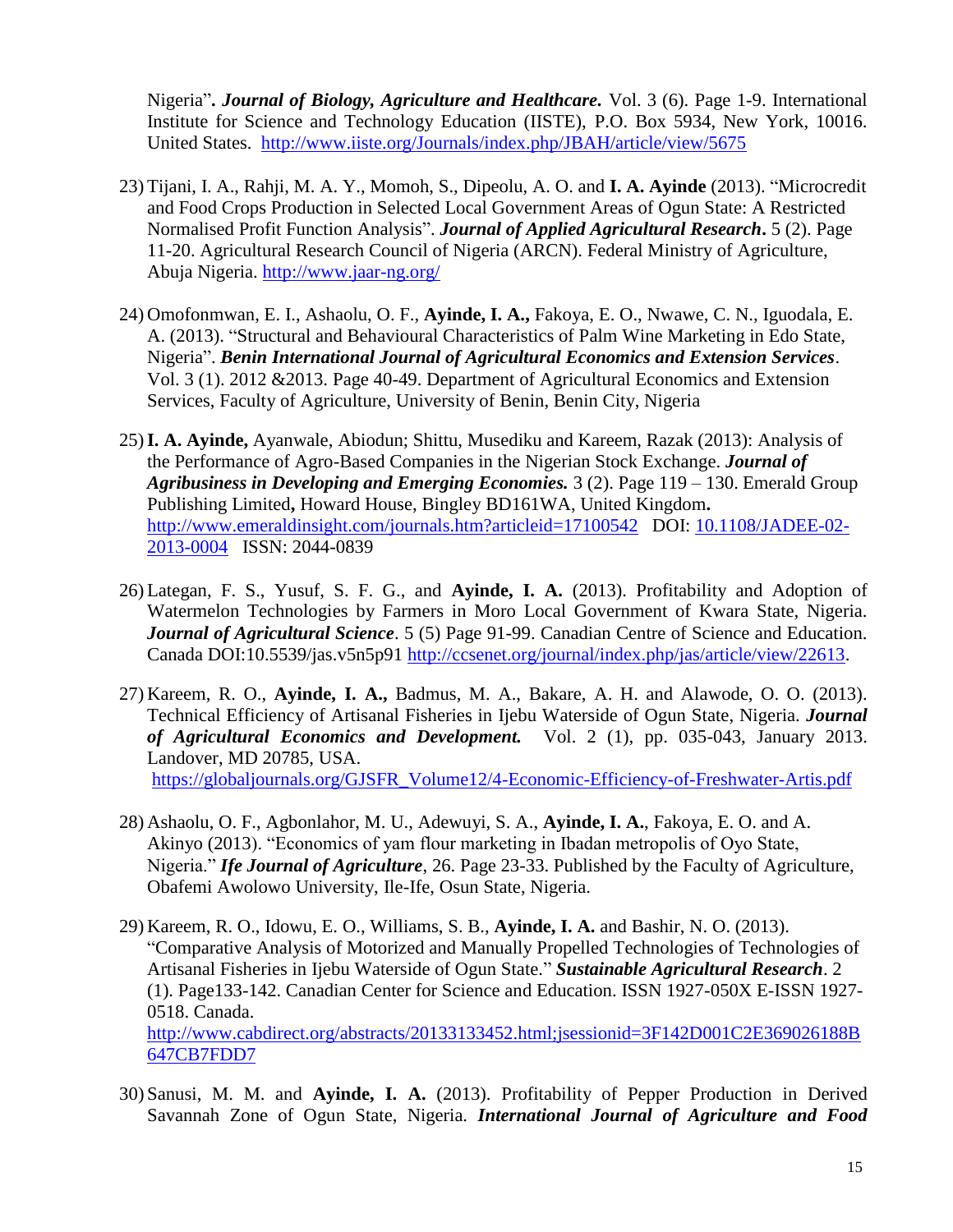*Science* (IJAFS). Vol. 4 (2), Page 403-414. December, 2013. ISSN: 2141-7156. Published by the College of Agriculture and Food Science, Joseph Ayo Babalola University, Ikeji-Arakeji, Osun State, Nigeria.

- 31) Odine, A. I., **Ayinde, I. A.,** Shittu, A. M., Phillips, B. B. and Sodiya, C. I. (2013). "Optimising the Use of Lagos Wetland Resource in South-western Nigeria". *Biological and Environmental Sciences Journal for the Tropics*. 10 (2), Issue 2. Pages 183-188. Department of Biological Sciences, Bayero University, Kano, Nigeria.
- 32) **Ayinde, I. A.,** Ibrahim, S. B. and Arowolo, S. O. (2012). Economics of Poultry Egg Production under Two Management Systems in Ogun State, Nigeria. *Nigerian Journal of Agricultural Economics.* 3(1). Nigerian Association of Agricultural Economists (NAAE).  $Page$   $40-49$ . [https://ageconsearch.umn.edu/record/267831/files/Economics%20of%20Poultry%20Egg%20Pr](https://ageconsearch.umn.edu/record/267831/files/Economics%20of%20Poultry%20Egg%20Production%20under%20two%20Management%20Systems.pdf) [oduction%20under%20two%20Management%20Systems.pdf](https://ageconsearch.umn.edu/record/267831/files/Economics%20of%20Poultry%20Egg%20Production%20under%20two%20Management%20Systems.pdf)
- 33) Kareem, R.O, Idowu, E.O, **Ayinde, I.A,** Badmus, M.A. (2012). Economic Efficiency of Freshwater Artisanal Fisheries in Ijebu Waterside of Ogun State, Nigeria. *Global Journal of Science Frontier Research***.** Volume 12 (11). Page 31-43. 301st Edgewater Place Suite, Wakefield Massachusetts, Pin: 01880, USA. <http://journalofscience.org/index.php/GJSFR/article/view/551>
- 34) Okojie, L. O., **Ayinde, I. A.** and O. R. Adeniyi (2012). Determinants of On-Day Site Ecotourism Recreation Demand in Obudu Cattle Ranch, Nigeria. *Journal of Agriculture, Biotechnology and Ecology*. 5 (2). Page 121-133. China. <http://www.cabdirect.org/abstracts/20123331839.html>
- 35) Ambali, O. I., Adegbite, D. A., **Ayinde, I. A.** and Awotide, D. O. (2012). Analysis of Production Efficiency of Food Crop Farmers in Ogun State, Nigeria. *ARPN Journal of Agricultural and Biological Science*. Asian Research Publishing Network. ISSN 1990-6145. 7(9). Bose, India. September 2012. Page 680-688. [http://www.arpnjournals.com/jabs/research\\_papers/rp\\_2012/jabs\\_0912\\_453.pdf](http://www.arpnjournals.com/jabs/research_papers/rp_2012/jabs_0912_453.pdf)
- 36) Ambali, O. I., Adegbite, D. A., **Ayinde, I. A.** and Idowu, O. A. (2012). Analysis of Production Efficiency of Food Crop Farmers of Bank of Agriculture Loan Scheme in Ogun State, Nigeria. Asian *Journal of Agricultural Science* 4(6). Page 383-389 November, 2012. Maxwell Scientific Organisation. ISSN: 2041-3980. [http://www.maxwellsci.com/print/ajas/v4-383-](http://www.maxwellsci.com/print/ajas/v4-383-389.pdf) [389.pdf.](http://www.maxwellsci.com/print/ajas/v4-383-389.pdf) Pakistan
- 37) Ambali, O. I., Adegbite, D. A., **Ayinde, I. A.** and Oyeyinka, R. A. (2012). Comparative Analysis of Technical Efficiency of Beneficiary and Non-beneficiary Food Crop Farmers of Bank of Agriculture in Ogun State, Nigeria. Page 1038-1047. *ARPN Journal of Agricultural and Biological Science*. Asian Research Publishing Network. ISSN 1990-6145. [http://www.arpnjournals.com/jabs/research\\_papers/rp\\_2012/jabs\\_1212\\_501.pdf](http://www.arpnjournals.com/jabs/research_papers/rp_2012/jabs_1212_501.pdf)
- 38) Kareem, R. O., Raheem, K. A., **Ayinde, I. A.,** Akintaro, J. A. and Bashir, N. O. (2012). Distortions in the Real Economy: Implications for Sustainable Development in Nigeria. *Journal of Sustainable Development.* 9 (1 and 2). Page 71-79 September, 2012. Nigeria <http://jsusdev.blogspot.com/2013/04/jsd-vol-9-nos-1-and-2-september-2012.html>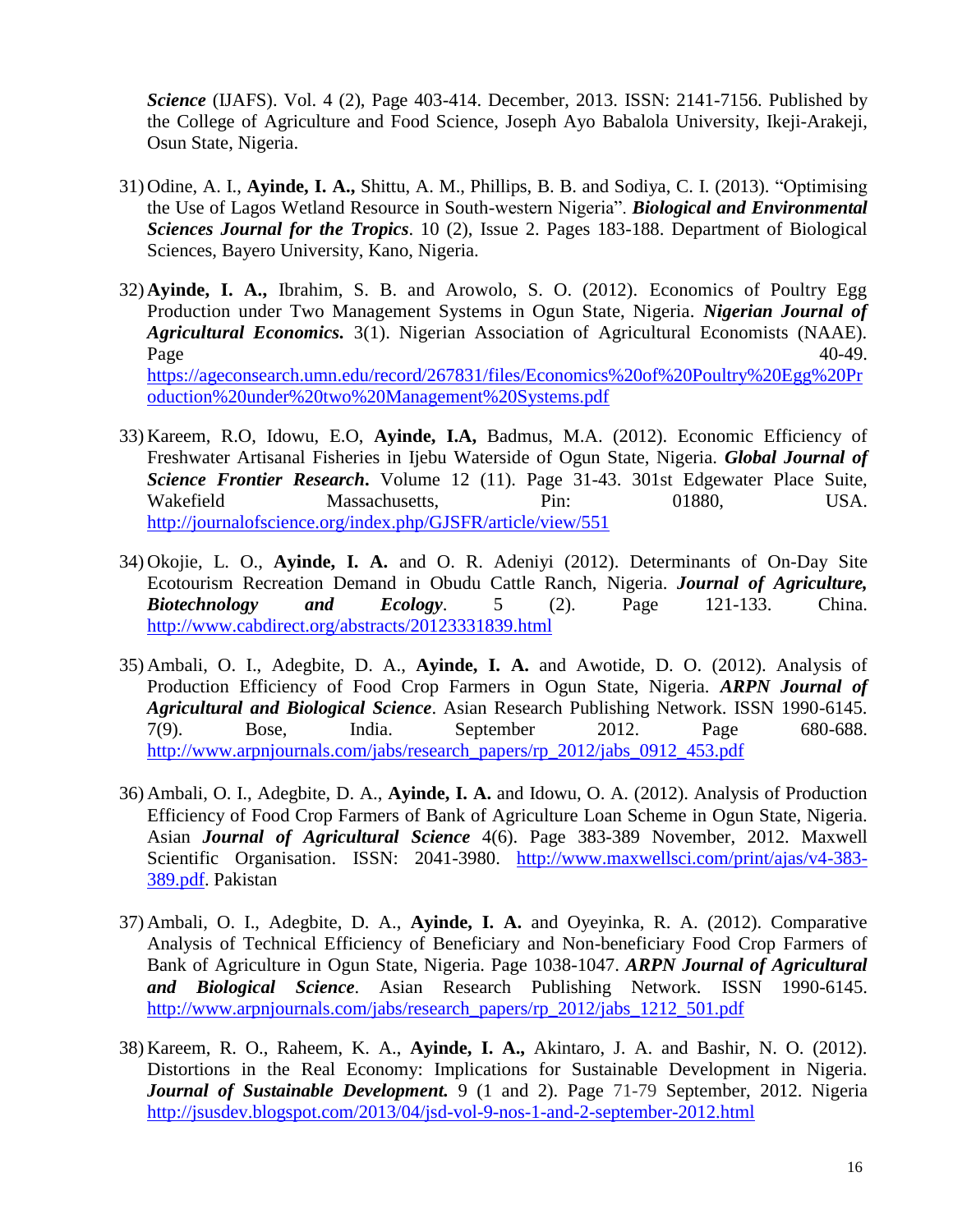- 39) Akinbode, S. O., Dipeolu, A. O and **Ayinde, I. A**. (2011). An examination of technical, allocative and economic efficiencies in *Ofada rice* farming in Ogun State, Nigeria. *African Journal of Agricultural Research* 6 (28), Page 6027-6035, 26 November, 2011. 73023 Victoria Island, Lagos, Nigeria. <http://www.academicjournals.org/AJAR> DOI: 10.5897/AJAR11.231
- 40) **Ayinde, I. A.**, Ashaolu, O. F., Adewuyi, S. A and Omosowon, O. B. (2011). Comparative Technical Efficiency of Pond Fish Production under Two Management Systems in Abeokuta Metropolis, Ogun State, Nigeria. *Nigerian Journal of Agricultural Economics* (NJAE)*.* 2(1), Page 55-67. Nigerian Association of Agricultural Economists. <http://ageconsearch.umn.edu/record/267432?ln=en>
- 41) **Ayinde, I. A.,** Akerele, D., Adewuyi, S. A. and Oladapo, M. O. (2011). Can Food Calorie be an Index for Poverty in a Rural Economy? An Extrapolation from Farm Households in Ogun State, Nigeria. *International Journal of Consumer Studies***.** 36 (6). Page 688-695. Blackwell Publishing Ltd. <http://onlinelibrary.wiley.com/doi/10.1111/j.1470-6431.2011.01046.x/abstract>
- 42) Odine, A. I., Shittu, A.M., **Ayinde, I. A**. & Olubanjo, O. O. (2011): "Assessment of the Economic and Environmental value of selected Wetlands in Southwest Nigeria." *Africa Geoscience Review.* 18 (4). Page 91-101. Published by the Council for Geoscience Review, South Africa. In collaborations with Rock View International (SARL), Tour Onyx. 10, Rue Vandrezanne. 75013 Paris, France.<http://www.geoscafr.com/agr18-3-4.pdf>
- 43) Okuneye, P A and **Ayinde, I. A.** (2011). The Nigerian Agricultural Policy Inadequacy: The Way Forward. *Nigerian Journal of Agricultural Economics* (NJAE). 2 (1), Pages 1- 16. Nigerian Association of Agricultural Economists, Nigeria. <http://ageconsearch.umn.edu/record/267472/files/Okuneye%20and%20Ayinde.pdf>
- 44) **Ayinde, I. A.,** Akerele, D. and Ojeniyi, O.T. (2011). Resource Use Efficiency and Profitability of Fluted Pumpkin Production under Tropical Conditions. *International Journal of Vegetable Science*. 17 (1). Page 75-82. Published by Taylor and Francis International, USA. <http://dx.doi.org/10.1080/19315260.2010.514979>
- 45) Adewuyi, S. A. Phillip, B. B., **Ayinde I. A.** and D. Akerele (2010). "Analysis of Profitability of Fish Farming in Ogun State, Nigeria". *Journal of Human Ecology*. 31 (3). Page 179-184. India. KRE Publishers, [http://www.krepublishers.com/02-Journals/JHE/JHE-31-0-000-10-](http://www.krepublishers.com/02-Journals/JHE/JHE-31-0-000-10-Web/JHE-31-3-000-10-Abst-PDF/JHE-31-3-179-10-1963-Adewuyi-S-A/JHE-31-3-179-10-1963-Adewuyi-S-A-Tt.pdf) [Web/JHE-31-3-000-10-Abst-PDF/JHE-31-3-179-10-1963-Adewuyi-S-A/JHE-31-3-179-10-](http://www.krepublishers.com/02-Journals/JHE/JHE-31-0-000-10-Web/JHE-31-3-000-10-Abst-PDF/JHE-31-3-179-10-1963-Adewuyi-S-A/JHE-31-3-179-10-1963-Adewuyi-S-A-Tt.pdf) [1963-Adewuyi-S-A-Tt.pdf](http://www.krepublishers.com/02-Journals/JHE/JHE-31-0-000-10-Web/JHE-31-3-000-10-Abst-PDF/JHE-31-3-179-10-1963-Adewuyi-S-A/JHE-31-3-179-10-1963-Adewuyi-S-A-Tt.pdf)
- 46) **Ayinde, I. A.,** Akerele, D. and Dipeolu, A. O. (2010). Socio-economic Determinants of Calorie Intake among Members of Farm Households in Ogun State, Nigeria. *Journal of Food, Agriculture and Environment.* 8 (2). Page 209-212. WFL Publisher,Helsinki, Finland. <http://www.isfae.org/scientficjournal/2010/issue2/abstracts/abstract40.php>
- 47) O. F. Ashaolu, S. Momoh, **I. A. Ayinde** and U. B. Ughalahi (2010). "Analysis of resource use efficiency in beniseed production in Obi and Doma Local Government Areas of Nassarawa State, Nigeria". *Journal of Humanities, Social Sciences and Creative Arts***,** 5(1). Page 79-90. Publication of the Federal University of Agriculture, Abeokuta. [http://journal.unaab.edu.ng/index.php/Series\\_B](http://journal.unaab.edu.ng/index.php/Series_B)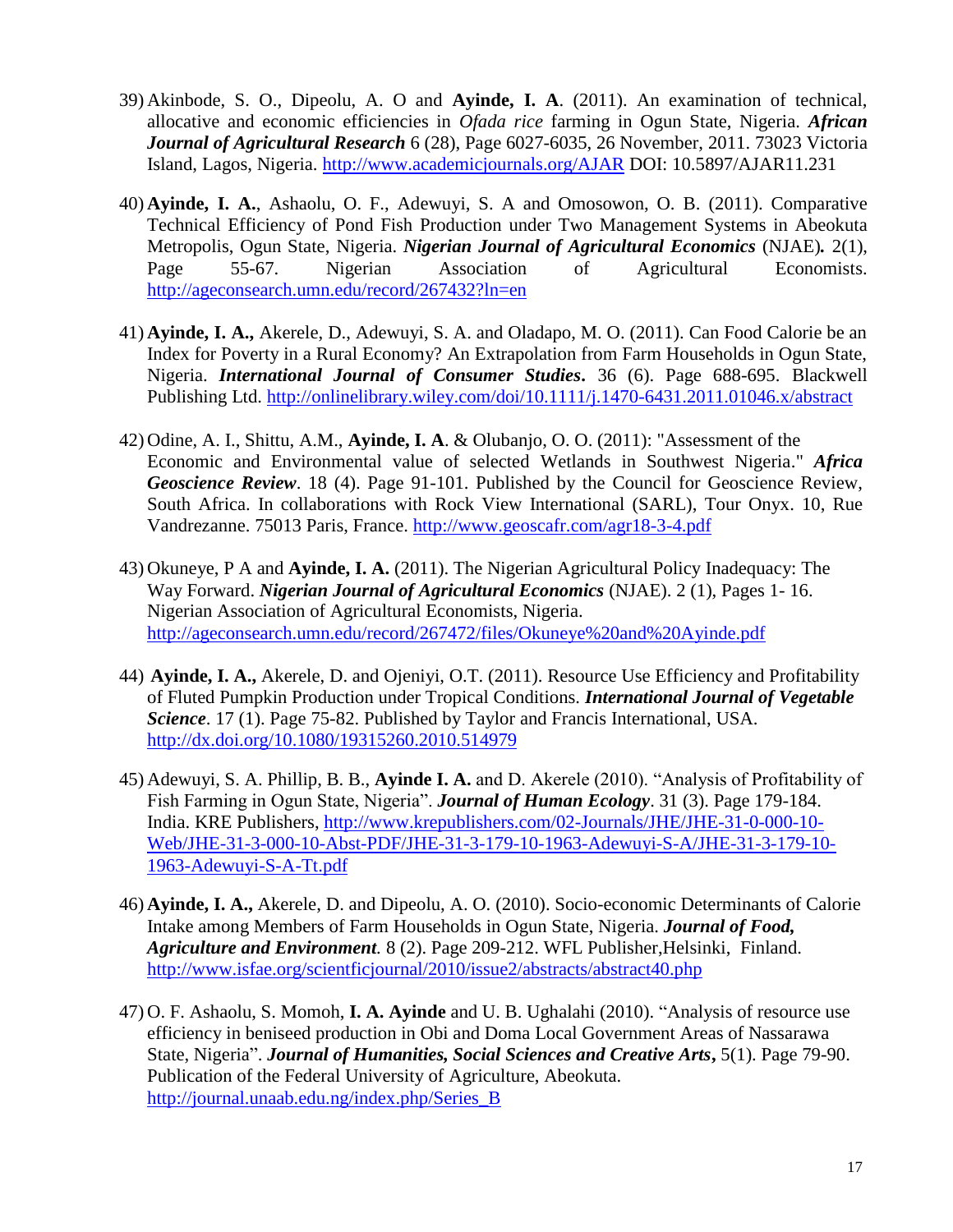- 48) Ibrahim, D. A., Okuneye, P. A., Dipeolu, A. O. and **Ayinde, I. A.** (2010). "Estimation of Cost of Treating Malaria among Arable Crop Farming Households in Niger State, Nigeria". *Journal of Humanities, Social Sciences and Creative Arts.* 5 (1). Page 17-25. Publication of the Federal University of Agriculture, Abeokuta. [http://journal.unaab.edu.ng/index.php/Series\\_B](http://journal.unaab.edu.ng/index.php/Series_B)
- 49)Jumah, A., Dipeolu, A.O., **Ayinde, I. A.** and Adebayo, K, (2008). "An La-aids Analysis of Cassava Food Products Demand in Lagos". *The Journal of Developing Areas*. 41(2). Page 109-118. Published by Tennese State University, USA. [http://muse.jhu.edu/login?uri=/journals/journal\\_of\\_developing\\_areas/v041/41.2jumah.pdf](http://muse.jhu.edu/login?uri=/journals/journal_of_developing_areas/v041/41.2jumah.pdf)
- 50) Keith Tomlins, Lateef Sanni, Olusola Oyewole, Adewale Dipeolu, **Idris Ayinde,** Kolawole Adebayo and Andrew Westby (2007). "Consumer Acceptabilty and Sensory Evaluation of A Fermented Cassava Product (Nigerian fufu)." *Journal of Science of Food and Agriculture*. 87. Page 1949 – 1956. Doi:10.1002/jsfa.2941. Science Direct, Published by Wiley Interscience, United States of America. <http://www3.interscience.wiley.com/journal/114268625/abstract> and <http://onlinelibrary.wiley.com/doi/10.1002/jsfa.2941/abstract>
- 51) **Ayinde, I. A.**, Akerele, D. and Adewuyi, S. A. (2006) "Food Insecurity Levels among Rural Farming Households in Odeda Local Government Area of Ogun State, Nigeria. "*Journal of Agricultural and Food Economics.* 1(2). Page 197 – 206. University of Thesaloniki, Greece. Published by Serials Publishers, India. <http://www.serialspublications.com/journals.asp>
- 52) Adewuyi, S. A., Ashaolu, O.F., **Ayinde, I. A.** and Ogundele, S. O. (2006). "Determinants of Farm Mechanisation among Arable Crop Farmers in Ibarapa Zone, Oyo State Nigeria". *Moor Journal of Agricultural Research*. 7(1). Page 49-55. Published by Institute for Agriculture, Research and Training (IAR&T). Obafemi Awolowo University, Ile-Ife. <http://ajol.info/index.php/mjar/article/view/31840>
- 53) Mafimisebi, T. E., Onyeka, U. P., **Ayinde, I. A.** and Ashaolu, O. F. (2006). "Analysis of Farmers-specific Socio-economic Determinants of Adoption of Modern Livestock Management Technologies by Farmers in Southwest Nigeria" *Journal of Food, Agriculture and Environment.* 4 (1). Page 183-186. WFL Publisher, Finland. <http://www.isfae.org/scientficjournal/2006/issue1/abstracts/abstract37.php>
- 54) **Ayinde, I. A.**, Okuneye, P. A., Aromolaran, A. B. and Momoh, S. (2005). "Insecticide Use Efficiency in Cowpea Production in Nigeria". *Journal of Sustainable Development* 2(1). Page 36-44. Nigeria. <http://jsusdev.blogspot.com/2013/04/jsd-vol-2-no-1-march-2005.html>
- 55) P. A. Okuneye, E. Fabusoro, K. Adebayo and **I. A. Ayinde** (2005). "Raging Poverty and Nigerian Agriculture: Some Policy Issues". *The Nigerian Journal of Economic and Social Studies*. 47(3). Page 333-347. Published by the Nigerian Economic Society. [http://nigerianeconomicsociety.org/journal\\_volume47.php](http://nigerianeconomicsociety.org/journal_volume47.php)
- 56) **Ayinde, I. A**, Agbonlahor, M. U., Mafimisebi, T. E. and Adebayo, O. A. (2004). "Assessment of the Use of Information Communication Technologies (ICT) on the Economic Performance of Agro-based Food Industries in Southwest Nigeria". *FAMAN Journal*. 7(2). Page 20-26. Published by Farm Management Association of Nigeria. <http://famannigeria.multiply.com/journal/item/2>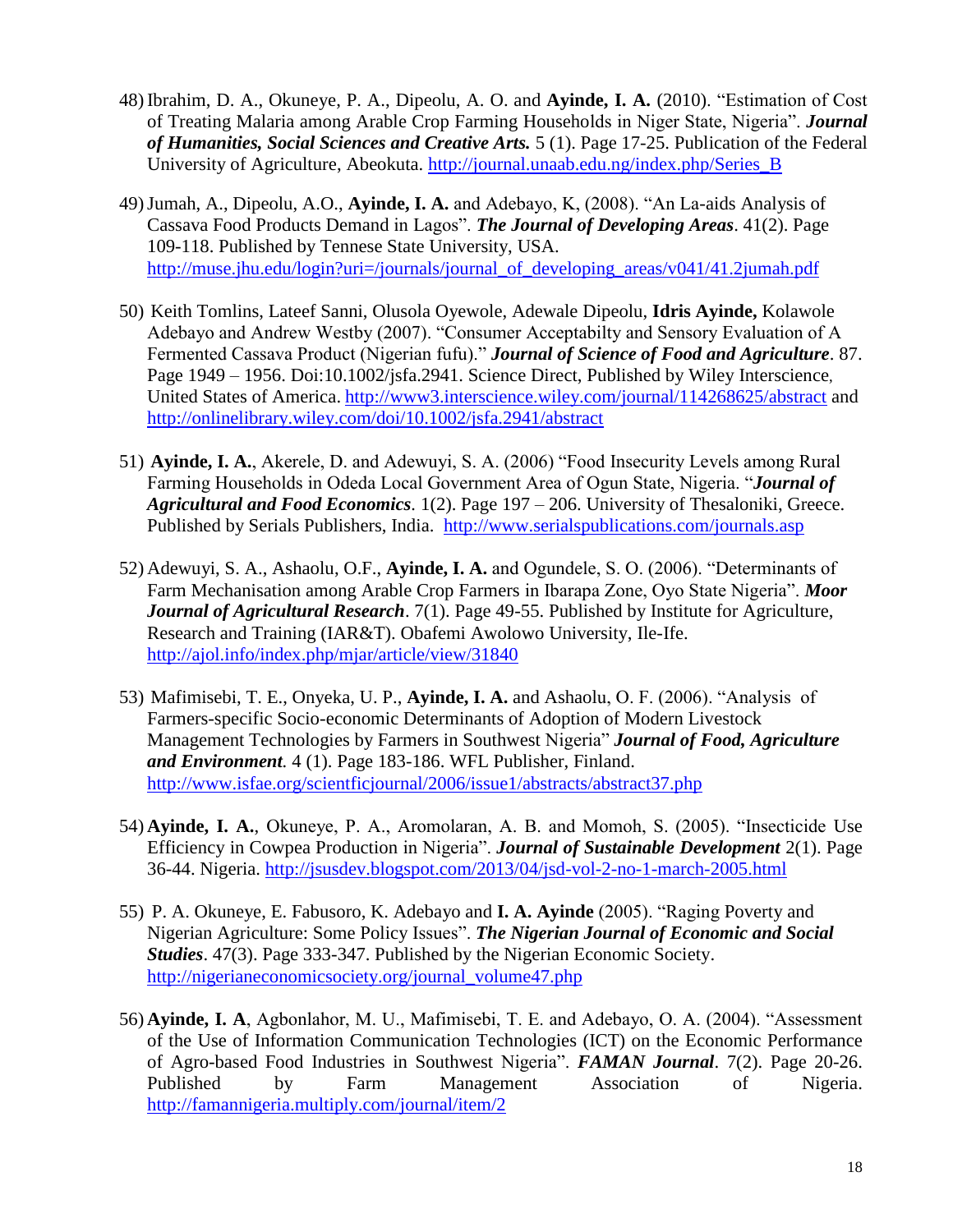- 57) Okuneye, P.A., Fabusoro, E., Adebayo, K. and **Ayinde, I. A** (2004). "The Nigerian Agriculture and Poverty Incidence: The Need for Private Sector Empowerment". *FAMAN Journal*. 7(2). Page 54-65. Published by Farm Management Association of Nigeria. <http://famannigeria.multiply.com/journal/item/2>
- 58) Okojie, L. O., **Ayinde, I. A.** and Alli, A. O. (2004). Economic Analysis of Rabbit Production: On-farm Research Approach". *Nigerian Journal of Animal Production.* 31 (2). Page 230-236. <http://ajol.info/index.php/njap> Published by the Nigerian Society for Animal Production.
- 59) Sanni, L. O. and **I. A. Ayinde.** (2003) **"**Consumer Acceptance and Economic Feasibility of Dried *Fufu* Production in Nigeria". *International Journal of Agricultural Sciences, Science, Environment and Technology (Series A).* 3(1). Page 107-115. University of Agriculture, Abeokuta, Nigeria.<http://www.unaab.edu.ng/journal/index.php/SeriesA/article/view/114/118>
- 60) P.A. Okuneye, A.B. Aromolaran, M.T. Adetunji, T.A. Arowolo, K. Adebayo and **I. A. Ayinde**  (2003)."Environmental Impacts of Cocoa and Rubber Cultivation in Nigeria". *Outlook on Agriculture*. 32(1). IP Publishing Ltd., Coleridge House, 4-5, Coleridge Gardens, London, UK. Page 43-49. <http://www.ingentaconnect.com/content/ip/ooa/2003/00000032/00000001/art00007>
- 61) **Ayinde, I. A.** (2003). "Analysis of Poverty Levels among Rural Farmers in Ogun State". *International Journal of Agricultural Sciences, Science, Environment and Technology (Series A).* 3 (3). Page 27 – 35. University of Agriculture, Abeokuta, Nigeria. <http://www.unaab.edu.ng/journal/index.php/SeriesA/article/view/114/118>
- 62) Adebayo, K., J. L. White, M. J. Morris, A. O. Dipeolu, **I. A. Ayinde,** T. S. Wandschneider, L. O. Sanni, O. B. Oyewole, K. Tomlins and A. Westby (2003) "Innovativeness and Stakeholdership in the *Fufu* Processing Systems in Southwest Nigeria". *International Journal of Agricultural Sciences, Science, Environment and Technology (Series A).* 3 (4) Page 15 – 27. University of Agriculture, Abeokuta.

<http://www.unaab.edu.ng/journal/index.php/SeriesA/article/view/114/118>

- 63) **Ayinde, I. A.** and Oduwefo, T. O. (2002). "Economic Implication of Different Feed Management Practices in Rabbit Production" *Tropical Journal of Animal science.* 5 (1). Page 153-160. <http://ajol.info/index.php/tjas/index> Published by Animal Science Association of Nigeria.
- 64) **Ayinde, I. A.,** C. A. Afolami, A. B Aromolaran, I. O. Vaughan and A. O. Fanimo (2002). "Intra-zonal Poverty Situation among Farmers in Ogun State". *Moor Journal Agricultural Research.* Vol. 3 (2). Page 306-312. Published by IAR&T, Obafemi Awolowo University, Ibadan. <http://ajol.info/index.php/mjar/article/view/31765>
- 65) Agbonlahor, M. U. and **Ayinde, I. A.** (2002). "Effects of Market and Climatic Factors on Palm Oil Prices in Ogun State, Nigeria" *FAMAN Journal.* 6(1). Page 48-54. Published by Farm Management Association of Nigeria.<http://famannigeria.multiply.com/journal/item/1>
- 66) Okuneye, P. A., Adetunji, M. T., Arowolo, T. A., Aromolaran, A. B., Adebayo, K. and **Ayinde, I. A.** (2002) "The Environmental Impacts of Cocoa and Rubber Cultivation in Nigeria: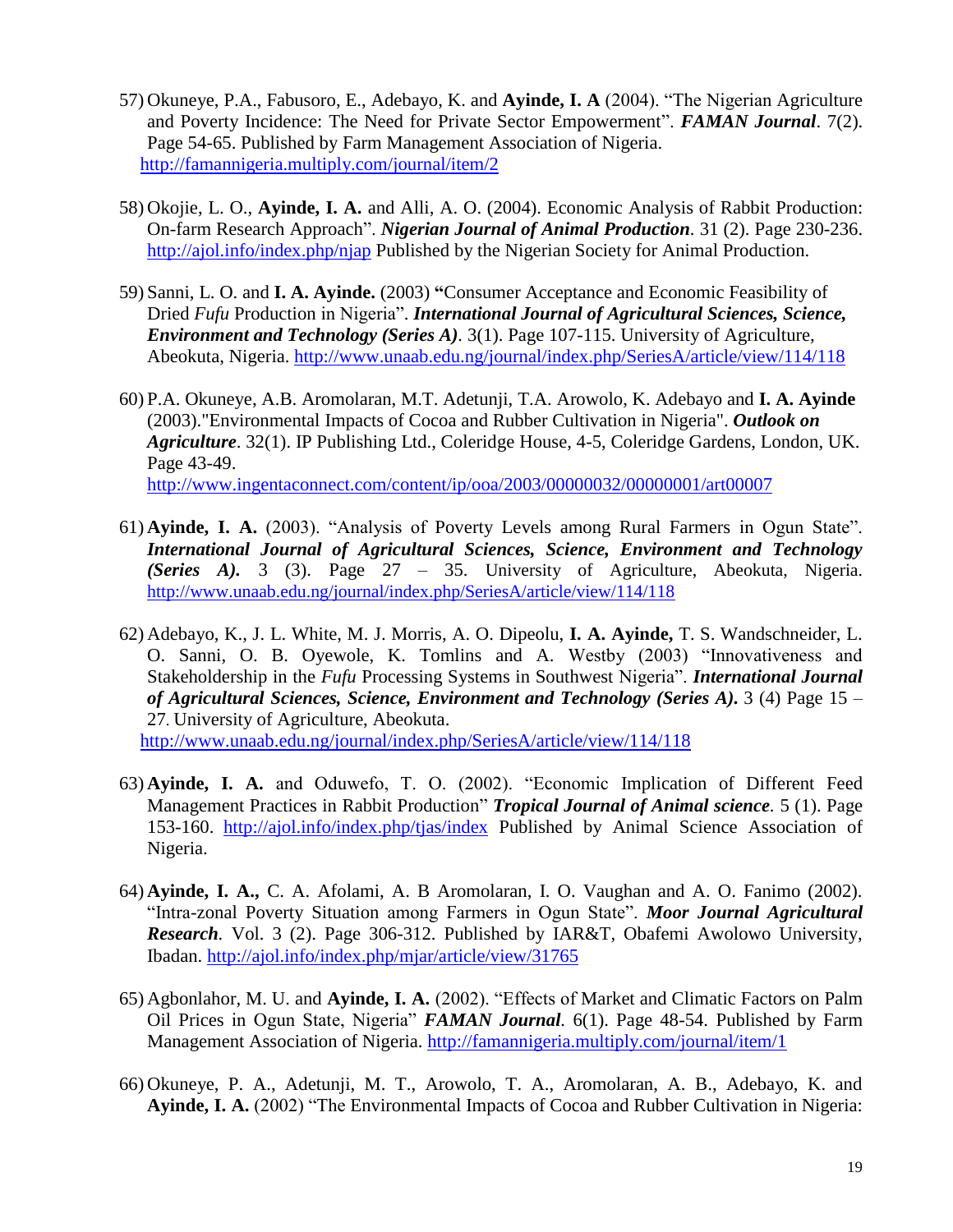Soil Management Perspectives". **FAMAN Journal**. 6(1). Page 55-68. Published by Farm Management Association of Nigeria.<http://famannigeria.multiply.com/journal/item/1>

- 67) Afolami, C. A. and **Ayinde, I. A.** (2001) "Economics of Tomato Production in Yewa North Local Government Area of Ogun State, Nigeria". *Agroscience: Journal of Tropical Agriculture, Food, Environment and Extension*. 2 (1). Page 17-23. Published by the Faculty of Agriculture, University of Nigeria, Nsukka. <http://www.agrosciencejournal.com/public/agro2.pdf>
- 68) **Ayinde, I. A.** and Aromolaran, A. B. (1998) "Economics of Rabbit Production in Abeokuta South Local Government Area". *Nigerian Journal of Animal Production.* 25 (2). Page 100- 105. Published by the Nigerian Society for Animal Production. <http://ajol.info/index.php/njap>

### **d) Edited Conference Proceedings:**

- 69)**Editor of Proceedings: Ayinde I. A.**, Dipeolu, A. O. and Banmeke, T. O. A. (Eds.), Revitalisation of Nigerian Agriculture to Meet the Sustainable Development Goals, Proceedings of the 33<sup>rd</sup> National Conference of the Farm Management Association of Nigeria (FAMAN), 2019, held at the Federal University of Agriculture, Abeokuta, Nigeria from October 7-10, 2019. 655pp.
- 70) Aminu, F. O., **Ayinde, I. A.,** Sanusi, R. A. and Edun, T. A. (2019). Environmental and Health Effects of Pesticide Use in Cocoa Production in Edo State, Nigeria. In, **Ayinde I. A.**, Dipeolu, A. O. and Banmeke, T. O. A. (Eds.), Revitalisation of Nigerian Agriculture to Meet the Sustainable Development Goals, Proceedings of the 33rd National Conference of the Farm Management Association of Nigeria (FAMAN), 2019, held at the Federal University of Agriculture, Abeokuta, Nigeria from October 7-10, 2019. Pages 25-33.
- 71) Dare, A. M., **Ayinde, I. A.**, Shittu, A. M., Sam-wobo, S. O. and Oyekale, A. S. (2019). Effecets of Water Utilisation and Sanitation on Incidence of Water-borne Diseases among Rural Households in Southwest Nigeria, In, **Ayinde I. A.**, Dipeolu, A. O. and Banmeke, T. O. A. (Eds.), Revitalisation of Nigerian Agriculture to Meet the Sustainable Development Goals, Proceedings of the 33<sup>rd</sup> National Conference of the Farm Management Association of Nigeria (FAMAN), 2019, held at the Federal University of Agriculture, Abeokuta, Nigeria from October 7-10, 2019. Page 34-45
- 72) Otekunrin, O. A., Otekunrin, O. A., Momoh, S. and Ayinde, I. A. (2019).Assessing the Zero Hunger Target Readiness in Africa: Global Hunger Index (GHI) Patterns and Its Indicators. In, **Ayinde I. A.**, Dipeolu, A. O. and Banmeke, T. O. A. (Eds.), Revitalisation of Nigerian Agriculture to Meet the Sustainable Development Goals, Proceedings of the  $33<sup>rd</sup>$  National Conference of the Farm Management Association of Nigeria (FAMAN), 2019, held at the Federal University of Agriculture, Abeokuta, Nigeria from October 7-10, 2019. Pages 454-461
- 73)**Editor of Proceedings: Ayinde, I. A**., Obayelu, A. E., Okojie, L.O., Sanusi, R. A. and Okuneye, P. A. **Editors:** *Agribusiness Development: Panacea to Economic Recession*. 18th National Conference of the Nigeria Association of Agricultural Economists, held at the Federal University of Agriculture, Abeokuta, Nigeria from October 16-19, 2017. 973pp.
- 74) Aminu, F.O., Falola, A.O., **Ayinde, I.A.** and Sanusi, R.A. (2017). Agribusiness and Value Addition to Plantain by Small Scale Entrepreneurs in Lagos State, Nigeria. In Ayinde, I. A.,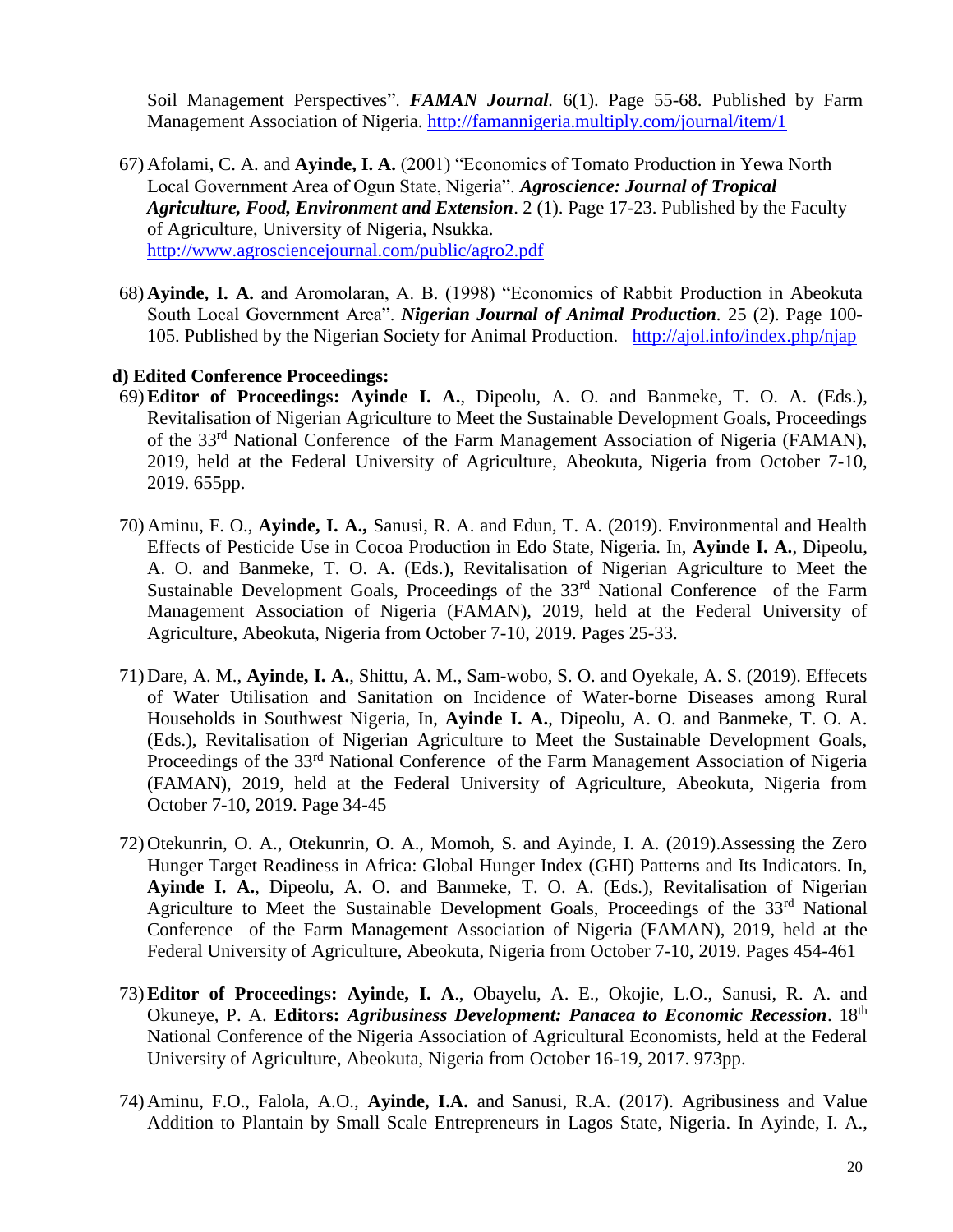Obayelu, A. E., Okojie, L.O., Sanusi, R. A. and Okuneye, P. A. (Eds.); *Agribusiness Development: Panacea to Economic Recession.* 18<sup>th</sup> National Conference of the Nigeria Association of Agricultural Economists, held at the Federal University of Agriculture, Abeokuta, Nigeria from October 16-19, 2017. Pages 53-59.

- 75) Dare, A. M., **Ayinde, I. A.,** Shittu, A. M., Akerele, D. and Sam-Wobo, S. O. (2017). Determinants of The Factors Affecting Willingness to Pay for Improved Sanitation Among Rural Households in Oyo State, Nigeria. In Ayinde, I. A., Obayelu, A. E., Okojie, L.O., Sanusi, R. A. and Okuneye, P. A. (Eds.); *Agribusiness Development: Panacea to Economic*  **Recession.** 18<sup>th</sup> National Conference of the Nigeria Association of Agricultural Economists, held at the Federal University of Agriculture, Abeokuta, Nigeria from October 16-19, 2017. Pages 510-518.
- 76) Oseghale A.I., **Ayinde I.A.,** Shittu A.M. and Adeofun C.O. (2017). Effect of Agrochemical Use On Allocative Efficiency of Lowland Rice Farmers in Niger and Ogun States Nigeria. In Ayinde, I. A., Obayelu, A. E., Okojie, L.O., Sanusi, R. A. and Okuneye, P. A. (Eds.); *Agribusiness Development: Panacea to Economic Recession*. 18th National Conference of the Nigeria Association of Agricultural Economists, held at the Federal University of Agriculture, Abeokuta, Nigeria from October 16-19, 2017. Pages 765- 773.
- 77) Dare, A. M., **Ayinde, I. A.,** Shittu, A. M., Sanusi, R. A., Sam-wobo, S. O. and Akinbode, S. O. (2016). "Access to Safe Water and Cost of Treating Water-borne Diseases among Rural Households in Derived Savannah of Southwest, Nigeria". In, Adebowale, A. A. (ed.) *Delivering Innovative Approaches in Food, Health and Well-being for Sustainable Livelihood.* Proceedings of the International conference on Food Science and Human Ecology (ICOFHEC, 2016) and Safety Enhancement of Edible Products, Legislation, Analysis and Management (SELAMAT, 2016). Federal University of Agriculture, Abeokuta, 21-23rd November, 2016.
- 78)Ibrahim, S. B., **Ayinde, I. A.** and Arowolo, A. O. (2014). "Climate Change Awareness and Technical Efficiency of Crop Farmers in Ogun State, Nigeria." In Amos, T. T., Imoudu, P. B. and Oseni, J. O (Eds.), *Climate Change, Agriculture and Food Security in Nigeria.*  Proceedings of the Nigerian Association of Agricultural Economics (NAAE) held at the Federal University of Technology Akure (FUTA), Ondo State, February 24 to 27, 2014. Page 95-104.
- 79) **Ayinde, I. A.,** Aminu, R. O. and Ibrahim, S. B. (2014). "Technical Efficiency of Maize Production in Ogun State." In Amos, T. T., Imoudu, P. B. and Oseni, J. O (Eds.), *Climate Change, Agriculture and Food Security in Nigeria.* Proceedings of the Nigerian Association of Agricultural Economics (NAAE) held at the Federal University of Technology Akure (FUTA), Ondo State, February 24 to 27, 2014. Page 616-623.
- 80) Saliu, L. A., **Ayinde, I. A.** and AbdulRazak, S. A (2014). "Profitability of Post-harvest Storage of Kolanut (*Cola nitida*) in Ede South and Ede North Local Government Areas of Osun State, Nigeria." In Amos, T. T., Imoudu, P. B. and Oseni, J. O (Eds.), *Climate Change, Agriculture and Food Security in Nigeria.* Proceedings of the Nigerian Association of Agricultural Economics (NAAE) held at the Federal University of Technology Akure, (FUTA), Ondo State, February 24 to 27, 2014. Page 750-754.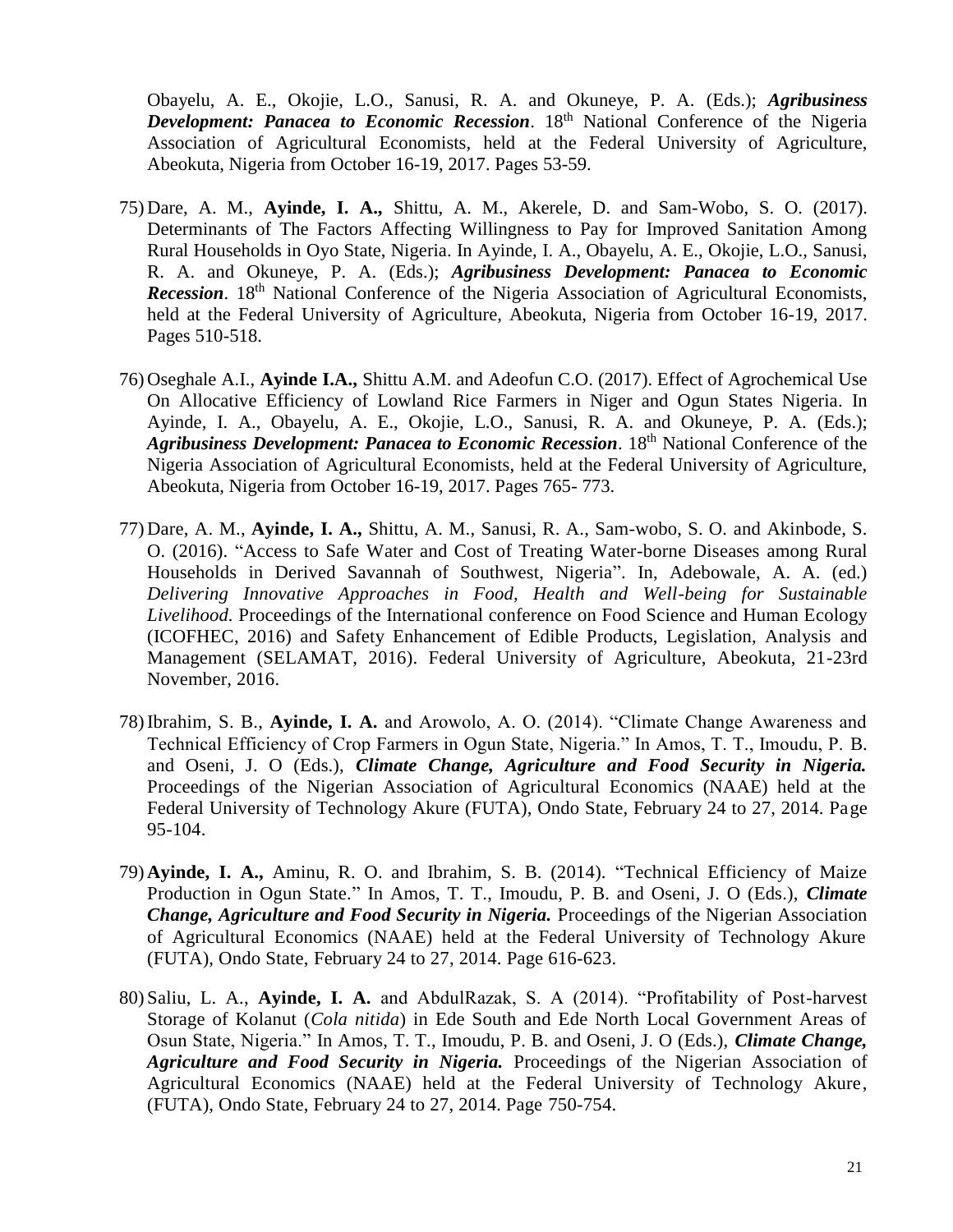- 81) Yusuf, S. F. G., Lategan, F. S. and **Ayinde, I. A.** (2013). "Creating Youth Employment through Beekeeping: Case Study of Selected Youth Trained in Moro Local Government Area, Kwara State, Nigeria". Proceedings of the VIII International Conference on Applied Business Research (ICABR) 2013 held at East London, South Africa. April 22-26, 2013. Page 588-596. Publisher by Mendel University in Brno, Zemedelska 1, 613 00 Brno, Czech Republic. ISBN 978-0-620- 55419-0
- 82)**Ibrahim, S. B.,** and Ayinde, I. A. (2013): Determinants of Climate change awareness among arable crop farmers in Ogun State, Nigeria. In, Babatunde, R. O., Omotesho O. A. and Muhammad-Lawal, A. (Eds.) *Proceedings of the 27th Annual Conference of Farm Management Association of Nigeria, held at the University of Ilorin Nigeria, between 26th to 30th August, 2013.*
- 83) Ibrahim, S. B., Afolami, C. A., **Ayinde, I. A.** and Adeofun, C. O. (2011). Modelling Arable Crop Farmers' Decisions on Climate Change and Adaptation Strategies: A Multinomial Logit Analysis in Ogun State." In, O. Martins, E. A. Meshida, T. A. Arowolo, O. A. Idowu and G. O. Oluwasanya (Eds). *Proceedings of the 1<sup>st</sup> Environmental Management Conference* held at the Federal University of Agriculture, Abeokuta from  $12<sup>th</sup>$  to  $15<sup>th</sup>$  September, 2011. Page 32-52
- 84) Kareem, R. O. **Ayinde, I. A**., Bakare, H. A. and Bashiru, N. (2012). "Determinants of Aggregate Supply Response in Nigeria (1960-2010)". In *Agriculture in the Transformation Agenda: The Policy Mix.* E. O. Idowu, A. B. Ayanwale, A. S. Bamire, andA. O. Adejobi (Eds.) Proceedings of 2012 Annual Conference of the Nigerian Association of Agricultural Economists held at Obafemi Awolowo University. Page 604-612
- 85) Adewuyi, S. A., **Ayinde, I. A**., Ashaolu, O. F. and Lukman, G. (2009). "Determinants of Demand and Supply of Eggs in Kiama Local Government Area, Kwara State, Nigeria". In, *Sustaining Agricultural Growth to Meet National Economic Development Goal.* Muhammed, I, Kyiogwom, W.A., Hassan, A. L., Ala, A. and Dogondaji, S. D. (Eds.) Proceedings of the Farm Management Association of Nigeria Conference held at Faculty of Agriculture, Usmanu Danfodiyo University, Sokoto, Sokoto State. 14-17 December, 2009. Page 595-599.
- 86) **Ayinde, 1. A,** Akerele, D., Ashaolu, O. F., Adewuyi, S. A. and Gerald, N. (2008). Economics of Palm Oil Processing in Ovia West Local Government Area of Edo State, Nigeria". In, Prospects and Challenges of Adding Value to Agricultural Products. Umeh, C., Obinne, C. P. and Lawal, W. (Eds.). Proceedings of the Farm Management Association of Nigeria Conference held at the University of Agriculture, Makurdi, Benue State. September 8-11, 2008. Page 306-314.
- 87) **Ayinde, 1. A,** Okuneye, P.A., Momoh, S. and Aromolaran, A. B. (2007). "Socioeconomic Factors Affecting Insecticide Use in Cowpea Production in Kano State". In, *Consolidation and growth of the agricultural sector.* Haruna, U., Jibril, S. A., Mancha, Y. P. and Nasiru, M. (Eds.). Proceedings of the Nigerian Association of Agricultural Economists Conference held at Abubakar Tafawa Balewa University, Bauchi, 5<sup>th</sup> – 8<sup>th</sup> November, 2007. Page 448-455
- 88) Agbonlahor, M. U., Ashaolu, F. O., Adewuyi, S. A., **Ayinde, I. A.** and Oke. J. T. (2006). "Improving farm through cooperative action: The case of farm household participation in group activities of Ogun State. In, Y. L. Fabiyi (Ed.) Proceedings of the Nigerian Association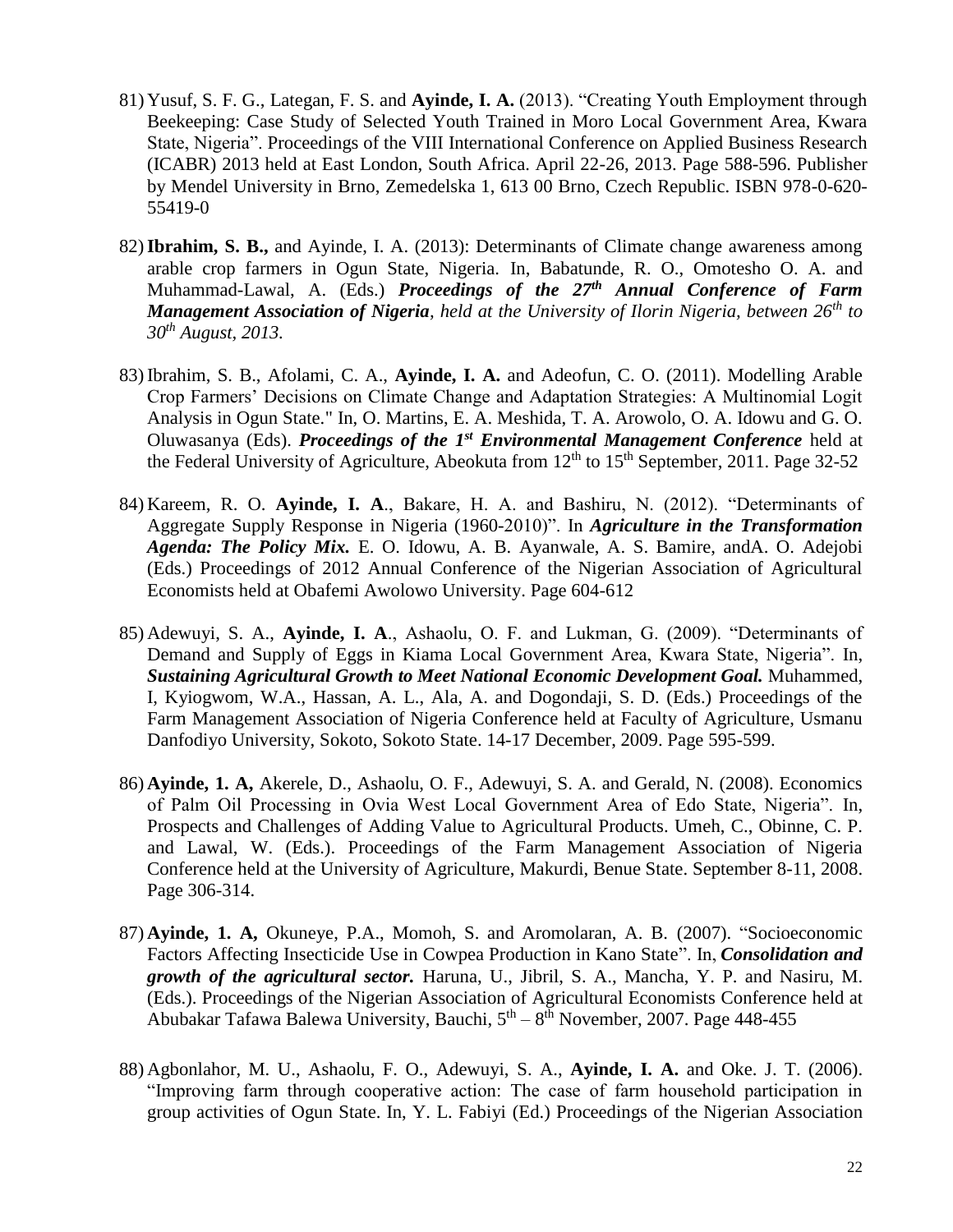of Agricultural Economists Annual Conference held at Ladoke Akintola University, Ogbomoso, 2006. Page 45- 50

- 89)**I. A. Ayinde,** Okuneye, P. A., Aromolaran, A. B. And Momoh, S. (2006). "Health implication of insecticide use in cowpea production in Kano State, Nigeria: A Logit Analysis". In, *Technology and Agricultural Development in Nigeria.* Adepoju, S. O. and Okuneye, P. A. (Eds.). 20<sup>th</sup> Annual Conference of the Farm Management Association of Nigeria (FAMAN) held at the Forestry Research Institute of Nigeria, Jos, Plateau State. 18-21 September, 2006.
- 90)**I. A. Ayinde**, O. F. Ashaolu, S.A. Adewuyi and M.U. Agbonlahor (2005). Analysis of production of "Fufu" (Wet paste) in Ibadan North Local Government Area of Oyo State, Nigeria". In *Economic Reforms and the Management of Nigerian Agriculture.* Ogisi, O. D., Okuneye, P. A. and Oyaide, W. J. (Eds.). 19<sup>th</sup> Annual Conference of the Farm Management Association of Nigeria (FAMAN) held at Delta State University, Asaba; 18-20 October, 2005. Page 180-185.
- 91) Adedipe, N. O. A, Okuneye, P. A and **Ayinde, I. A.** (2004)."The Relevance of Local and Indigenous Knowledge for Nigerian Agriculture". In, *International Conference on Bridging Scales and Epistemologies: Linking Local Knowledge with Global Science in Multi-scale Assessments*. Moustapha, A. A. (**Ed.)** March 16-19, 2004. Page 1-20
- 92) **Ayinde**, **I. A.,** A.O. Dipeolu, K. Adebayo, O.B. Oyewole, L.O. Sanni, J. Adusei and A. Westby (2004). "A cost-benefit analysis of the processing of a shelf stable cassava *fufu* in Nigeria". Proceedings of the sixth International Scientific Meeting of the Cassava Biotechnology Network, held at the International Centre for Tropical Agriculture, Cali, Colombia. March 14-18, 2004. Postal. [http://www.ciat.cgiar.org/biotechnology/cbn/sixth\\_international\\_meeting/Posters-PDF/PS-](http://www.ciat.cgiar.org/biotechnology/cbn/sixth_international_meeting/Posters-PDF/PS-1/I_Ayinde_AAA.pdf)[1/I\\_Ayinde\\_AAA.pdf](http://www.ciat.cgiar.org/biotechnology/cbn/sixth_international_meeting/Posters-PDF/PS-1/I_Ayinde_AAA.pdf)
- 93) **Ayinde, I. A**., M. U. Agbonlahor and A. A. Egwuenu (2004 ) "Empirical analysis of the consumption pattern of chicken among households in Abeokuta, Ogun State". Y. L. Fabiyi (**Ed.)** 35th Proceedings of the Annual Conference of the Agricultural Society of Nigeria. Page  $266 - 271.$
- 94) Okuneye, P. A., A. B. Aromolaran, **I.A. Ayinde**, M. T. Adetunji, T. A. Arowolo and K. Adebayo (2001). 'Environmental impact of trade liberalization: The case of Nigeria's cocoa sub-sector". In *Natural Resource Use, Environment and Sustainable Development.* Garba Abdul-Ganiyu (ed.) Nigerian Economic Society (NES). Page 147-174.
- 95) Dipeolu, A., Adebayo, K., **Ayinde, I. A.,** Oyewole, O.B., Sanni, L. O., Pearce, D. M., Wandschneider, T. S., White, J. L., Tomlins, K. and Westby, A. (2001). "Commercialisation of *fufu:* Some issues of marketing in Ogun and Lagos States of Nigeria". Tayo, T. O. (**Ed.)** *African Crop Science Proceedings* Vol. 5. Page 739-745. African crop Science Society.
- 96) Adegbite, D. A. and **I. A. Ayinde** (1999). "Family economic advancement programme (FEAP): A strategy towards rural poverty alleviation and sustainable food security in Nigeria". In *Poverty alleviation and food security in Nigeria.* Fabiyi, Y. L. and E. O. Idowu (Eds.)*.*  Nigerian Association of Agricultural Economics. Page 298-304.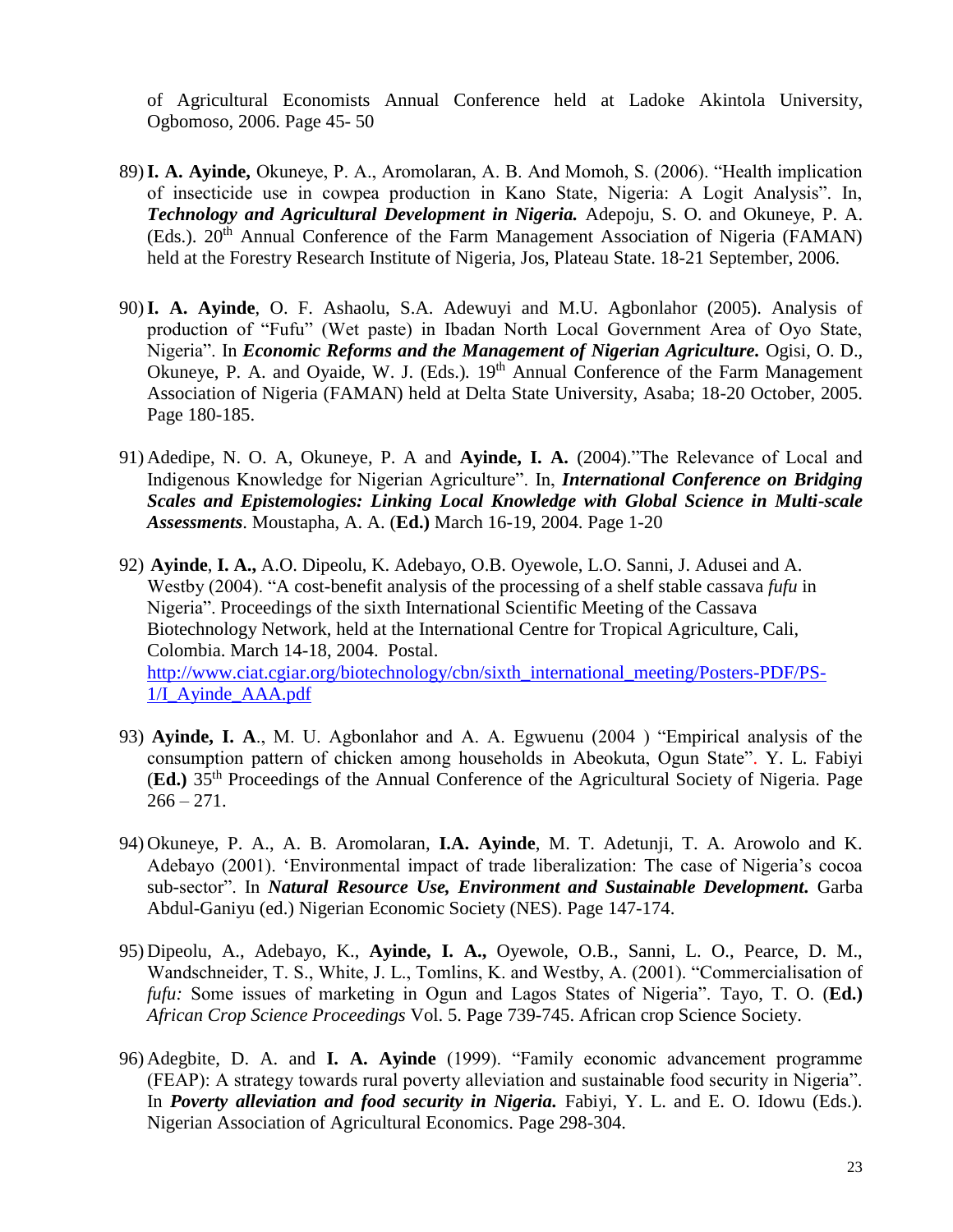- 97) Afolami, C. A. and **I. A. Ayinde** (1998). Sustainable animal protein production: An economic assessment of small ruminant production in Oyo State. In *Animal Agriculture in West Africa: The Sustainability Question.* Oduguwa, O.O., Fanimo, A.O., and Osinowo, O.A. (Eds). Proceedings of the Inaugural Conference of West Africa Society for Animal Production (WASAP) and Silver Anniversary Conference of the Nigerian Society for Animal Production (NSAP). Page 421-422
- 98) **Ayinde, I. A.** (1998). Harnessing Rabbit Production as a Potential Meat Source in Ogun State: A Benefit-Cost Analysis. In *Animal Agriculture in West Africa: The Sustainability Question.* Oduguwa, O.O., Fanimo, A.O., and Osinowo, O.A. (Eds). Proceedings of the Inaugural Conference of West Africa Society for Animal Production (WASAP) and Silver Anniversary Conference of the Nigerian Society for Animal Production (NSAP). Page 436-437.
- 99) Momoh, S., **I. A. Ayinde** and K. B. Salawu (1998). Animal protein Supply; A study of Goat Marketing in Kwara State. In *Animal Agriculture in West Africa: The Sustainability Question.* Oduguwa, O.O., Fanimo, A.O., and Osinowo, O.A. (Eds). Proceedings of the Inaugural Conference of West Africa Society for Animal Production (WASAP) and Silver Anniversary Conference of the Nigerian Society for Animal Production (NSAP). Page 131-132
- 100) Afolami, C. A. and **I. A. Ayinde** (1996). Sustainable Vegetable Production: Analysis of the Profitability and Resource Use Efficiency in Vegetable Farming in Yewa North Local Government Area of Ogun State. In, *Horticultural Society of Nigeria Conference Proceedings.* Adebanjo, S., Adedoyin, S.F and Alabi, D. A. (Eds). Vol.1. Page 247-251

**Books:** NIL

# **e) Chapters in Book:**

- 101) Okuneye, P. A. and **Ayinde, I. A** (2016). Introducing the Subject Matter in Research. In Okuneye, P. A. (Ed.) *Fundamentals of Research Methods: Economics, Environmental and Social Issues.* Published by Livelihoods Support and Development Centre (SLIDEN AFRICA), 84-88.
- 102) Ayinde, I. A. and Akerele, D. (2016). Discussion of Results in Research. In Okuneye, P. A. (Ed.) *Fundamentals of Research Methods: Economics, Environmental and Social Issues.*  Published by Livelihoods Support and Development Centre (SLIDEN AFRICA), 196-201.
- 103) Ibrahim, S. B., Afolami, C. A., and **Ayinde, I. A.** (2015): Arable Crop Farmers' Decision Making and Adaptation Strategies on Climate Change in Ogun State, Nigeria. In, *Handbook of Climate Change Adaptation* (ed.), Part III. Published by the Springer Science + Business Media, New York, USA. Pp 1569 - 1585. Print ISBN: 978-3-642-38669-5. Online ISBN: 978- 3-642-38670-1. Published by Springer, Berlin, Heidelberg. Copyright: Springer-Verlag Berlin Heidelberg. [https://link.springer.com/referenceworkentry/10.1007%2F978-3-642-38670-1\\_116](https://link.springer.com/referenceworkentry/10.1007%2F978-3-642-38670-1_116)
- 104) Adejobi, A. O. and **Ayinde, I. A.** (2005).Market Institutions for Cowpea in Maiduguri and Abeokuta, Nigeria. In *Investigation on building a food marketing policy evidence base in Nigeria.* Porter, G. and Lyon, F (Eds.). University of Middlesex and the Nigerian Marketing Network. [www.dur.ac.uk/nigerian.marketing](http://www.dur.ac.uk/nigerian.marketing)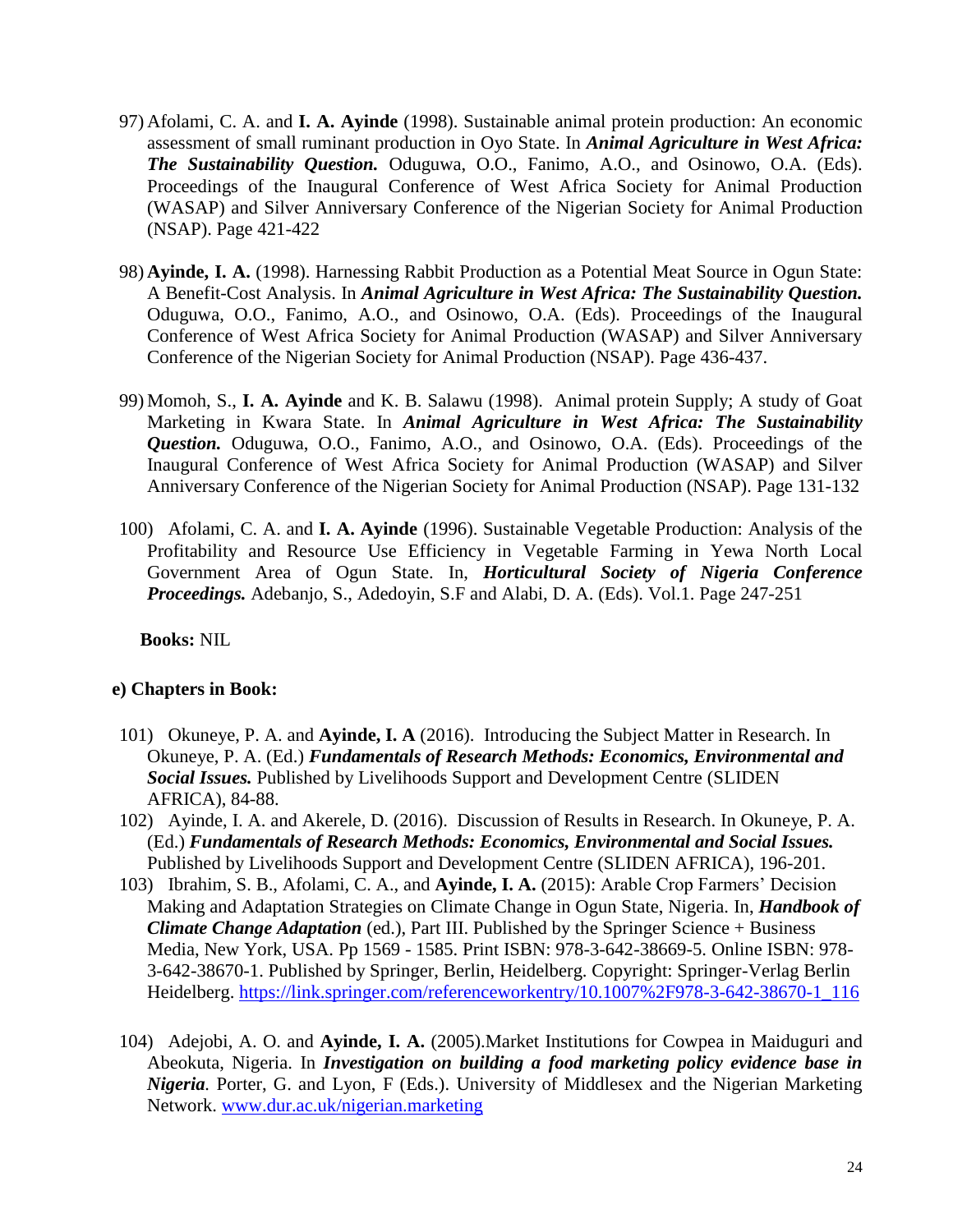#### **f) Technical Reports:**

- 105) UDESWA (2016). Report of the Scoping Study on Roots and Tubers Drying Technology in West African Countries. **Compiled by Ayinde, I. A.**; Published by Upscaling the Nigerian Flash Drying Experience for Sustainable Regional Trade and Income Generation in West Africa (UDESWA) Project. Federal University of Agriculture, Abeokuta, Nigeria. Sponsored by the World Bank. ISBN: 978-49458-6-8
- 106) UNAAB (2007). *Development of the Small and Medium Scale Enterprise Sector Producing Cassava Based Products to Meet Emerging Urban Demand in West Africa.* Submitted to the Natural Resources Institute (NRI), University of Greenwich, United Kingdom. 169p. Published by the European Union, Brussels.
- 107) **Ayinde, I. A.** (2005). *Market dynamics for cowpeas: weight and measurement issues in Kuto market, Abeokuta, Nigeria.* Submitted to DFID as deliverable of a project on the Investigations on building a food marketing policy evidence base in Nigeria. Project Number: CNTR 04 5785 (2005). Funded by the UK Department for International Development. [www.dur.ac.uk/nigerian.marketing.](http://www.dur.ac.uk/nigerian.marketing)
- 108) White, J. L., Adebayo, K., Dipeolu, A. O., **Ayinde, I. A**., Oyewole, O. B., Sanni, L. O., Westby, A., Wandschneider, T.S. and Tomlins, K. (2002). *Fufu processing and livelihoods in Ogun State, Nigeria*. Report of a baseline study submitted to the Department for International Development (DFID), United Kingdom.
- 109) Okuneye, P. A., Adetunji, M. T., Arowolo, T. A., Aromolaran, A. B., Adebayo, K. and **Ayinde, I. A.** (2001) *The environmental impact of trade liberalisation and policies for the sustainable management of natural resources: a country study on export crop promotion in Nigeria*. Report of a National Stakeholders' workshop submitted to the United Nations Environment Programme (UNEP), Geneva, Switzerland.<http://www.unep.org/soilscience.doc>
- 110) Dipeolu, A. O., **Ayinde, I. A.**, Adebayo, K., Oyewole, O. B., Sanni, L. O., Wandschneider, T. S., Pearce, D. M., White, J. L. and Westby, A. (2001). *Viability analysis of cassava processing in South-west Nigeri*. Report submitted to the Natural Resources Institute (NRI), University of Greenwich, Kent, UK
- 111) Okuneye, P. A., Aromolaran, A. B., Adetunji, M. T., Arowolo, T. A., Adebayo, K. and **Ayinde, I. A.** (2001). *Environmental impact of trade liberalization in the Nigerian export crop sector.* Country report submitted to the United Nations Environment Programme (UNEP), Geneva, Switzerland.
- 112) Dipeolu, A. O., Adebayo, K., **Ayinde, I. A.**, Oyewole, O. B., Sanni, L. O., White, J. L. and Westby, A. (2000). *Fufu marketing system in southwest Nigeria.* Submitted to the Natural Resources Institute (NRI), Report R2626. [http://www.nri.org/research/rootcrop.A0898.doc](http://www.nri.org/research/rootcrop.AO898.doc)

### **10. MAJOR CONFERENCES ATTENDED WITH PAPERS READ**

113) \* Ibrahim, S. B., and **Ayinde, I. A.** (2013): Determinants of Climate change awareness among arable crop farmers in Ogun State, Nigeria. *Paper presented at the Farm Management of Nigeria (FAMAN) Conference, (2013): Nigerian Agriculture and Economic*  **Development: The Way Forward held at University of Ilorin.** August 26<sup>th</sup> - 30<sup>th</sup> 2013.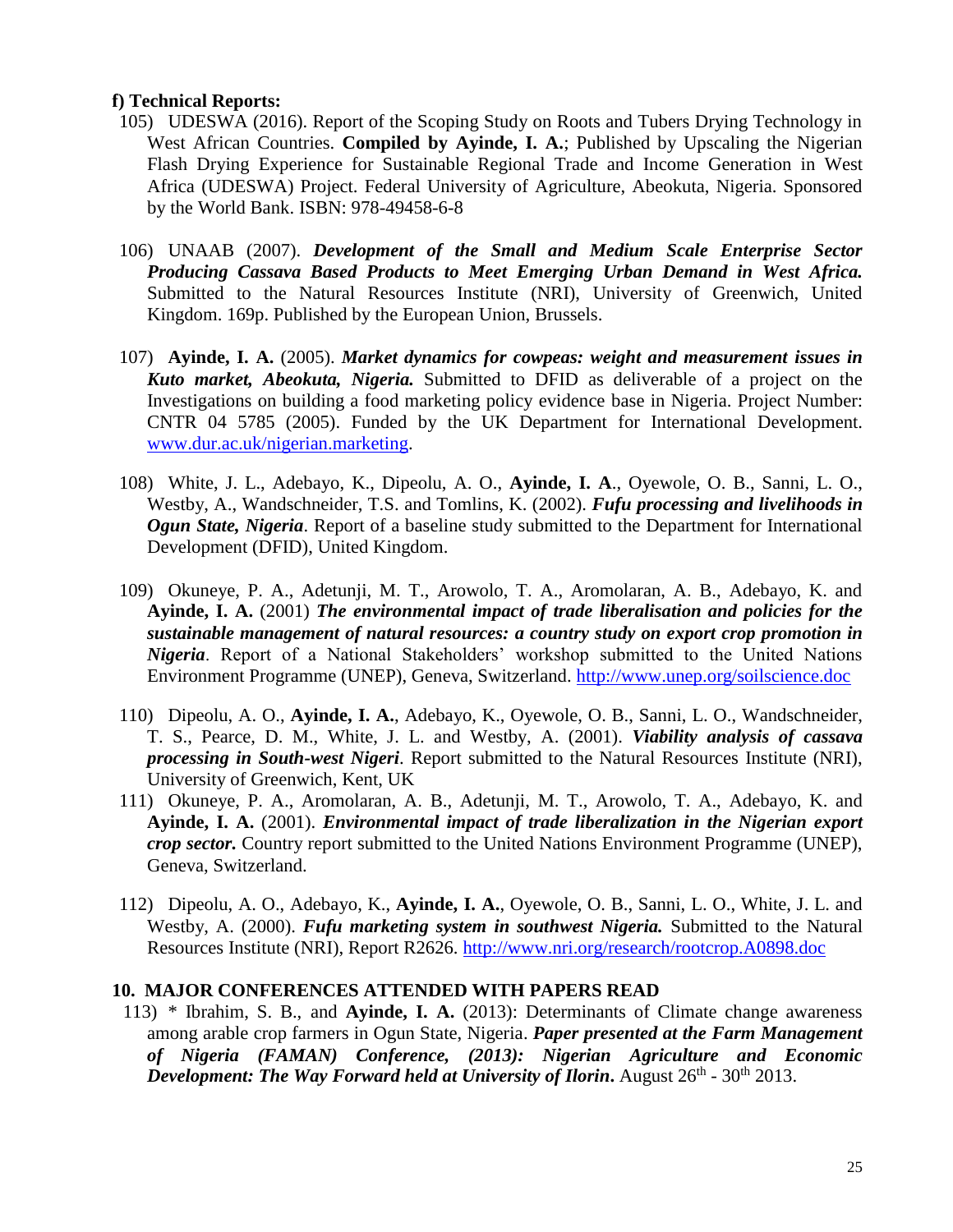- 114) \*Shittu, A. M, **Ayinde, I. A.** and Dare, A. M. (2012). "Public Perception and Willingness to Pay for Urban Trees Management in Abeokuta, Nigeria." *Paper presented at the Annual Meeting and Workshop of the Northeastern Agricultural and Resource Economics Association (NAREA), held at the University of Massachusetts, USA*. June 10 -13, 2012
- 115) Adebayo, K., White, J. L., Dipeolu, A. O., **Ayinde, I. A.,** Wandschneider, T. S., Sanni, L. O., Oyewole, O. B., Tomlins, K. I. and Westby, A. (2003). "Fufu processing and the sustainability of livelihoods in southwest Nigeria". *Paper presented at the International Working Meeting Improving Food Systems in sub-Saharan Africa: Responding to a Changing Environment (FOOD-AFRICA)* held at the Palais du Congress, Yaounde, Cameroon between  $5<sup>th</sup> - 9<sup>th</sup>$  May, 2003
- 116) Sanni, L. O., Oyewole, O. B. Oluwakayode, F. A., Dipeolu, A. O., Adebayo, K., **Ayinde, I. A.,** Pearce, D. M., White, J. L., Tomlins, K. I. and Westby, A. (2003). "Effect of smoking, oven and locally fabricated rotary drying on qualities of fufu". *Paper presented at the International Working Meeting Improving Food Systems in sub-Saharan Africa: Responding to a Changing Environment (FOOD-AFRICA)* held at the Palais du Congress, Yaounde, Cameroon between  $5<sup>th</sup> - 9<sup>th</sup>$  May, 2003
- 117) Dipeolu, A., Adebayo, K., **Ayinde, I. A.** ,Oyewole, O. B., Wandschneider, T. S., White, J. L., Tomlins, K. and Westby, A. (2003). "Marketing of fufu in southwest Nigeria". **Paper presented at the International Working Meeting** *Improving Food Systems in sub-Saharan Africa: Responding to a Changing Environment (FOOD-AFRICA)* held at the Palais du Congress, Yaounde, Cameroon between  $5<sup>th</sup> - 9<sup>th</sup>$  May, 2003
- 118) Dipeolu, A. O., **Ayinde, I. A.,** Adebayo, K., Oyewole, O. B. , Sanni, L. O., Pearce, D. M., Wandschneider, T. S., White, J. L. and Westby, A. (2003). "Challenges facing the cassava processing industries in meeting urban food needs in Nigeria". **Paper presented at the International Working Meeting** *Improving Food Systems in sub-Saharan Africa: Responding to a Changing Environment (FOOD-AFRICA)* held at the Palais du Congress, Yaounde, Cameroon between  $5<sup>th</sup> - 9<sup>th</sup>$  May, 2003

|                             | <b>Title of Thesis</b>                                                                                                       | Name of<br><b>Student</b>                 | Date/Year of<br><b>Commencement</b> | Completed/On-<br>going<br>(Anticipated<br>date of<br>completion) | Sole/Collaborative<br><b>Supervision</b> |
|-----------------------------|------------------------------------------------------------------------------------------------------------------------------|-------------------------------------------|-------------------------------------|------------------------------------------------------------------|------------------------------------------|
|                             | Economic and<br>Health Effects of<br>Agrochemical Use<br>in Rice Production<br>in Niger and Ogun<br>States, Nigeria<br>(PhD) | Oseghale,<br>Agatha Itohan<br>(PG08/0020) | 2012                                | Completed                                                        | Major                                    |
| $\mathcal{D}_{\mathcal{L}}$ | Effect of Food Price<br>Volatility on Food                                                                                   | Kolade<br>Folasade                        | 2013                                | <b>Awaiting Post-</b><br>data presentation                       | Co-supervisor                            |

### **1. INFORMATION ON MASTER'S PROJECT AND PHD THESES SUPERVISED:**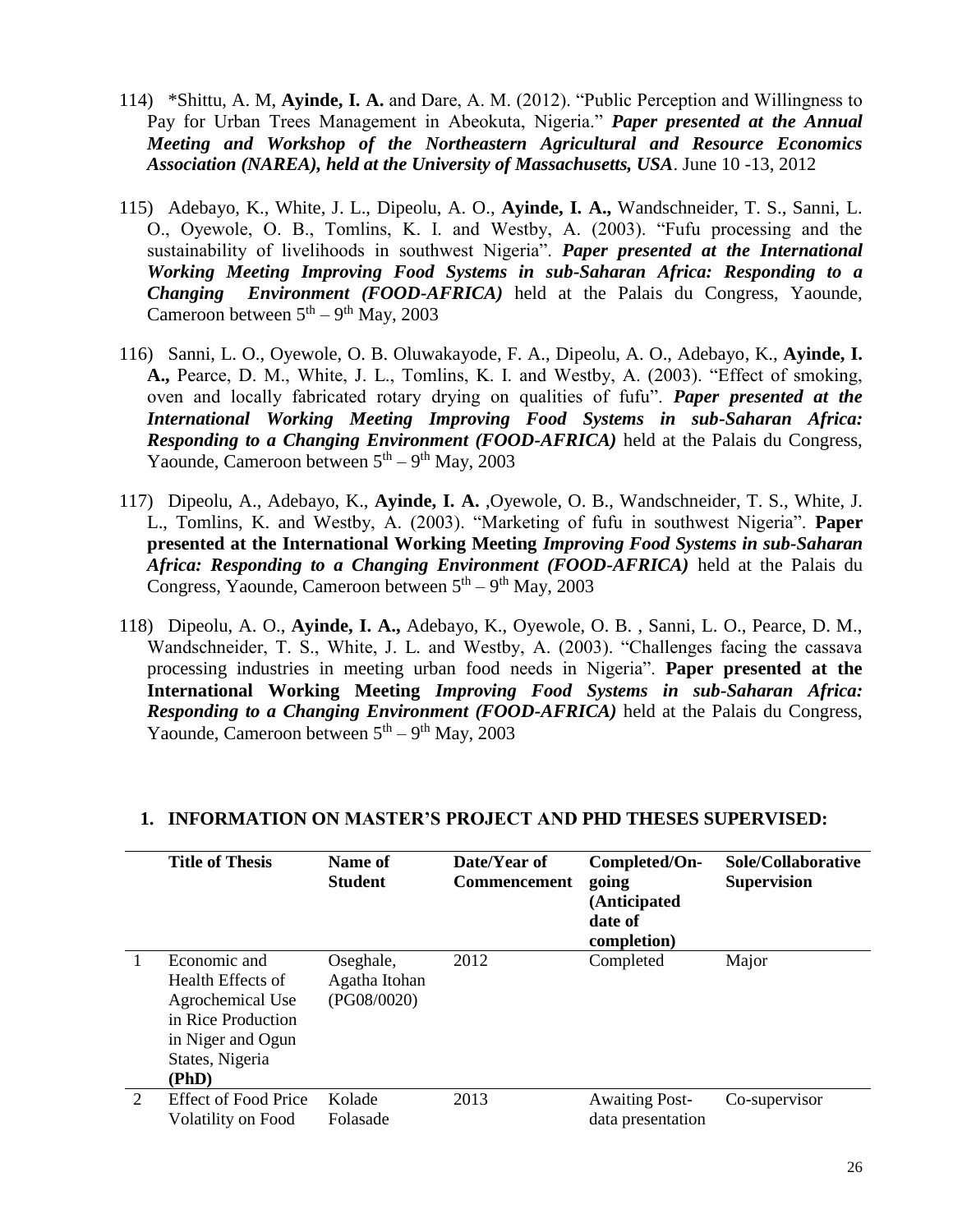|                | Security Status of<br>Farm Households in<br>Nigeria                                                                                                                                                  | Temitope<br>PG11/0055)                    |      |                                           |               |
|----------------|------------------------------------------------------------------------------------------------------------------------------------------------------------------------------------------------------|-------------------------------------------|------|-------------------------------------------|---------------|
| 3              | Effects of<br><b>Agrochemical Use</b><br>on the Efficiency of<br>Cocoa Farmers in<br>Southwest Nigeria<br>(PhD)                                                                                      | Aminu, F. O                               | 2013 | About to defend                           | Major         |
| $\overline{4}$ | Effect of The<br>Adoption of<br><b>Improved Cassava</b><br>Varieties on Poverty<br>Profile of Cassava-<br><b>Based Farm</b><br>Households in Ogun<br>State, Nigeria<br>(M.Agric)                     | Awolowo, T.O<br>(PG13/0263)               | 2013 | Completed                                 | Major         |
| 5              | Economics of Agro-<br>chemical Use<br>among Maize-based<br>farmers in Ogun<br>State                                                                                                                  | Ayegbokiki, A.<br>Ő<br>(PG14/0987)        | 2014 | <b>Awaiting Post</b><br>data presentation | Major         |
| 6              | Economics of Land<br>Conservation<br>Practices in Maize-<br>based Production<br>Systems in Oyo<br><b>State</b>                                                                                       | Oladejo, O. M.<br>(PG14/0909)             | 2014 | Awaiting<br>defence                       | Major         |
| $\overline{7}$ | Comparative<br>Assessment of<br><b>Economic Returns</b><br>on The Well-Being<br>of Adopters and<br>Non-Adopters of<br><b>Improved Melon</b><br>Processing<br>Technology in Niger<br>State, Nigeria   | Oyediran,<br>Wasiu O.<br>(PG10/0064)      | 2010 | Completed                                 | Co-supervisor |
| 8              | <b>Effects of Mediators</b><br>on the Relationships<br>between<br>Organisational<br><b>Related Factors and</b><br>Work-Attitudes of<br><b>Extension Personnel</b><br>in South-East,<br>Nigeria (PhD) | Oparaji, Lydia<br>Amarachi<br>(PG03/0121) | 2010 | Defended                                  | Co-supervisor |
| 9              | Factors affecting<br>Melon Production in<br>Oyo State, Nigeria.<br>(M.Agric.)                                                                                                                        | Oyediran,<br>Wasiu O.<br>(PG10/0064)      | 2010 | Completed                                 | Co-supervisor |
| 10             | Pattern of Land Use                                                                                                                                                                                  | Sotola, A. E.                             | 2007 | Completed                                 | Co-supervisor |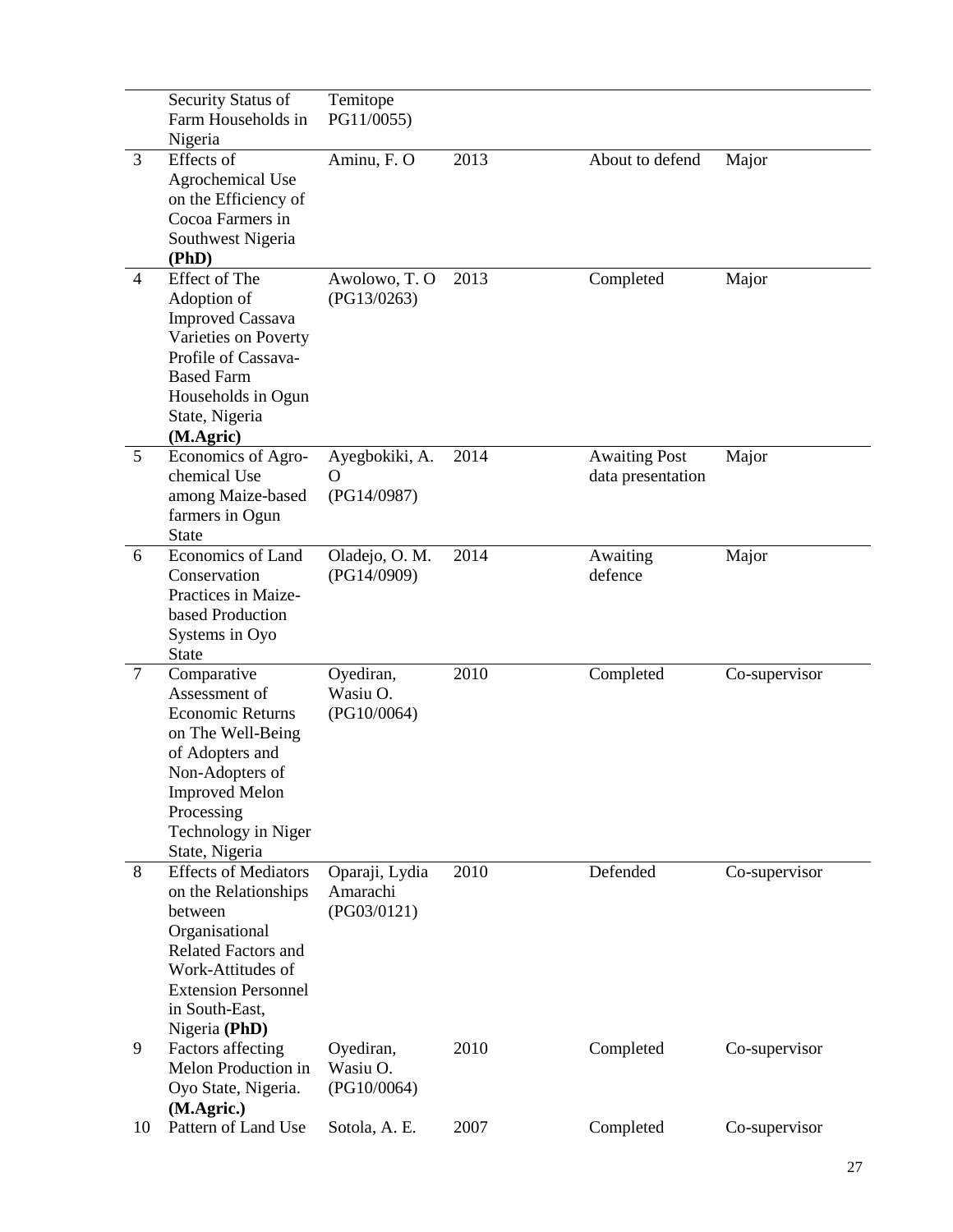|    | among Rural<br>Migrant Farmers in<br>Ogun State.                                                                                                                                                              | (PG07/0035)                         |      |           |                  |
|----|---------------------------------------------------------------------------------------------------------------------------------------------------------------------------------------------------------------|-------------------------------------|------|-----------|------------------|
| 11 | (M.Agric.)<br>Rural Household's<br>Access to Safe<br><b>Water Sanitation</b><br>and Incidence of<br>Water-borne                                                                                               | Dare, A. M.<br>(PG10/0023)          | 2010 | Completed | Major            |
|    | Diseases in Oyo<br>State, Nigeria (PhD)                                                                                                                                                                       |                                     |      |           |                  |
| 12 | <b>Economics of Palm</b><br>wine Production and<br>Marketing in Edo<br>State, Nigeria                                                                                                                         | Omofonmwan,<br>E. I.<br>(PG10/0040) | 2010 | Completed | Co-supervisor    |
| 13 | (M.Agric.)<br>Analysis of<br>Household Health                                                                                                                                                                 | Aminu, F. O.<br>(PG09/0026)         | 2009 | Completed | Major supervisor |
| 14 | and Catch<br>Efficiency among<br>Fishermen in Lower<br>Ogun River Basin<br>Areas, Lagos<br>(M.Agric.)<br>Comparative<br>Analysis of<br>Production<br><b>Efficiency of Loan</b><br>Benefitting and<br>Non-loan | Ambali, O. I.<br>(PG09/0025)        | 2009 | Completed | Co-supervisor    |
| 15 | <b>Benefitting Food</b><br>crop Farmers in<br>Ogun State, Nigeria<br>(M.Agric.)<br>Assessment of<br>Selected<br>Determinants of<br>Organisational<br>Commitment of<br><b>Extension Workers</b>                | Oparaji, L. A.                      | 2009 | Completed | Co-supervisor    |
| 16 | in Abia State,<br>Nigeria (M.Agric.)<br>Assessment of the<br>Economic Value of<br><b>Selected Wetlands</b><br>in Southwest,                                                                                   | Odine, A.I.<br>(PG08/0020)          | 2008 | Completed | Major supervisor |
| 17 | Nigeria (M.Agric.)<br><b>Economic Analysis</b><br>of Pepper<br>Production in Ogun<br>State, Nigeria                                                                                                           | Ogunbo, M. M.<br>(PG08/0022)        | 2008 | Completed | Major supervisor |
| 18 | (M.Agric.)<br>Analysis of Climate                                                                                                                                                                             | Ibrahim, S. B.                      | 2008 | Completed | Co-supervisor    |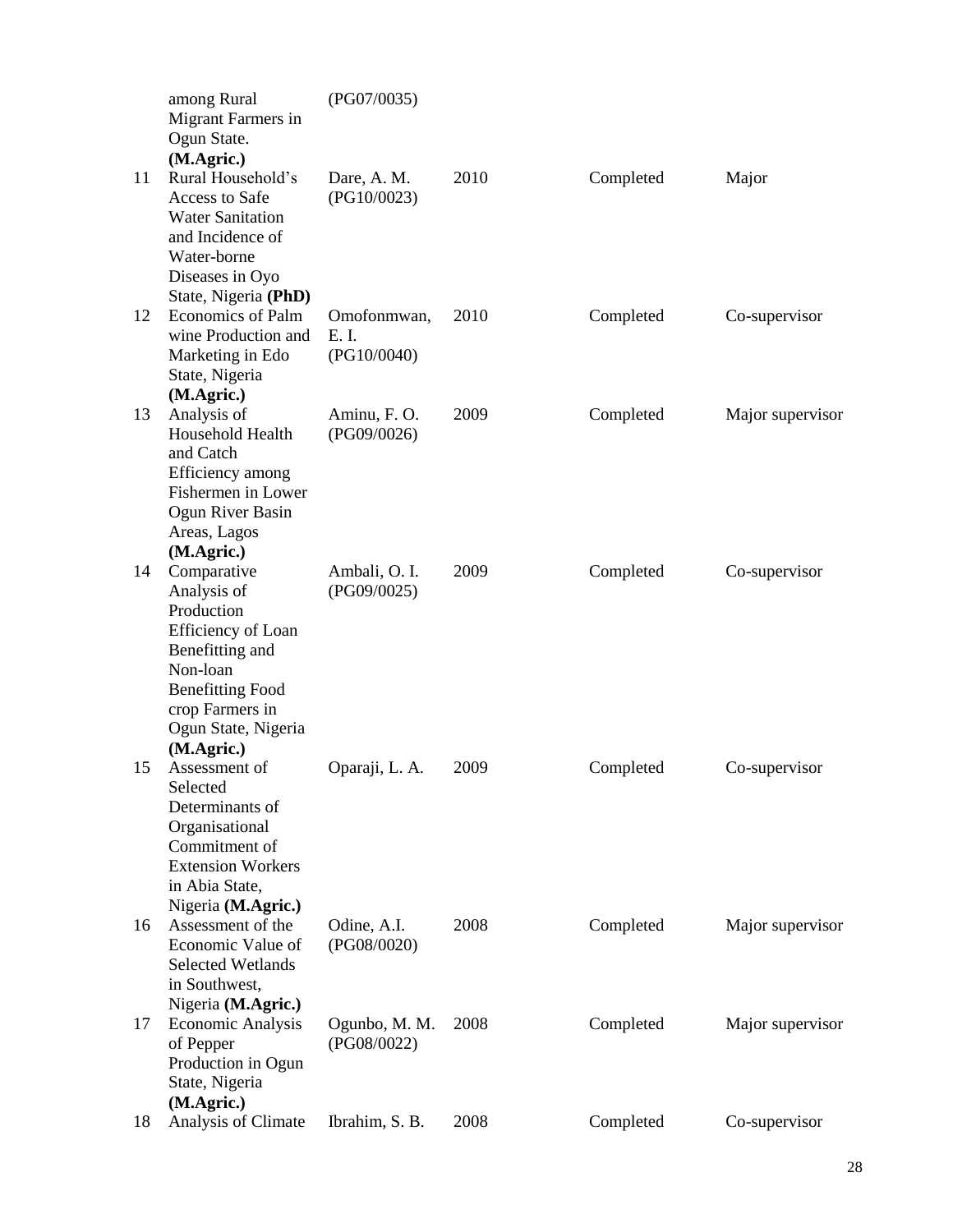|    | <b>Change Perception</b><br>and Adaptation<br>Determinants, and<br><b>Effects on Resource</b><br>Allocation<br>Decisions of Arable<br>Crop Farmers in<br>Ogun State<br>(M.Agric.) | (PG08/0027)                       |      |           |                  |
|----|-----------------------------------------------------------------------------------------------------------------------------------------------------------------------------------|-----------------------------------|------|-----------|------------------|
| 19 | Gender-based<br>Comparative<br>Analysis of<br>Production<br>Efficiency among<br><b>Cassava Producers</b><br>in Ogun State,<br>Nigeria (M.Agric.)                                  | Kareem, I. A.<br>(PG07/0014)      | 2007 | Completed | Major supervisor |
| 20 | Assessment of<br><b>Conflict Situations</b><br>among Fadama<br><b>Users of Eriti</b><br>Watershed in<br>Obafemi-Owode<br>LGA, Ogun State,<br>Nigeria (M.Agric.)                   | Adesanya, O.<br>S.<br>(PG06/0208) | 2006 | Completed | Co-supervisor    |
| 21 | Estimating the<br>Ecotourism Value of<br><b>Obudu Cattle Ranch</b><br>in Cross River State<br>of Nigeria Using<br><b>Travel Cost Method</b><br>(M.Agric.)                         | Ijaola, A. A.                     | 2006 | Completed | Co-supervisor    |
| 22 | Analysis of the<br>Structure, Conduct<br>and Performance of<br><b>Broiler Processing</b><br>Industry in<br>Southwest Nigeria.<br>(M.Agric.)                                       | Olawale-<br>Success, O            | 2005 | Completed | Co-supervisor    |
| 23 | Rural Farmers'<br>Perception of<br>Mobile Phone<br>Usage for<br>Facilitation of<br>Agricultural<br>Production in Ogun<br>State (M.Agric.)                                         | Ojoseitan, E.                     | 2005 | Completed | Co-supervisor    |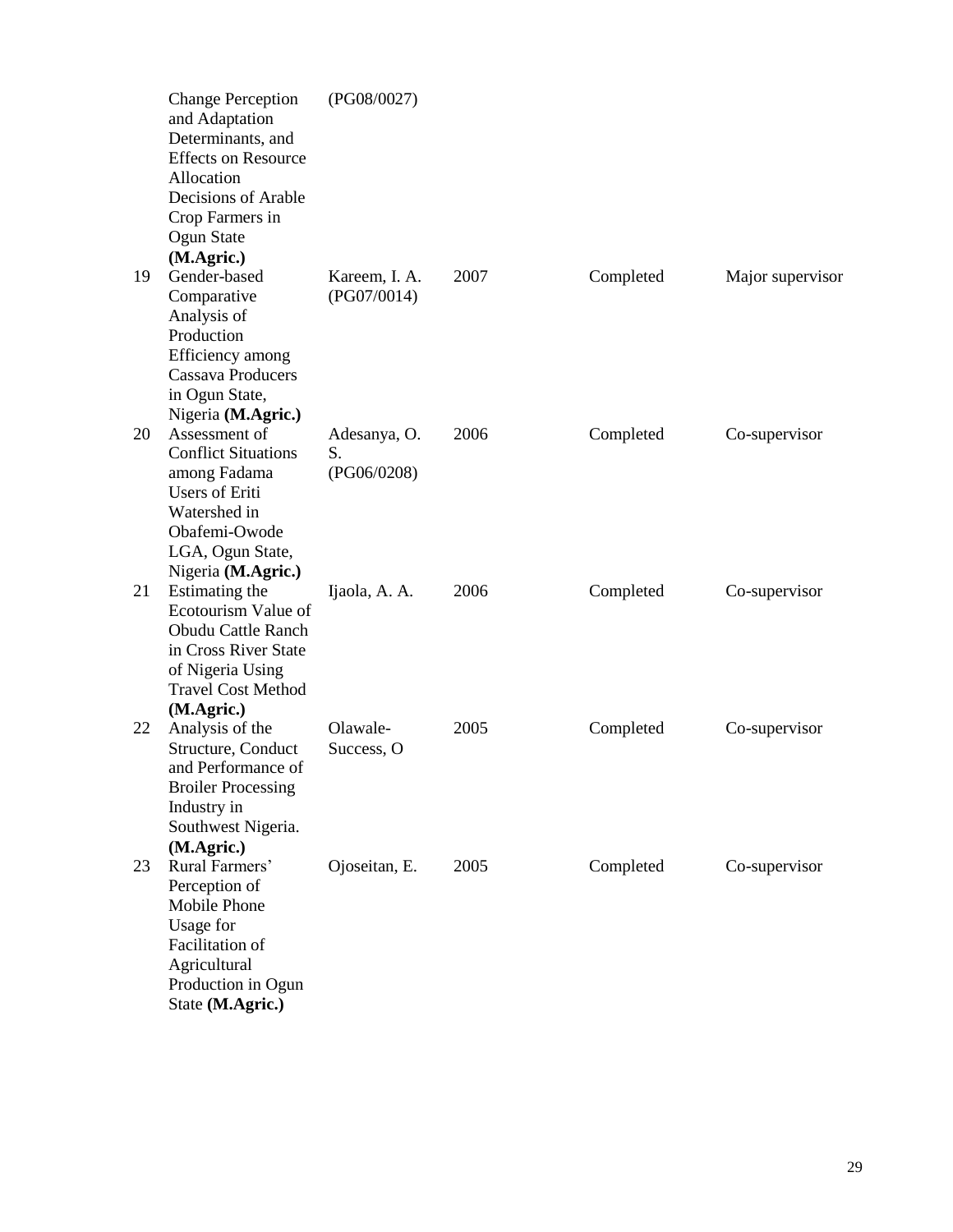| 24 | Economic and<br><b>Health Implication</b><br>of Agrochemical<br>Use in Rice<br>Production in<br>Niger and Benue<br>States, Nigeria                                                | Odine, A. I.<br>(PG08/0020)         | 2012 | Field Data<br>Collection stage | Major supervisor |
|----|-----------------------------------------------------------------------------------------------------------------------------------------------------------------------------------|-------------------------------------|------|--------------------------------|------------------|
| 25 | (PhD.)<br>Welfare Effects of<br>Environmental<br><b>Hazards Mitigation</b><br>Programmes in<br><b>Selected Flood</b><br><b>Prone Communities</b><br>in Southwest<br>Nigeria (PhD) | Ogunbo, M.<br>(PG08/0022)           | 2011 | Proposal stage                 | Co-supervisor    |
| 19 | Determinants of<br><b>Rural Households</b><br>Food Insecurity and<br>Coping Strategies in<br>Ogun State<br>(M.Agric)                                                              | Olatunde,<br>Ibrahim<br>(PG11/0065) | 2011 | Completed                      | Co-supervisor    |
| 26 | Household's<br>Pereception and<br>WTP for Moringa<br>oleifera (M.Agric)                                                                                                           | Fatoki, O. A<br>(PG12/0019)         | 2012 | Awaiting post<br>data seminar  | Major supervisor |
| 27 | Efficiency of<br>Cheese Production<br>in Ibarapa LGA of<br>Oyo State<br>(M.Agric)                                                                                                 | Odedoyin, M.<br>O (PG12/0021)       | 2012 | Data collection<br>stage       | Major supervisor |
| 28 | Topic<br>conceptualisation<br>(M.Agric)                                                                                                                                           | Odueso, O.O.<br>(PG12/0022)         | 2012 | Data collection<br>stage       | Co-supervisor    |
|    | 29 Contribution of<br>Forest Reserve to<br>Rural Household<br>Food Security<br>(M.Agric)                                                                                          | Alonge, T. M<br>(PG12/0011)         | 2012 | Awaiting post<br>data seminar  | Major supervisor |
| 30 | Topic<br>conceptualisation<br>(PhD)                                                                                                                                               | Chukwu, S. N                        | 2012 | Proposal stage                 | Co-supervisor    |
| 26 | Income<br>Diversification,<br>Food Security and<br>Productivity among<br><b>Rural Farmers</b><br>(M.Agric)                                                                        | Ogunsekan, O.<br>I. $(PG12/0026)$   | 2012 | Data collection<br>stage       | Co-supervisor    |
| 27 | Topic<br>conceptualisation<br>(M.Agric)                                                                                                                                           | Adeagbo, F. I                       | 2012 | Proposal stage                 | Major supervisor |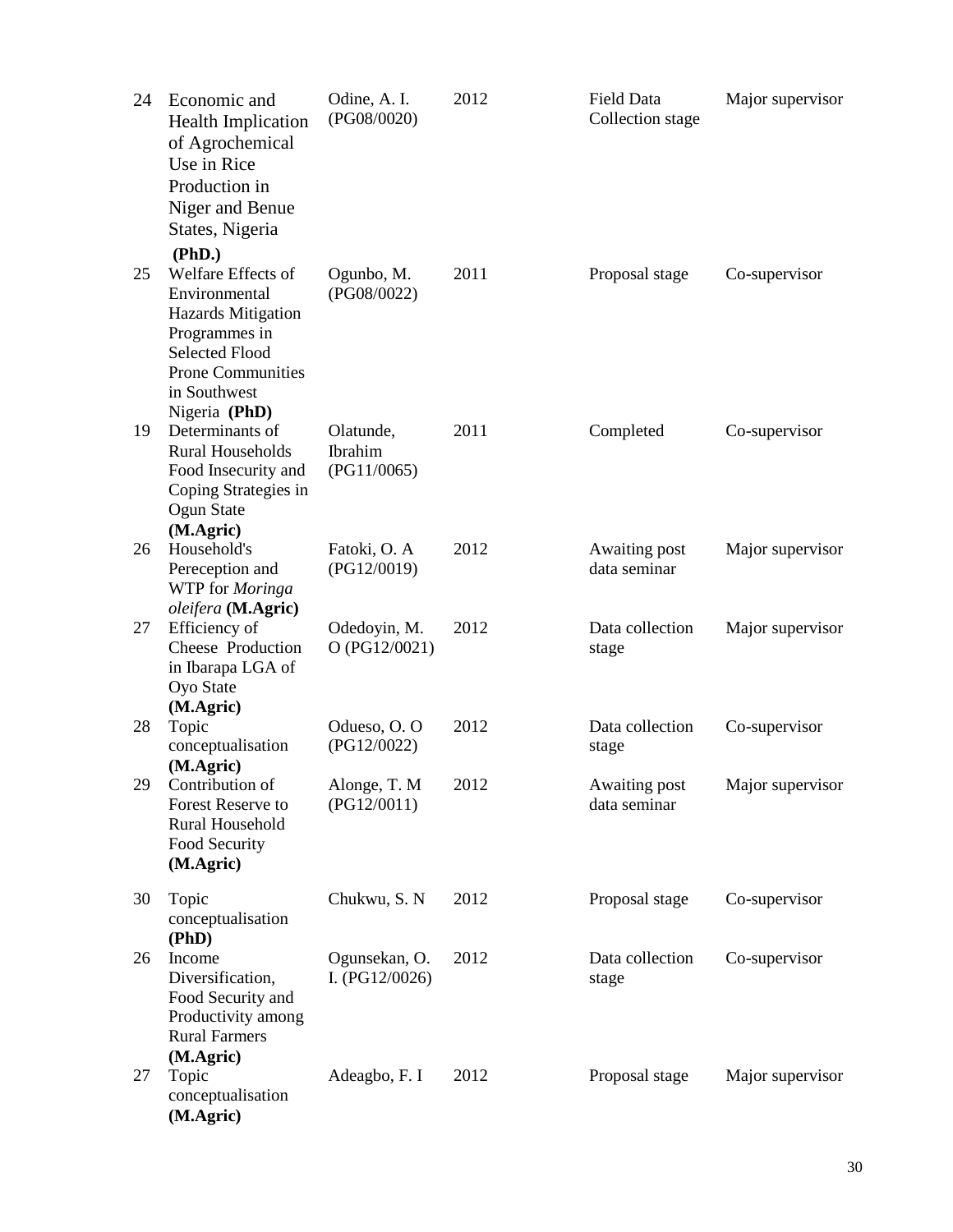| 28 | Topic<br>conceptualisation<br>(M.Agric)                                                                                           | Adebayo, O. A<br>(PG12/0069)      | 2012 | Proposal stage | Co-supervisor    |
|----|-----------------------------------------------------------------------------------------------------------------------------------|-----------------------------------|------|----------------|------------------|
| 29 | Gender Analysis of<br>Value Addition to<br>Yam and Cassava<br>Peels among Rural<br>Households in<br>Southwest<br>Nigeria(M.Agric) | Adeuyi, O. T<br>(PG12/0763)       | 2012 | Completed      | Co-supervisor    |
| 30 | Topic<br>conceptualisation<br>(M.Agric)                                                                                           | Oshoniyi, A.<br>А.<br>(PG13/0474) | 2013 | Proposal stage | Co-supervisor    |
| 32 | Topic<br>conceptualisation<br>(M.Agric)                                                                                           | Ogunsekan, O.<br>(PG12/0026)      | 2012 | Proposal stage | Major supervisor |

(c) **Undergraduate Supervision:** Total undergraduate project supervised is 138. Details for the last four sessions are:

| 2010/2011 | 2011/2012            | 2012/2013 | 2013/2014 |
|-----------|----------------------|-----------|-----------|
| 2006/0009 |                      | 08/0021   | 09/0006   |
| 2006/0008 |                      | 08/0065   | 09/0022   |
| 2006/0017 |                      | 08/0045   | 09/0038   |
| 2006/0017 | <b>On Sabbatical</b> |           | 09/0054   |
| 2006/0025 |                      |           | 09/0067   |
| 2006/0066 |                      |           | 09/0070   |
| 2006/0069 |                      |           |           |
| 2007/0060 |                      |           |           |
| 2014/2015 | 2015/2016            | 2016/2017 | 2017/2018 |
| 2010/0005 | 2011/0013            | 2012/0013 |           |
| 2010/0023 | 2011/0079            | 2012/0014 |           |
| 2010/0045 | 2011/0071            | 2012/0089 |           |
|           | 2011/0042            | 2012/0091 |           |
|           | 2011/0076            | 2012/0050 |           |
|           | 2012/0097            | 2012/0022 |           |
|           | 2011/0016            | 2012/0094 |           |

# **12. EXTRA CURRICULA ACTIVITIES**

Football, Volleyball, Table-Tennis, Photography.

### **13. REFEREES**

- 1. Professor P. A. Okuneye, Professor, Department of Agricultural Economics and Farm Management Federal University of Agriculture Abeokuta, Nigeria.
- 2. Professor A. O. Dipeolu,